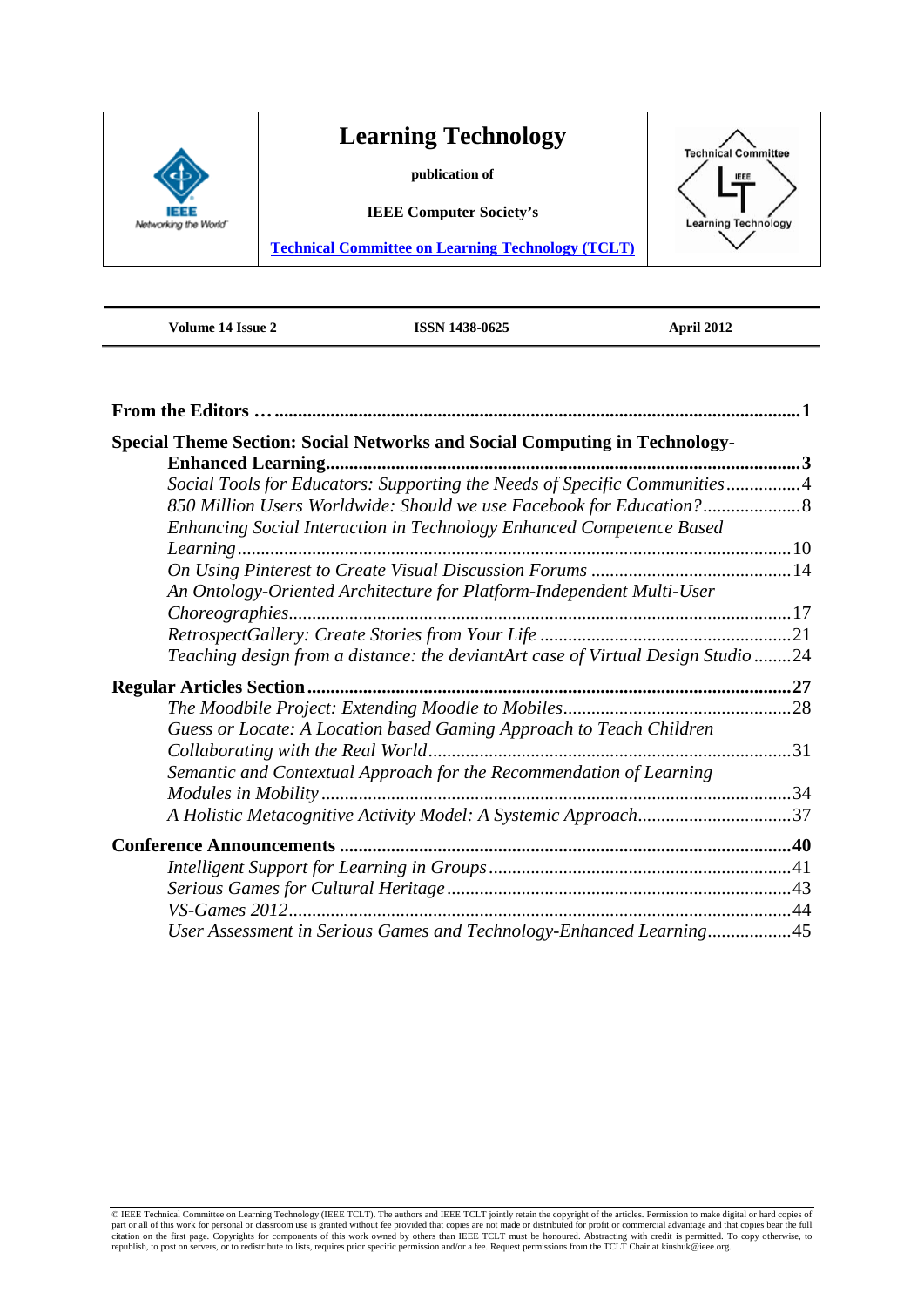# **From the Editors …**

Welcome to the April 2012 issue of the Learning Technology newsletter on Social Networks and Social Computing in Technology-Enhanced Learning.

Since the birth of social networks and social computing many investigations have been conducted on how to utilize and use social networks and social computing efficiently for different purposes. One of such purposes is education and many studies have been done on using social networking/computing in the classroom and, in general, for enhancing education. This includes the development of concepts, educational strategies, and applications of social networks/computing in formal, informal and non-formal educational settings as well as their evaluations, and case studies and exploratory studies on how learning can take place and be facilitated in social networks and through social computing.

In this issue, we look into current research on social networks and social computing in technology-enhanced learning and introduce research works on using new concepts, teaching strategies and tools/technologies that support the use of social networks/computing to enhance learning.

Hernández-Leo et al. present two social tools for educators which have been developed through Spanish- and NSF-funded projects. Terantino discusses the potential benefits and deterrents to using social media for education. Santana-Mancilla & García-Ruiz discuss creation of a social TEL platform that supports the teaching process of a competence-based learning approach using cloud computing for the School of Telematics of the University of Colima. Hines & Jensen discuss the use of Pinterest as an online discussion forum in an attempt to inspire discussion. Silva et al. propose an ontology-oriented architecture for platform-independent multi-user choreographies. Choudhury et al. describe a novel application that will use the audio, image and GPS information from our smart phone and with the help of our clever input, turns it into more useful representation, either to be used as a fun for our family or being a meaningful representation of our business activities. Finally, Mavrommati & Fotaris describe a virtual design studio case study through deviantArt, an online social platform for artists and designers, used as a learning environment in a Graphic Design Course.

The issue also includes a section with regular articles (i.e. articles that are not related to the special theme). Casany, Alier & Mayolpresent the Moodbile project which aims to enable mobile learning applications to work together with the Moodle Learning Management System. Moutushy, Rifat & Ferdous describe a location-based game 'Guess or Locate' especially for children as an effective, attractive, and real life learning solution for them. Soualah-Alila, Nicolle & Gebers describe work under progress in combining semantic and recommendation technologies for supporting mobile learning applications. Finally, Dominguez & Peña propose a holistic model of the metacognitive activity through a systemic approach.

Special theme of the next issue: Data mining and web mining for educational purposes

Deadline for submission of articles: June 15, 2012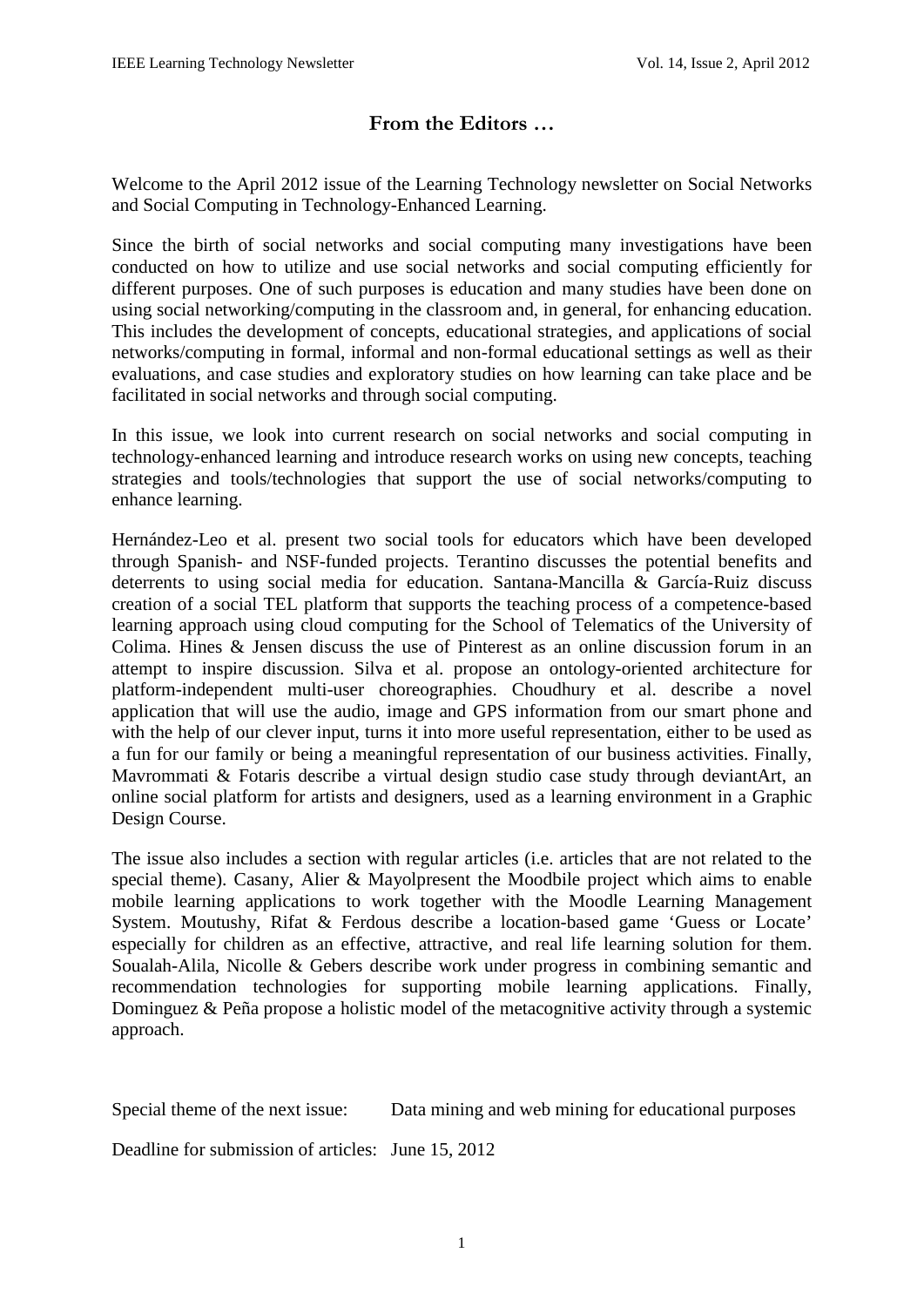Articles that are not in the area of the special theme are most welcome as well and will be published in the regular article section.

#### **Editors**

**Sabine Graf**  Athabasca University, Canada [sabineg@athabascau.ca](mailto:sabineg@athabascau.ca)

**Charalampos Karagiannidis** University of Thessaly, Greece [karagian@uth.gr](mailto:karagian@uth.gr)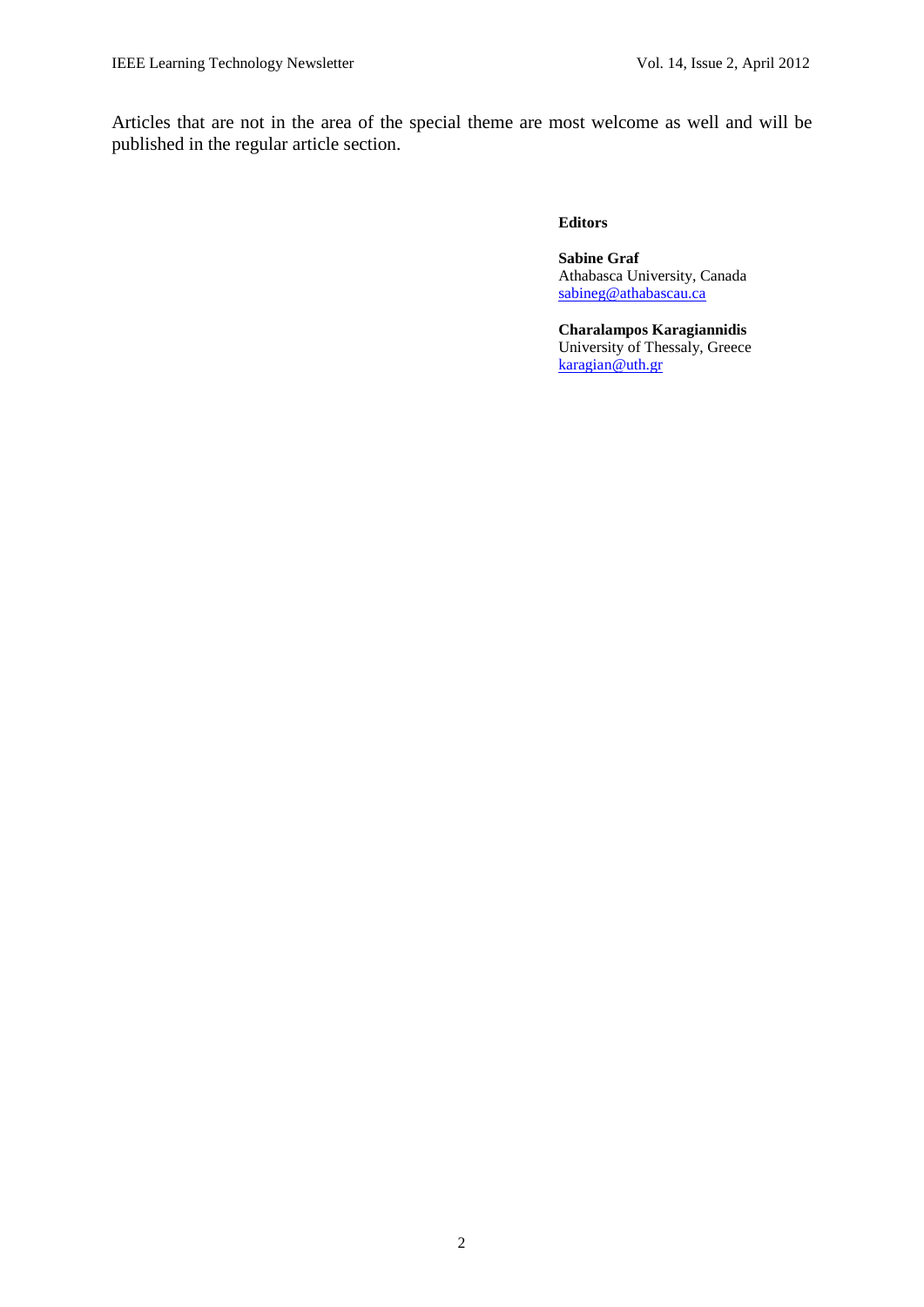# **Special Theme Section: Social Networks and Social Computing in Technology-Enhanced Learning**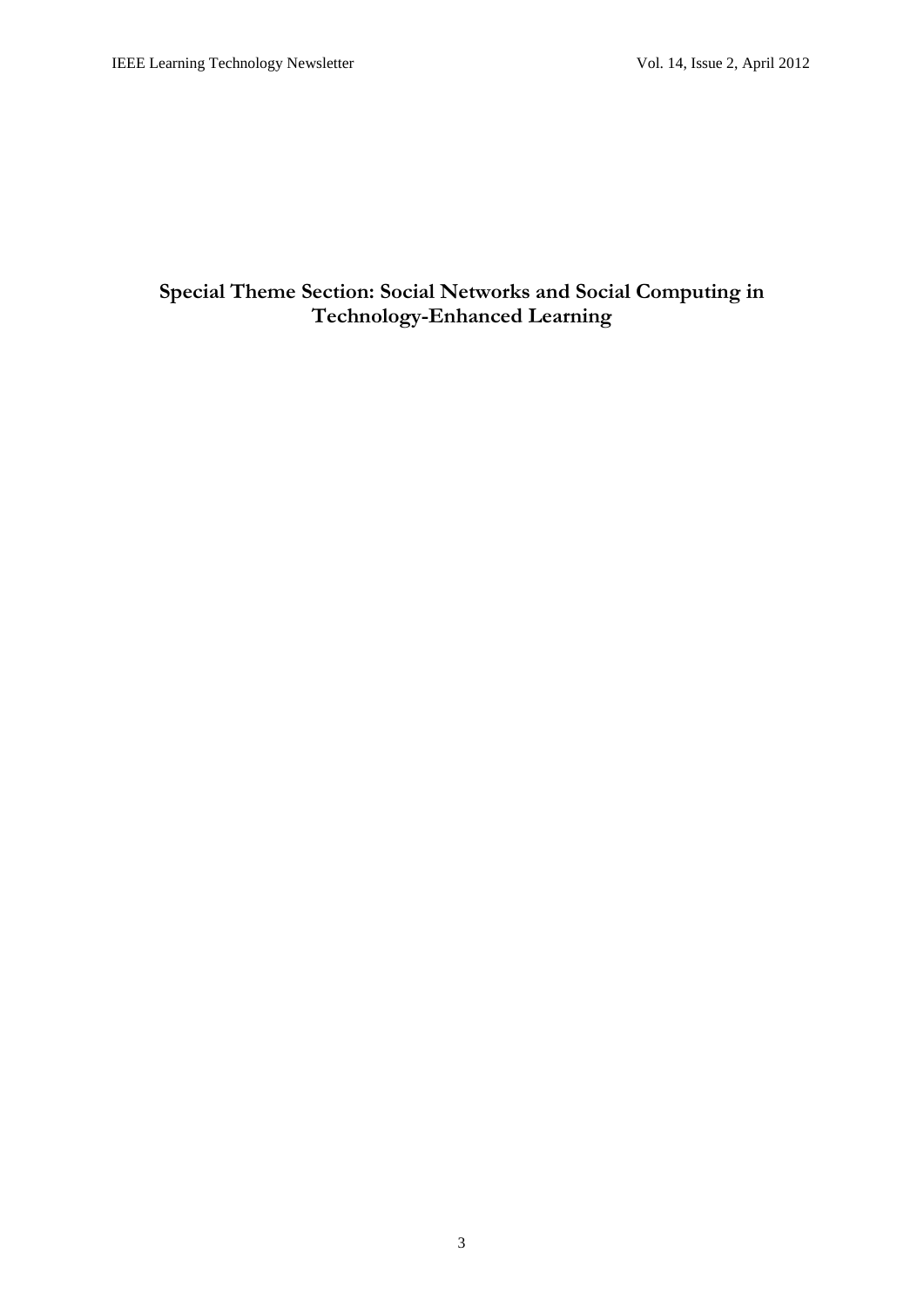# Social Tools for Educators: Supporting the Needs of Specific Communities

# **Introduction**

Social tools can play an important role supporting educators' tasks. In particular, an extensive literature elaborates the benefits that accrue when educators share learning resources [1]; however, educators do not share resources as often as we might expect given the positive outcomes of such sharing. Relevant obstacles seem to include lack of time, lack of confidence about the quality of their resources, and the desire to preserve and control ownership [2] combined with a lack of incentives for sharing either from the educational institution or from peer practice.

A number of current research projects use social media strategies to promote sharing by making it easier and promoting confidence in the materials. These projects differ in the scale of the educator community supported (e.g., institution, subject area across institutions, etc.), their open or closed nature (open access or constrained to the members of the community), and the intensity of their social functionality (e.g., co-editing, commenting, social-tagging, rating, etc.). LdShake and Ensemble are two such new tools for educators. The former emphasizes cooperation within small communities while the latter supports large-scale sharing. They represent current trends towards improving the support offered to communities of educators.

# **LdShake**

LdShake is a closed social network platform for sharing and co-editing learning design solutions (resources and activities) by teams of educators. Each installation of LdShake is for the specific community of teachers registered in that platform [3]. Use cases for LdShake include (1) supporting intra-institutional teams of educators with distinct expertise that are expected to create integrated multidisciplinary activities, (2) teams in charge of teaching the same course with different groups of students, and (3) supporting inter-institutional teams of educators interested in activity co-design.

Educators can create and share *learning designs* with other educators (Figure 1). Each design solution is associated with a team of teachers able to cooperate on the authoring of the design, and possibly with another group that can see but not edit. Different access rights allow reading, commenting or co-editing. Designs can be found either by browsing via access rights, or by examining a social network of registered educators. The community can also customize the views with either community-specific or free tags. A design can be accessed outside the community via a URL only if the educator starting the design publishes it.

A *learning design* consists of supporting documents, computational representations of educational activities, tags and shared commentary. Different instances of LdShake can be particularized according to the needs of specific communities of educators. Examples of LdShake instances currently in use by different communities provide pre-formatted designs structured according to specific didactic methods (e.g., Problem-Based Learning) or integrate existing learning design editors relevant to a particular community (e.g WebCollage and eXeLearning).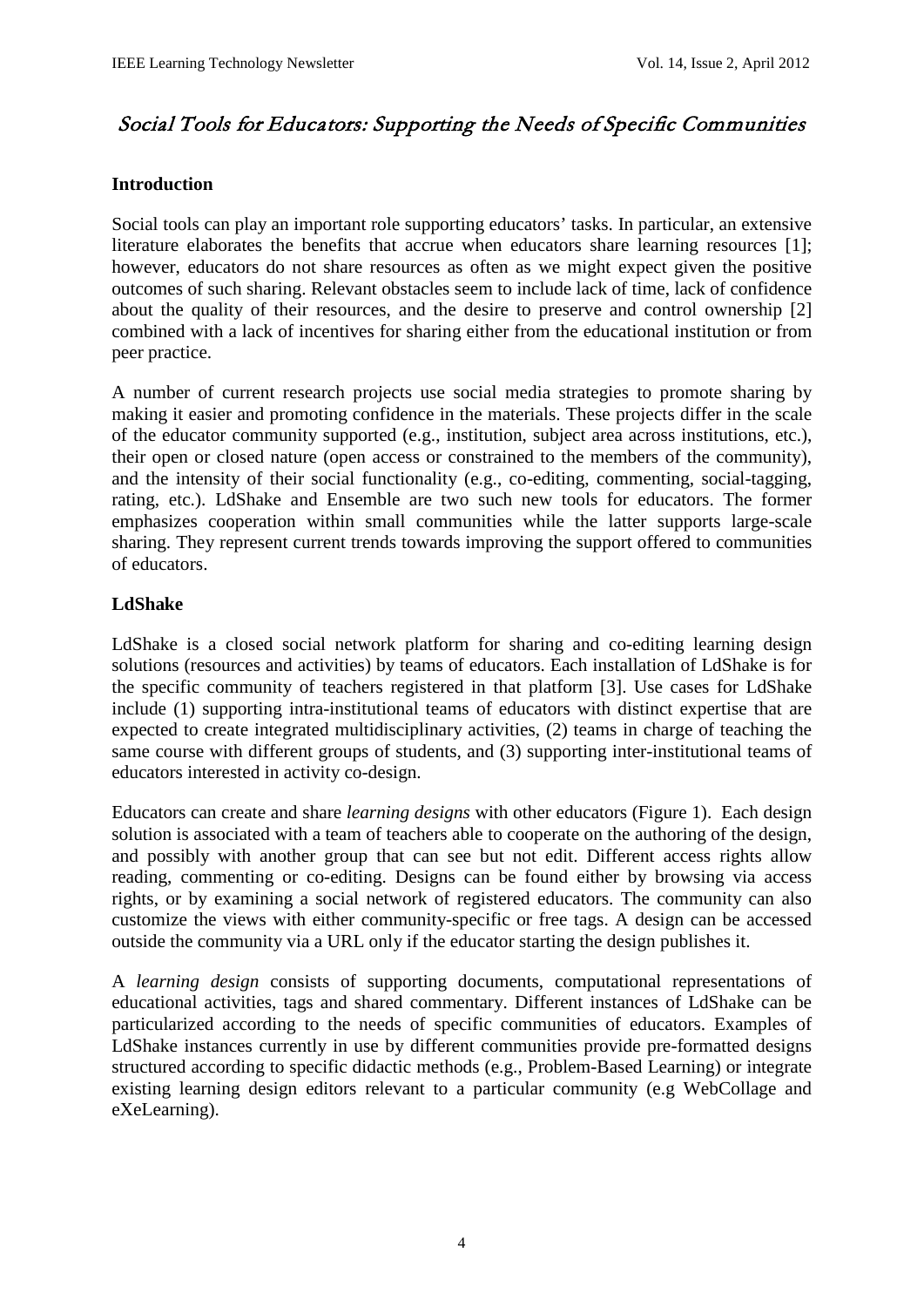

*Figure 1: LdShake interface showing a tagged and shared design edited and presented in WebCollage (intances of LdShake supporting several communities are available at http://ldshake.upf.edu)*

# **Ensemble**

Ensemble is a distributed educational portal focused on computing education resources [4]. It collects educational resources from various sites and provides a number of services related to those resources (e.g., search, browse, rate, comment, etc.). As with other large-scale educational repositories [2], the main use cases for Ensemble include educators sharing and using existing educational resources, submitting new resources, and so forth. However, Ensemble is also a community of communities.

The Ensemble portal shows all of its communities, but they can be public (open to all users, registered or anonymous) or private (closed). Private communities require the manager's permission to join. Users within a community have the ability to use existing utilities (e.g., a forum) or they can create custom content types (e.g. a repository for syllabus) for their specific needs and preferences.

Usually a community has a description followed by various contents and tailored options (Figure 2). For example, facilities for the "CS1 Community Site" group include Group Forums and Syllabus creation facilities. A member can create a new forum post, create content (e.g., Teaching Strategy) or invite people to join the community. Ensemble also allows communities to have their own tags (right-side block in Figure 2).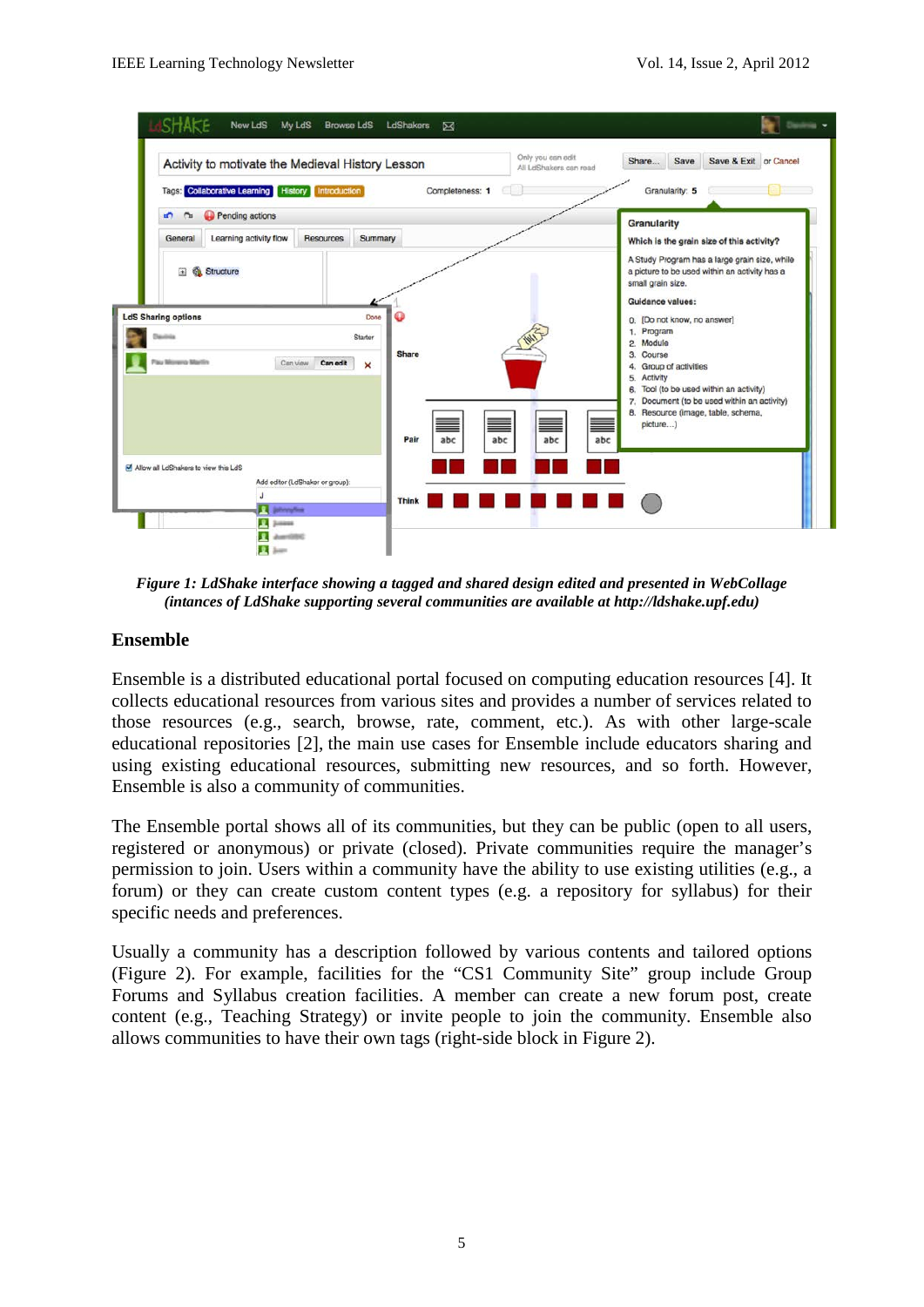

*Figure 2: Options for creating and managing a specific community within Ensemble (list of communities in Ensemble is available at http://www.computingportal.org/community)*

#### **Conclusion**

Both LdShake and Ensemble attempt to support the needs of specific communities of educators. Both enable the customization of shared content types and pre-defined tags, and feature social sharing and commenting. However, LdShake emphasizes the support of the social network in the reuse, co-editing and discussion of specific resources using integrated editing tools. Ensemble supports a larger collaborative network, consisting of a community of communities, and perhaps entailing collaborations that go beyond design conversations about specific resources. However, it appears to focus more on shared approaches and concerns than specific plans for classroom enactment.

Neither LdShake nor Ensemble addresses all the obstacles to the widespread adoption of resource sharing among educators, but they do reduce important barriers to ease of use, confidence in the quality of the materials. Because they utilize social features they also move a step towards the creation of a peer community in support of sharing. Ultimately, a strong peer community may break down larger institutional barriers to sharing.

#### **Acknowledgements**

LdShake is partially funded by Spanish R+D (TIN2008-05163/TSI, TIN2011-28308-C03-03) projects. Ensemble is funded by NSF projects (DUE-0840719, 0840721, 0840668, 0840597, and 0840715). This article was written when Davinia Hernández-Leo was visiting Virginia Tech as a Fulbright Scholar.

#### **References**

- [1] Conole, G. (forthcoming), Designing for learning in an Open World, New York: Springer
- [2] Duval, E., Wiley, D. (Eds.) (2010). IEEE Transactions on Learning Technologies, 3(2), Special Issue on Open Educational Resources.
- [3] Hernández-Leo, D., Lauren, R., Carralero, M.A., Chacón, J., Carrió, M., Moreno, P., Blat, J. (2011). LdShake: Learning design solutions sharing and co-edition, Computers & Education, 57(4), 2249-2260.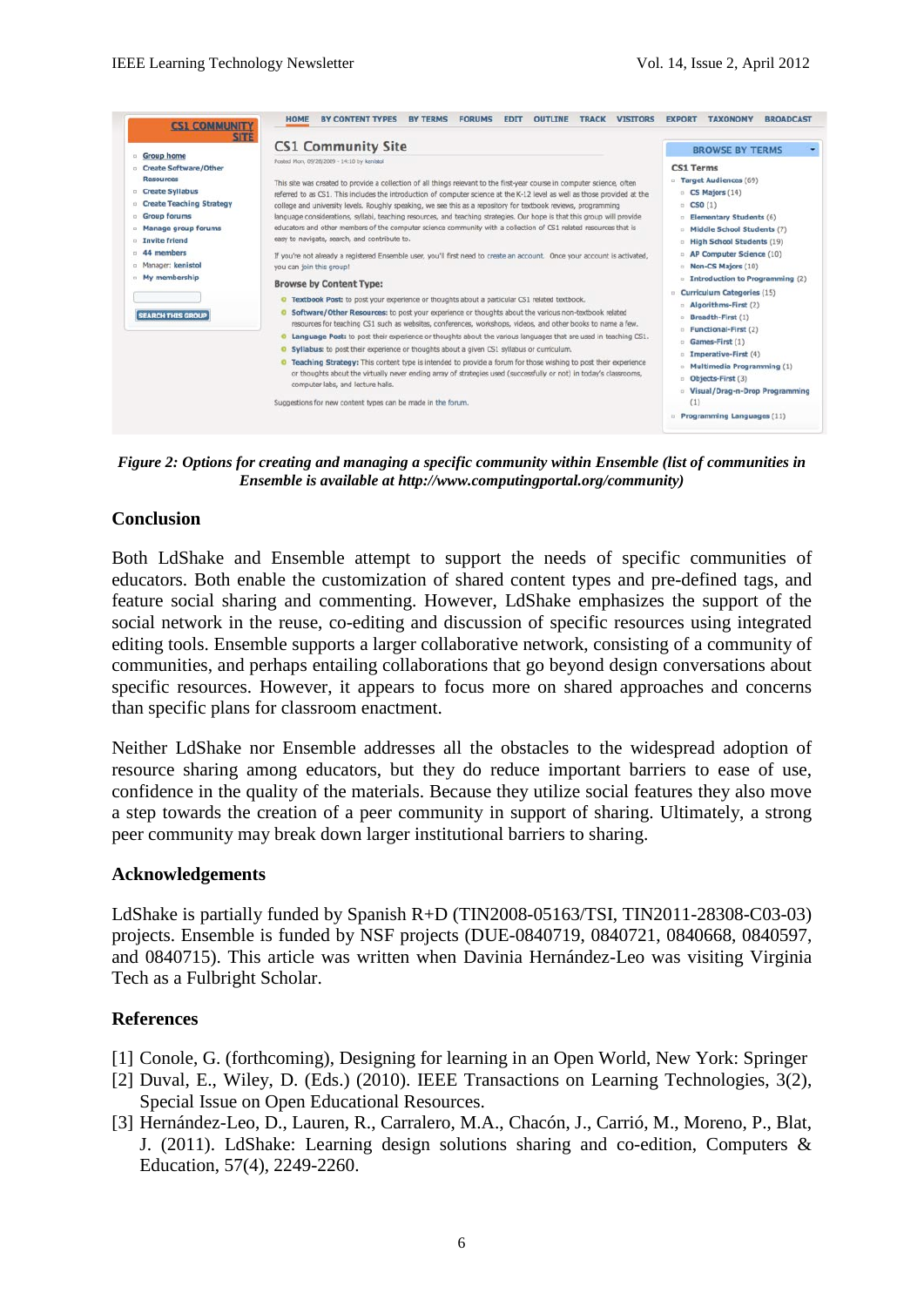[4] Hislop, G.W., Cassel, L., Delcambre, L., Fox, E., Furuta, R., Brusilovsky, P., (2009). Ensemble: creating a national digital library for computing education, Proceedings of the 10th Conference on Information Technology Education, SIGITE 2009, October 22–24, 2009, Fairfax, Virginia, USA.

#### **Davinia Hernández-Leo** ICT Department, Universitat Pompeu Fabra Barcelona, Spain

[davinia.hernandez@upf.edu](mailto:davinia.hernandez@upf.edu)

#### **Monika Akbar**

CS Department, Virginia Tech Blacksburg, VA, USA [amonika@vt.edu](mailto:amonika@vt.edu)

#### **Deborah Tatar** CS Department, Virginia Tech Blacksburg, VA, USA [dtatar@vt.edu](mailto:dtatar@vt.edu)

**Edward A. Fox** CS Department, Virginia Tech Blacksburg, VA, USA [fox@vt.edu](mailto:fox@vt.edu)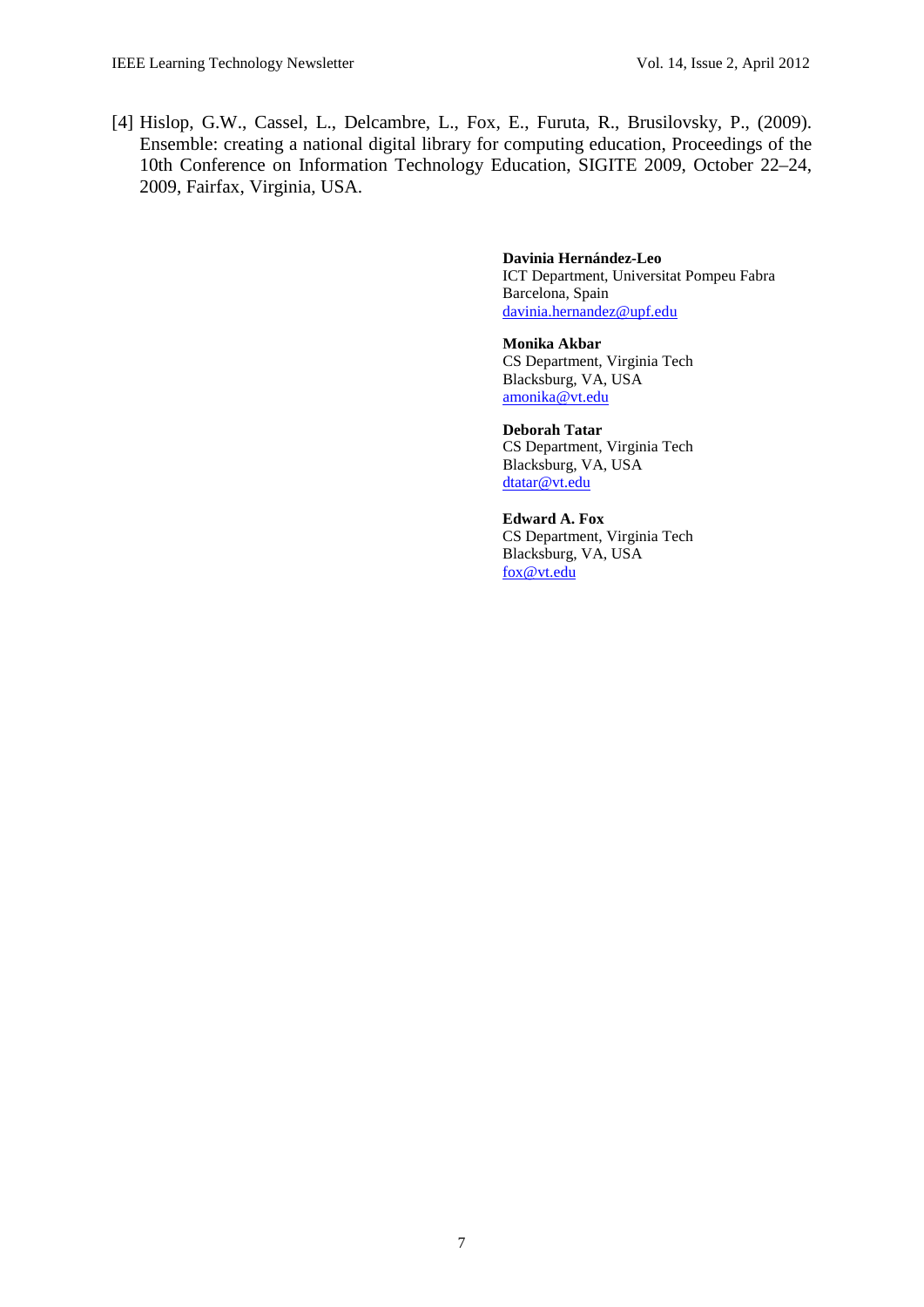# 850 Million Users Worldwide: Should we use Facebook for Education?

# **Introduction**

## Would *you* use Facebook for education?

As of March 2012, roughly 850 million active users have a Facebook account and there are more than one billion posts per day [1]. Facebook now permeates nearly every aspect of our society. However, even though Facebook is by far the most popular and most widely used social media site in the world, the question remains, "should we use Facebook for education?"

Rather than provide an unequivocal response to the question, which supports or refutes the idea, this article presents a brief discussion about the potential benefits and deterrents to using the social media for education. This approach aims to allow the readers to formulate their own decision about whether to utilize Facebook for educational purposes.

#### **Potential Benefits of Using Facebook**

When considering whether to use Facebook for education it is important to keep in mind its practical advantages. First, Facebook provides access to an assortment of tools, and most students are already familiar with the platform. This aids in constructing a highly social and interactive environment. Also, some researchers have reported evidence of enhanced communication, student-to-student and student-to-instructor [2]. Second, the platform provides random and instant access to a plethora of information, which enables the implementation of a variety of projects and activities including study groups, class socialization, student role playing, tracking important figures, collaborative projects, etc. Third, in an experimental study it was found that students who accessed the Facebook site of their teacher who practiced high self-disclosure reported higher levels of motivation and affective learning in addition to experiencing a more positive classroom atmosphere [3]. Similarly, another study found that the students view their teacher as more credible if the teacher practices higher self-disclosure in Facebook [4].

# **Deterrents to Using Facebook**

On the other hand, distinct deterrents to using Facebook for education have also been identified. First, the privacy and security of the students and the instructors are paramount when using Facebook. Students in particular are at a higher risk because they disclose more information about themselves [5]. Second, two important studies reported that students and instructors have mixed feelings about using Facebook to support classwork [6] [7]. Thus, it is not a foregone conclusion that students are willing to use this social media outside of their personal, social circles. Third, in terms of academic performance, one study found that Facebook users reported having lower GPAs and studying less than students who do not use Facebook [8].

# **Conclusion**

As have been described there are definite benefits and deterrents to utilizing Facebook to support coursework. Based on this brief discussion of several relevant factors, would *you* use Facebook for education? Deciding whether to utilize Facebook for education depends greatly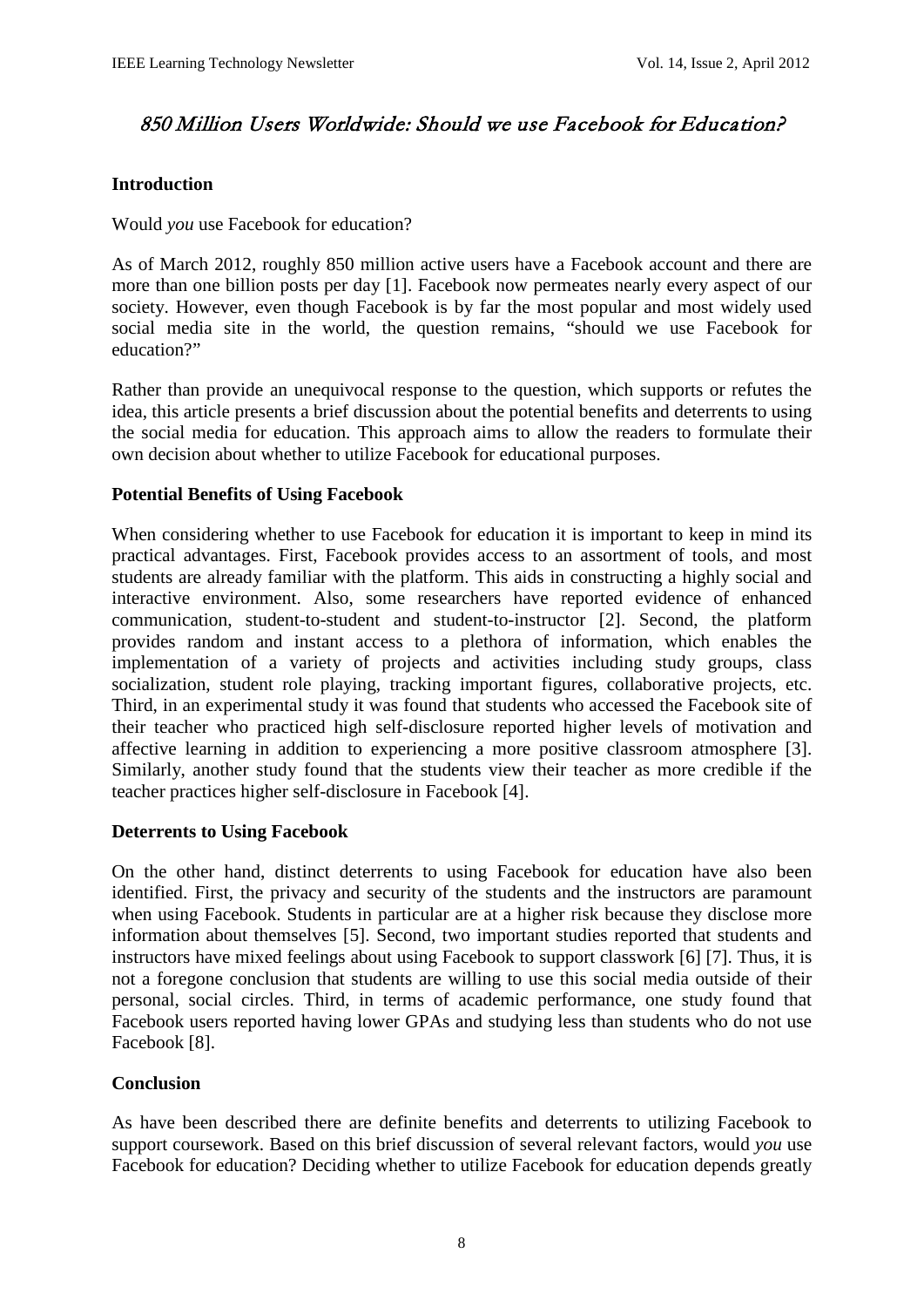on the nature and comfort of the students and the instructor. In many ways it is a personal decision each instructor has to make. However, when contemplating this decision, remember there are no easy solutions in education. Facebook will not be *the solution* to all educational problems; however, it may prove to be a useful tool.

As is often the case in education, selecting the right tools is a delicate balancing act. Tip the scales too far in one direction and teaching becomes much more difficult. For this reason it is imperative that educators make informed decisions. In conclusion, and reiterating the warning of others, be sure to approach "the use of Facebook for instruction with a sense of adventure and potential, but with eyes wide open and with caution" [9].

# **References**

- [1] Pring, C. (2012). 100 more social media statistics for 2012. *The Social Skinny*. Available at<http://thesocialskinny.com/100-more-social-media-statistics-for-2012/>
- [2] Shiu, H., Fong, J.,  $\&$  Lam, J. (2010). Facebook education with social networking websites for teaching and learning. Published in proceedings of the International Conference on Hybrid Learning, Springer-Verlag Berlin, Heidelberg.
- [3] Mazer, J. P., Murphy, R. E., & Simonds, C. J. (2007). I'll see you on "Facebook": The effects of computer-mediated teacher self-disclosure on student motivation, affective learning, and classroom climate. *Communication Education*, *56*(1), 1-17.
- [4] Mazer, J. P., Murphy, R. E., & Simonds, C. J. (2009). The effects of teacher selfdisclosure via *Facebook* on teacher credibility. *Learning, Media and Technology, 34*(2), 175–183.
- [5] Hew, K. F. (2011). Students' and teachers' use of Facebook. *Computers in Human Behavior*, *27*(2), 662-676.
- [6] Roblyer, M. D., McDaniel, M., Webb, M., Herman, J., & Witty, J. V. (2010). Findings on Facebook in higher education: a comparison of college faculty and student uses and perceptions of social networking sites. *The Internet and Higher Education*, *13*(3), 134– 140.
- [7] Hewitt, A. & Forte, A. (2006). Crossing boundaries: Identity management and student/faculty relationships on the Facebook. Published in proceedings of the CSCW'06, November 4-8, 2006, Banff, Alberta, Canada.
- [8] Kirschner, P. A. & Karpinski, A. C. (2010). Facebook® and academic performance. *Computers in Human Behavior*, *26*(6), 1237-1245.
- [9] Green, T. & Bailey, B. (2010). Academic uses of Facebook: Endless possibilities or endless perils? *Tech Trends*, *54*(3), 20-22.

**Joseph M. Terantino**  Foreign Language Resource Collection Department of Foreign Languages Kennesaw State University, USA [jteranti@kennesaw.edu](mailto:jteranti@kennesaw.edu)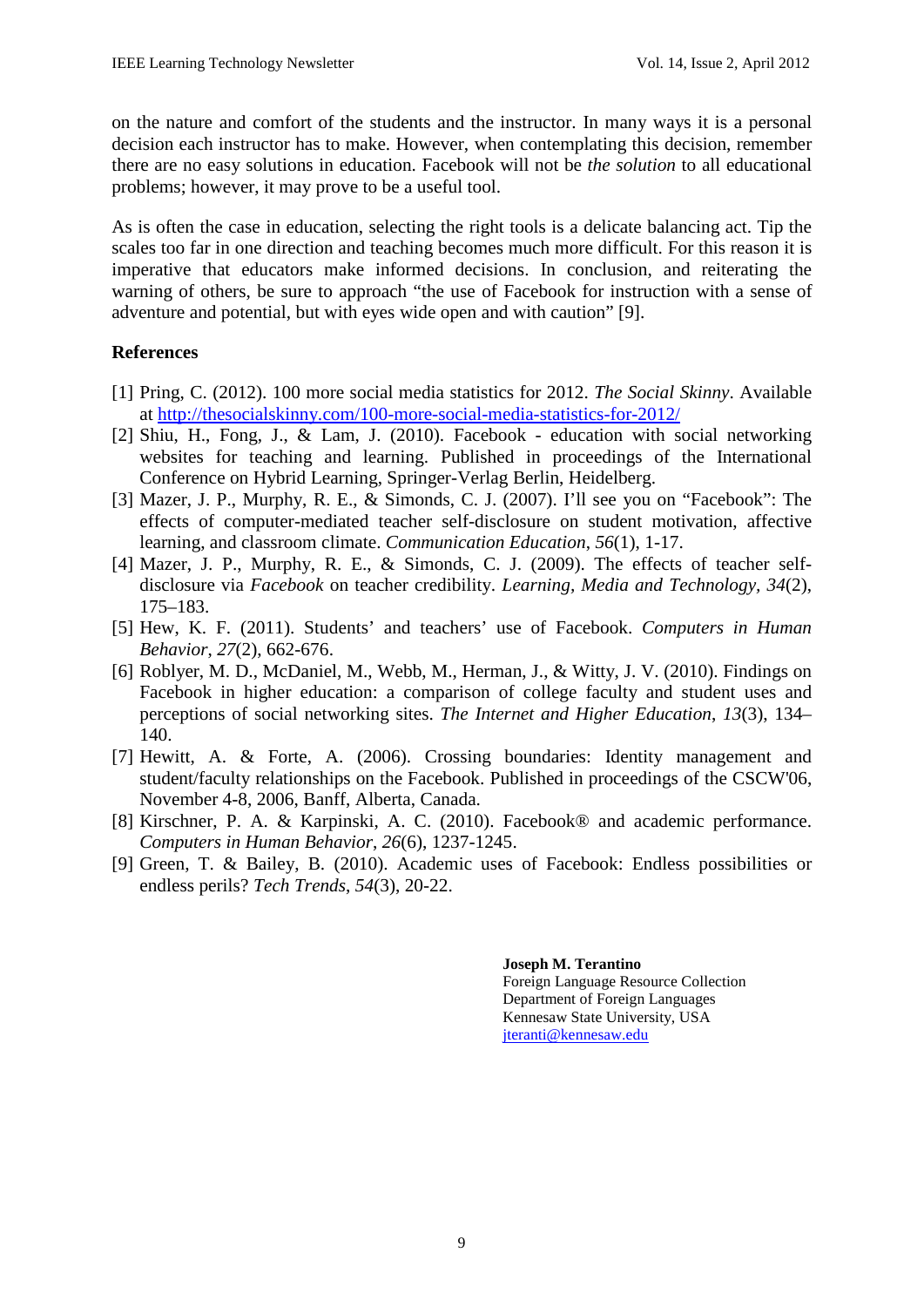# Enhancing Social Interaction in Technology Enhanced Competence Based Learning

# **Introduction**

Nowadays, Institutions of Higher Education (IHE) face the complex task of integrating virtual learning with the traditional context of the academic courses [1]. One of the greater supports for educational institutions that have helped to bridge the gap between face education and virtual education is the Technology-Enhanced Learning (TEL).

One of the main demands and, therefore a challenge for the IHE and the productive sector must be a close relationship to agree on the current demands of the future professionals. Argudín [2] talks about establishing a common language between educational institutions and companies with the purpose of succeeding on the formation of the current student profile. In our days, these profiles should be designed in competences.

The School of Telematics at the University of Colima (UCOL) in Mexico has adopted the competence-based model following the institutional curricular model in order to avoid content overload in the academic programs, as well as strengthen the University identity in the students and the growth of learning skills, new attitudes, and the ability to communicate and evaluate critically the information. To achieve this, the school currently uses TEL with elearning platforms such Moodle and EDUC (UCOL proprietary), but such systems are limited in important features of competency-based model, and as Brown *et. al.* said that despite the tendency to shut ourselves away and sit in Rodinesque isolation when we have to learn, learning is a remarkably social process [3]. Thus, in order to create a successful TEL experience, it would have to include mechanism through which can foster social interactions to generate relationships between learners and professors including the competence-based approach.

# **Cloud social education**

Cloud computing is defined as a paradigm that can provide computing services through Internet [4]. Through the cloud, the system (figure 1) will provide tools to support school activities and means of interaction with teachers and peers.

|                                              |                                                                                                                                                                | Interfaces gestuales<br>30 - mayo - 2011   L'Humano Computadora<br>Pruebas de usabilidad |
|----------------------------------------------|----------------------------------------------------------------------------------------------------------------------------------------------------------------|------------------------------------------------------------------------------------------|
|                                              |                                                                                                                                                                |                                                                                          |
|                                              |                                                                                                                                                                | 30 - mayo - 2011 L. Humano Computadora                                                   |
| Francisco González Vega                      |                                                                                                                                                                | Estado del arte<br>Publicar<br>1-Junio-2011 Seminario de investigación                   |
| Notificaciones (3)                           | <b>RESERVANCE</b> Interfaces gestuales<br><b>HUMAN COMPUTER</b><br>internacione Hacer un resumen del libro de interacción humano-computadora del capítulo 2 al | Vermis.                                                                                  |
| Mensajes privados (1)                        | 7 y elaborar una presentación.                                                                                                                                 |                                                                                          |
| Agenda                                       | Interacción Humano Computadora                                                                                                                                 | Mis materias                                                                             |
| Archivos:                                    | Aarón Munguía ha subido un nuevo documento.                                                                                                                    | Seminario de investigación<br>Interacción Humano Computadora                             |
| Publicaciones                                |                                                                                                                                                                | <b>Inglés</b>                                                                            |
| <b>Marcadores</b>                            | Programación Visual ha cambiado la fecha de entrega de la tarea.                                                                                               | Dispositivos móviles<br>Hipemedia                                                        |
| <b>Notas</b>                                 | Paulina Caderón agregó una nueva publicación a sus marcadores.                                                                                                 | Programación visual                                                                      |
| Ing. en software 2008 - 2011<br>Equipo No. 3 | Interacción Humano Computadora publicó nuevo contenido.                                                                                                        |                                                                                          |
| Crear grupo                                  | <b>Pruebas de usabilidad</b>                                                                                                                                   |                                                                                          |
| <b>RUMAN COMPUTER</b><br>Favoritos           | Aplicar las 10 houristicas de Nielsen a los mockups de la tesis y sacar conclusiones<br><b>INTERACTION</b><br>sobre la usabilidad del sistema.                 |                                                                                          |

*Figure 1: Students main screen*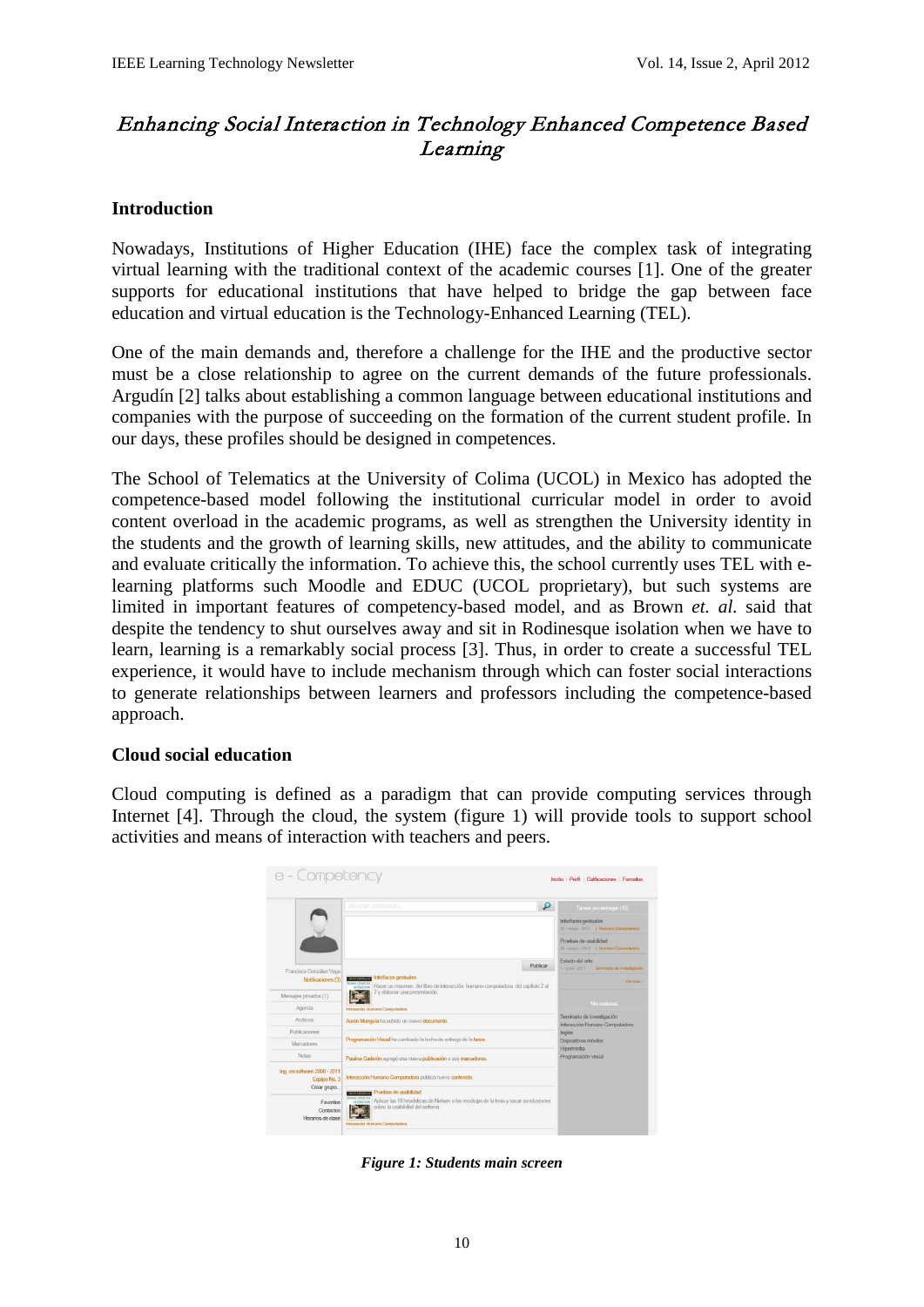# **Architecture**

In order to achieve the system's functionality we are proposing a cloud architecture. Next, we describe it services (figure 2).



*Figure 2: Architecture overview*

*Publish homework*: Professors will be able to publish homework.

*Update subject profile information*: Professors may update the general information of the subjects.

*Upload grades*: Professors may upload the evaluations grades.

*Update the competency based format*: Professors will be able fill competence-based formats of the subject.

*Upload files*: Users of the system have the option to upload files, each user will have its own repository of information to share files with other users.

*Add contacts*: The users of the system may add other users creating a growing network of contacts for projects or homework cooperation.

*Search documents*: Within the files repository, users may search for documents to use them as useful information for homework.

*Publish content*: Users will have the option to publish information.

*Create work groups*: Competency based learning is mainly done in teams, so the users have the possibility to create their own work groups.

*Upload homework*: Students may upload their homework previously published by professors.

*See grades*: Students will be able to check their grades.

*See documents used*: The system will have curricular documents available for the students in order to see what it is expected to be achieved by the end of the school term.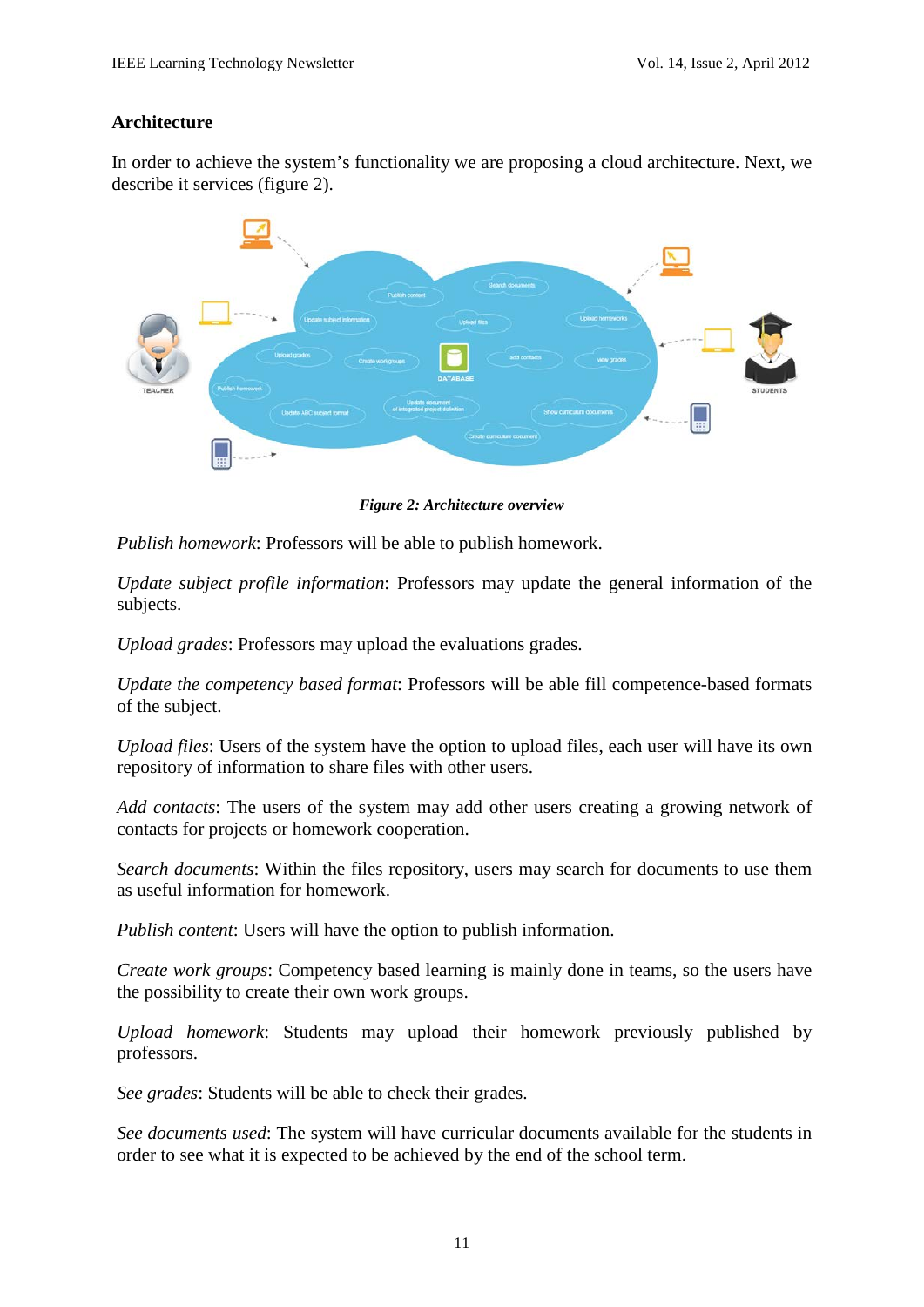*Update curricular documents about the Integrating Project*: Authorized users can modify the content of the curricular documents for the Integrating Project.

*Create syllabus*: The professors may add the syllabus.

# **Evaluation**

The objective of the evaluation is to know the viability of the system. The evaluation was performed as follows: Both professors and students were taken into account with a group of 6 people: 4 students and 2 professors.

Both groups had to go through an initial interview to know about their context and opinions in relation to the competence-based learning and about TEL. Subsequently, we presented the scenarios, two for students and one for teachers. After that, they tried the platform prototype, carrying out the tasks described in the scenarios. Once they were finished, they answered a Technology Acceptance Model (TAM) questionnaire about their opinions regarding the usability and acceptance of use.

About cloud computing, 80% of the participants have the perception of good experience, in relation to the competence-based learning, their agreed on the fact that this approach promotes self-learning. About TEL they have good experience using it for homework outside the classroom and they believe that a specific TEL platform for competence-based social learning will help them.

The TAM generated the following results.

The utility perception of the platform was high, matching with the improvements in efficiency, performance and utility (figure 3). The attitude towards the use was also acceptable, the participants mainly considered the use a good idea, apart from considering it useful to its proposes. The participants showed high intentions about the use, indicating that they would use it again whenever they needed to, apart from taking it to different school environments.



*Figure 3.- Perception of usefulness*

# **Conclusions**

This work represents the creation of a social TEL platform that supports the teaching process of a competence-based learning approach using cloud computing for the School of Telematics of the University of Colima. The evaluation of this platform gave as a result that the platform is useful and allows a greater performance and efficiency, and it is also considered a good idea. Thus, this created good intentions in the users of using it again.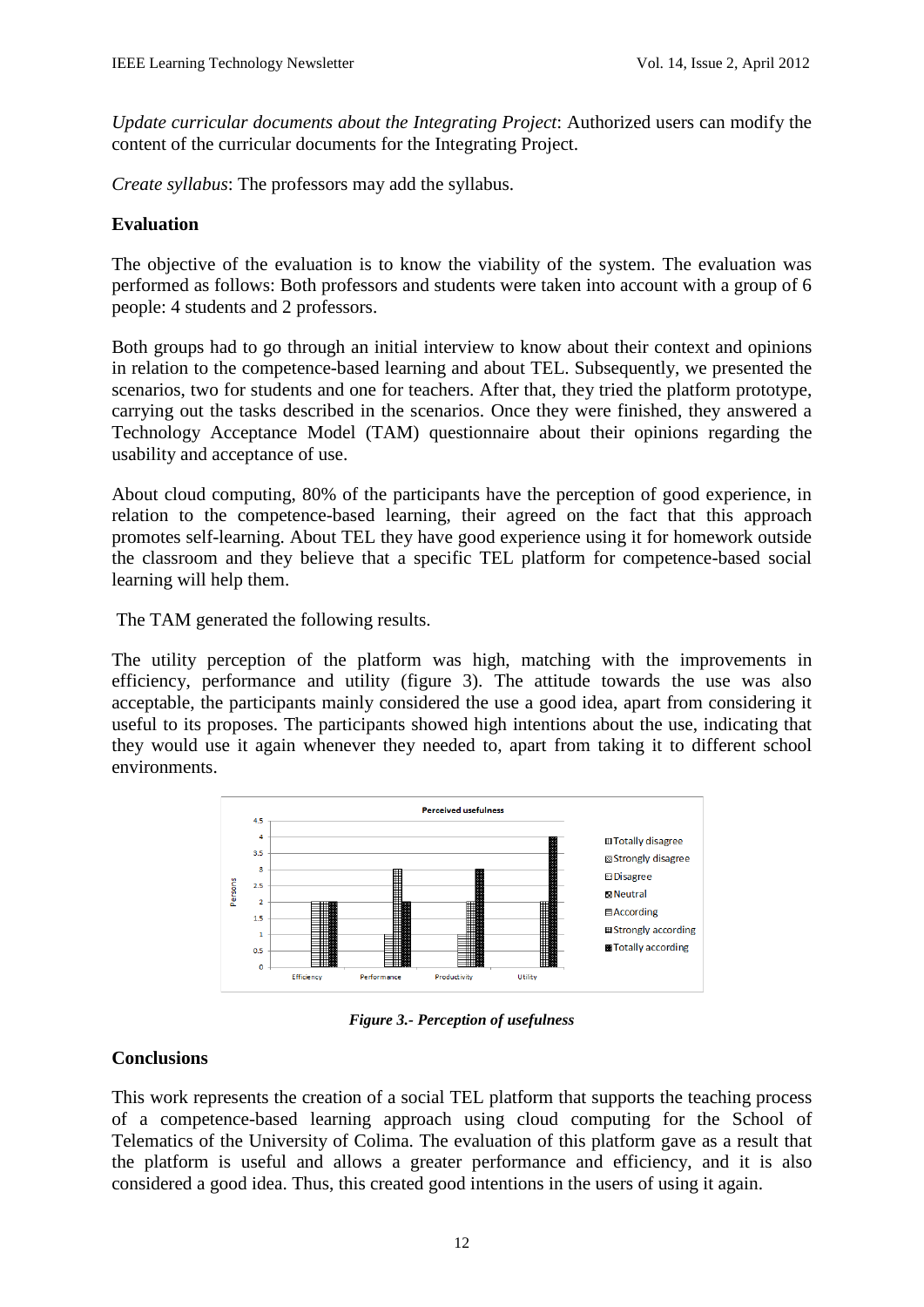# **References**

- [1] Schneckenberg, D. (2004). El e-learning transforma la educación superior. Educar, 143- 156.
- [2] Zavala G. Martha et-al. (2006). "Modelo educativo bajo un enfoque por competencias profesionales". En Memorias del Segundo Congreso Internacional de Educación.
- [3] Brown, J., & Duguid, P. (2000). The Social Life of Information. Boston, Massachusetts: Harvard Business School Press.
- [4] Corredor Toro, L., & Romero De La Peña, P. E. (2010). Reflexiones educativas en la computación en nube: Realidades, Fortalezas, Debilidades y Prospectivas.

**Pedro César Santana-Mancilla** University of Colima, Mexico [psantana@ucol.mx](mailto:psantana@ucol.mx)

**Francisco Jonathan González-Vega** University of Colima, Mexico [fgvega@ucol.mx](mailto:fgvega@ucol.mx)

**Miguel Ángel García-Ruiz** Algoma University [miguel.garcia@algomau.ca](mailto:miguel.garcia@algomau.ca)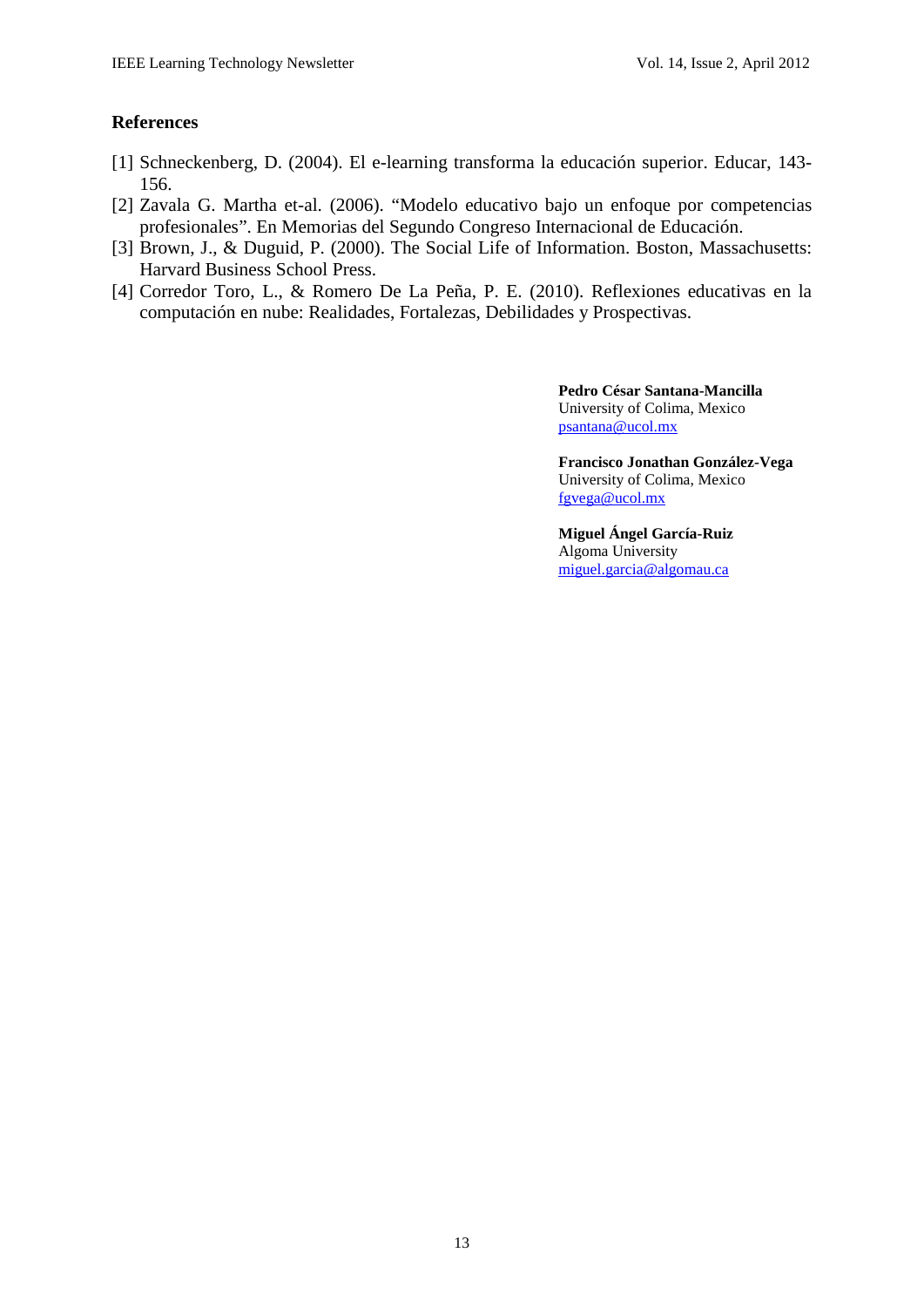# On Using Pinterest to Create Visual Discussion Forums

Online discussion forums are the *de rigueur* method of generating and facilitating discussions in asynchronous online classes (Hew, Cheung, & Ng, 2010), though they often present a significant hurdle to online instructors with regards to student participation (Mazzolini & Maddison, 2003; Rossman, 1999). Though writing in online discussions can help students think through and formulate ideas as well as wrestle and work through higher-order concepts, participation and motivation in these forums is fickle dependent on a variety of factors, including student interest in the topics discussed (Mazzolini & Maddison, 2003; Newman & Johnson, 1997; Vonderwell, 2003). A higher amount of posts can self-generate interest in the discussion as well. To be successful, online discussion forums require a sizeable amount of posts (Hew et al., 2010; Mazzolini & Maddison, 2003). However, online discussion postings are often rife with quick, superficial responses–so-called "drive-by postings"–to initial student postings on a topic, wherein students do the bare minimum to meet the course requirements for posting.

A new paradigm in online education, the concept of Personal Learning Environments (PLEs), attempts to ameliorate this lack of participation by encouraging instructors and students alike to move online education into an environment more congruent with their actual

Another Web 2.0 value that aligns with discussion-based Web lies in the new conception of the Web as a curatorial space. In 2010, Facebook introduced the "like button" to the Internet outside its walls (Fletcher, 2010). This move was hugely successful and indicative of a greater shift in values to a more discussion-based and curatorial Web. What the Facebook "like button" does is shunt content toward a person's Facebook page, which now becomes an expression of their identity beyond a listing of their interests, photos, and interaction with their friends. Similarly, Pinterest is one of the Web's fastest growing social media networks, where users can pin pictures and links to virtual "pinboards" with commentary (Aronica, 2012; Manjoo, 2011). Other users can follow these pinboards and even take content and "repin" it to their own boards. In a short time, it has amassed a huge following, and is now one of the top referral sites on the Internet, meaning that it sends lots of users to other sites besides Pinterest (Aronica, 2012). One reason for its success is Pinterest's acknowledgment that the new Web 2.0 Internet has strong curatorial tendencies. Along with Tumblr, Facebook, and Twitter, the new social media give users quick and easy curatorial powers, wherein content can be "repinned" or "reblogged" or "retweeted" quickly and then shared with peers and the public, where it is placed up for discussion. This is the new, curatorial Web, where users construct this identity out of the media they choose to share, "like," and discuss via social media.

Because of its rise in popularity, the instructor in an online course in gifted and creative education at the University of Georgia called *The Social and Emotional Development for the Gifted* utilized Pinterest as an online discussion forum in an attempt to inspire discussion. Students were asked to join the site, "follow" their instructor, and participate in a discussion whereby they pinned images centered on course concepts and readings. Pinboards were created for special populations of the gifted that included gifted males, gifted females, students with twice exceptionality, students from culturally or ethnically different backgrounds, and students who underachieve. There were five boards in total and students were asked to pin two images to each board and share their reasoning for the pin as it related to course topics and readings during that week. Particular attention was paid by the instructor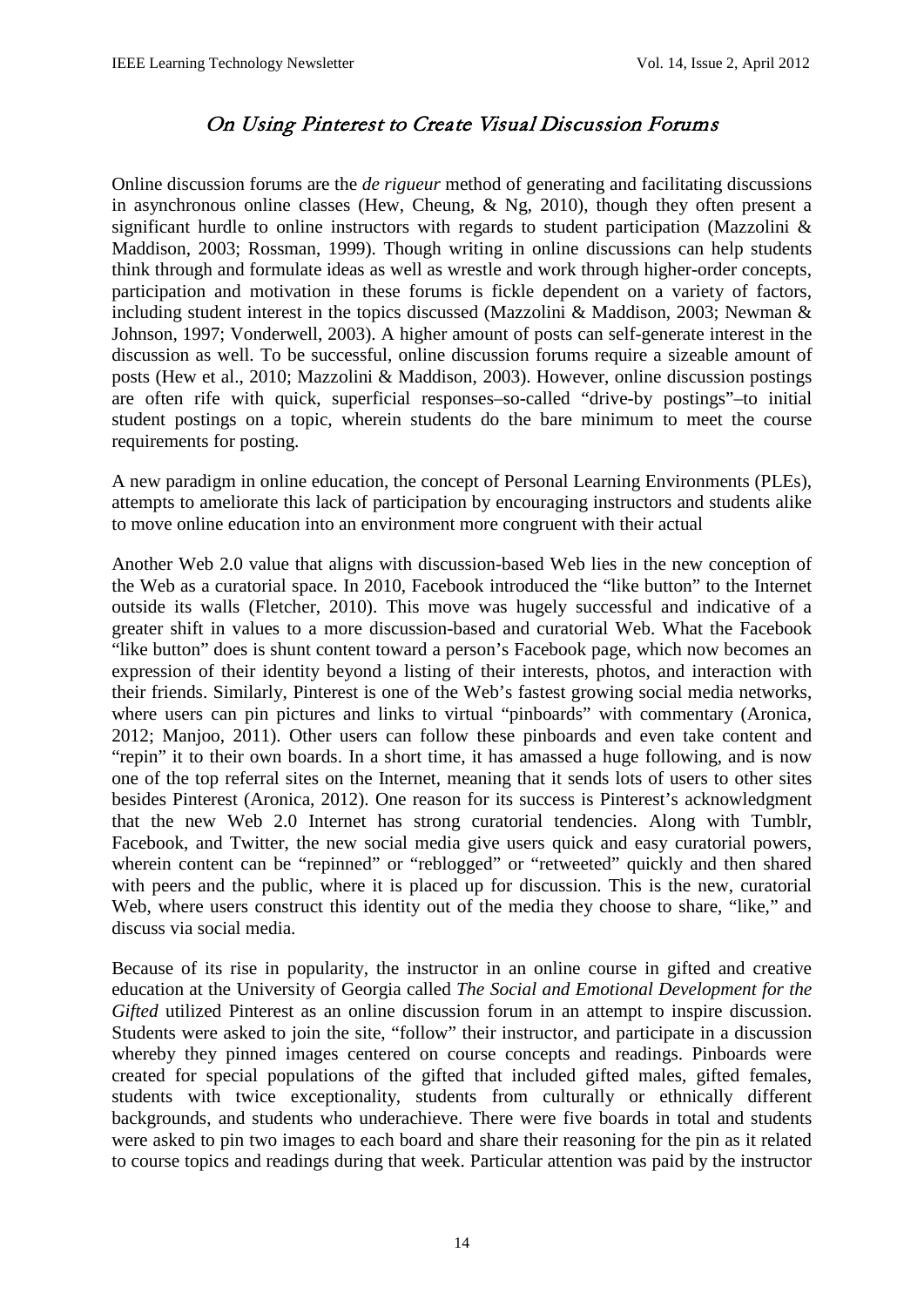to encourage students to really select items that represented the concepts of the readings, not just images taken a "face value."

This idea of an alternative, visual discussion forum was as an ongoing effort on the part of the instructor to frame the discourse of the class in ways other than traditional online discussion board format. The instructor observed that two major pieces of useful data emerged as a result of this discussion format. The first was that students demonstrated high engagement during this course discussion. Secondly, the idea of utilizing images as a way of capturing course concepts was introduced as a new idea in the continuum of discussion options for the instructor.

High engagement and motivation for this discussion session were observed in the quality of pins, number of pins, pinboard responses, and commentary shared outside of the discussion forum by students with the course instructor. Students' pins exhibited careful thinking and consideration in selecting images to demonstrate a particular idea or concept from the week's topics. Some images elicited lots of conversation about the topic because of the image selected and prompted richer, more meaningful discussion responses about the ways in which the students (as teachers and persons) had worked with or experienced the particular board's topic. Lastly, students shared with the instructor the enjoyment and meaningful way in which Pinterest allowed them to expand their understanding of the concepts through visual representation and discussion. Overall, the Web 2.0 tool Pinterest has presented an interesting new method of online discussion, one that is grounded in how many students already use the Internet.

# **References**

- Aronica, J. (2012, January 31). Pinterest Referral Traffic Statistics | Shareaholic. *Shareaholic*. Retrieved February 1, 2012, from http://blog.shareaholic.com/2012/01/pinterest-referraltraffic/
- Fletcher, D. (2010). How Facebook is redefining privacy. *Time Magazine, May*.
- Hew, K., Cheung, W., & Ng, C. (2010). Student contribution in asynchronous online discussion: a review of the research and empirical exploration. *Instructional Science*, *38*(6), 571–606. doi:10.1007/s11251-008-9087-0
- Manjoo, F. (2011, December 6). Cupcakes, Boots, and Shirtless Jake Gyllenhaal. *Slate*. Retrieved from the state of  $\sim$  from the state of  $\sim$  from the state of  $\sim$  from the state of  $\sim$  from the state of  $\sim$  from the state of  $\sim$  from the state of  $\sim$  from the state of  $\sim$  from the state of  $\sim$  from http://www.slate.com/articles/technology/technology/2011/12/pinterest the visual pinbo ard\_for\_people\_who\_like\_cupcakes\_and\_jake\_gyllenhaal\_.html
- Mazzolini, M., & Maddison, S. (2003). Sage, guide or ghost? The effect of instructor intervention on student participation in online discussion forums. *Computers & Education*, *40*(3), 237–253.
- Newman, D. R., & Johnson, C. (1997). Evaluating the Quality of Learning in Computer Supported Co-Operative Learning. *Journal of the American Society for Information Science*, *48*(6), 484–495.
- Rossman, M. H. (1999). Successful online teaching using an asynchronous learner discussion forum. *Journal of Asynchronous Learning Networks*, *3*(2), 91–97.
- Vonderwell, S. (2003). An examination of asynchronous communication experiences and perspectives of students in an online course: A case study. *The Internet and Higher Education*, *6*(1), 77–90.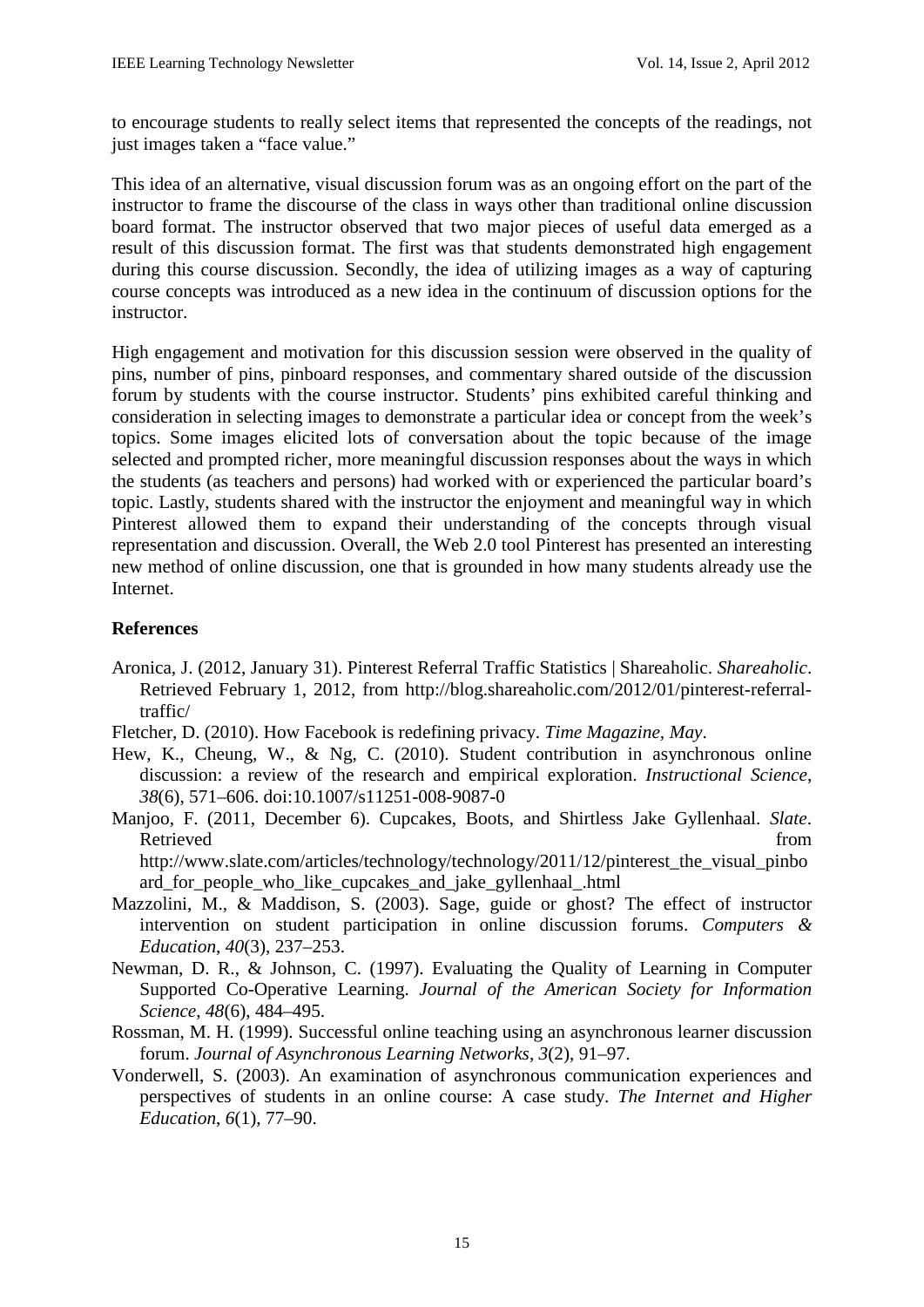**Meg Easom Hines**  The University of Georgia [mhines@uga.edu](mailto:mhines@uga.edu)

**Lucas John Jensen** The University of Georgia [biggray@uga.edu](mailto:biggray@uga.edu)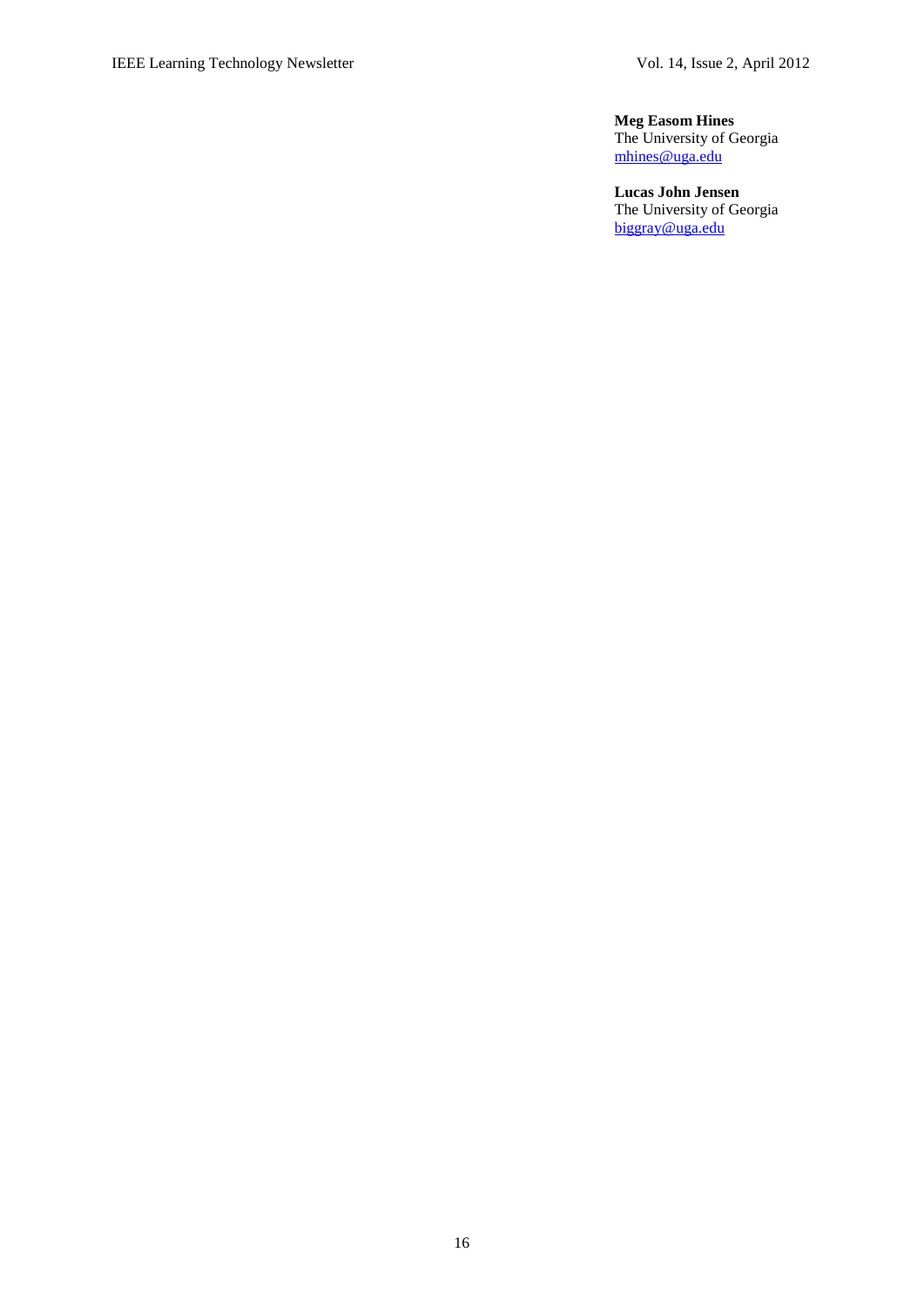# An Ontology-Oriented Architecture for Platform-Independent Multi-User **Choreographies**

# **Introduction**

Virtual worlds have achieved significant levels of interest for supporting teaching and learning activities [1], [2]. In particular, they have been used as platforms for multi-user educational simulations and as virtual environments for educational role-playing activities [3], [4]. As social network platforms, virtual worlds allow deploying immersive learning choreographies that promote collaborative learning between friends/partners. On the other hand, the analysis of the social networks inherent to any virtual world allows (or facilitates) establishing learning relations between users/avatars that would not be possible otherwise.

Choreographies of virtual actors are a specific type of content, leveraging the availability of simulation or role-playing environments, populating them. This content requires planning, coordination of actors, sequencing actions and defining constraints, so that all individual components are consistently organized as a whole [5]. Further, choreographies of virtual actors can be seen not just as automated behaviors, but as actions that can be performed simultaneously by human users and virtual computer-controlled characters endowed with autonomy and ability of interaction.

Because designing a choreography is a resource-intensive effort, it would be desirable for the result not to be hostage to a specific virtual world platform, but rather deployable on potentially any virtual world platform. However, because virtual platforms are very heterogeneous in terms of features, data model, execution engine, and programing/scripting language, deploying a platform-based choreography into another platform is difficult and time-consuming.

Our main objective is to find a way to design/model, and represent mixed human/automation choreographies that enable their deployment on distinct virtual world platforms with minimal effort and time.

# **Description**

The proposed approach is based on three main components (Figure 1): A generic high-level and independent data model that represents the choreography; a mapping component that establishes links between the generic data model and the specific data model of each virtual world, and performs all the necessary data transformations; A player component that has the ability to interpret the high-level language of the choreography, transform it into lower-level platform-specific commands and control its execution.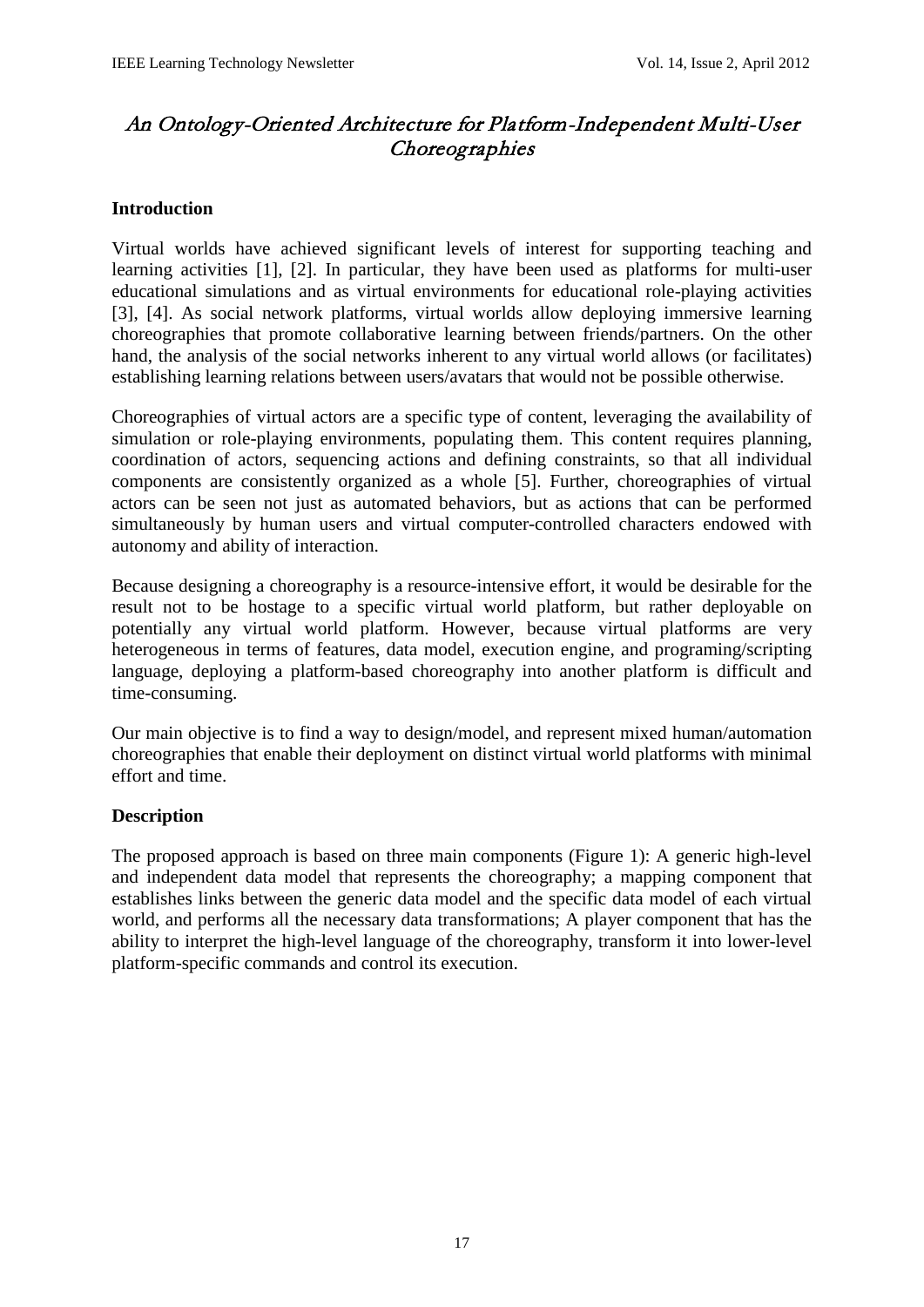

*Figure 1 – Diagrammatic representation of conceptual proposal.*

For the data model we envisage the adoption of ontologies due to the fact that ontologies have an adequate compromise between representation and expressiveness of information. When combined with an inference engine, an ontology gains particular relevance because it is endowed with a capacity to obtain new information implicitly from that declared explicitly.

The overall scheme of the proposed process of creating choreographies as well as its portability for any virtual world is illustrated in Figure 2.



*Figure 2 - Process of creation, transformation and staging of choreographies for any virtual world.*

Firstly, we define the common data model that will serve as a reference to all virtual worlds. The ontology should focus on a particular domain of application and must represent the relevant concepts and properties in this field that may be the object of staging, namely the actions and characters.

We propose that the actions must be modeled as concepts, contemplating different degrees of detail to enable its use with different levels of granularity. Relationships between actions should be modeled as properties. The relationships between actions indicate the sequence of execution, such as concurrency or precedence relationships.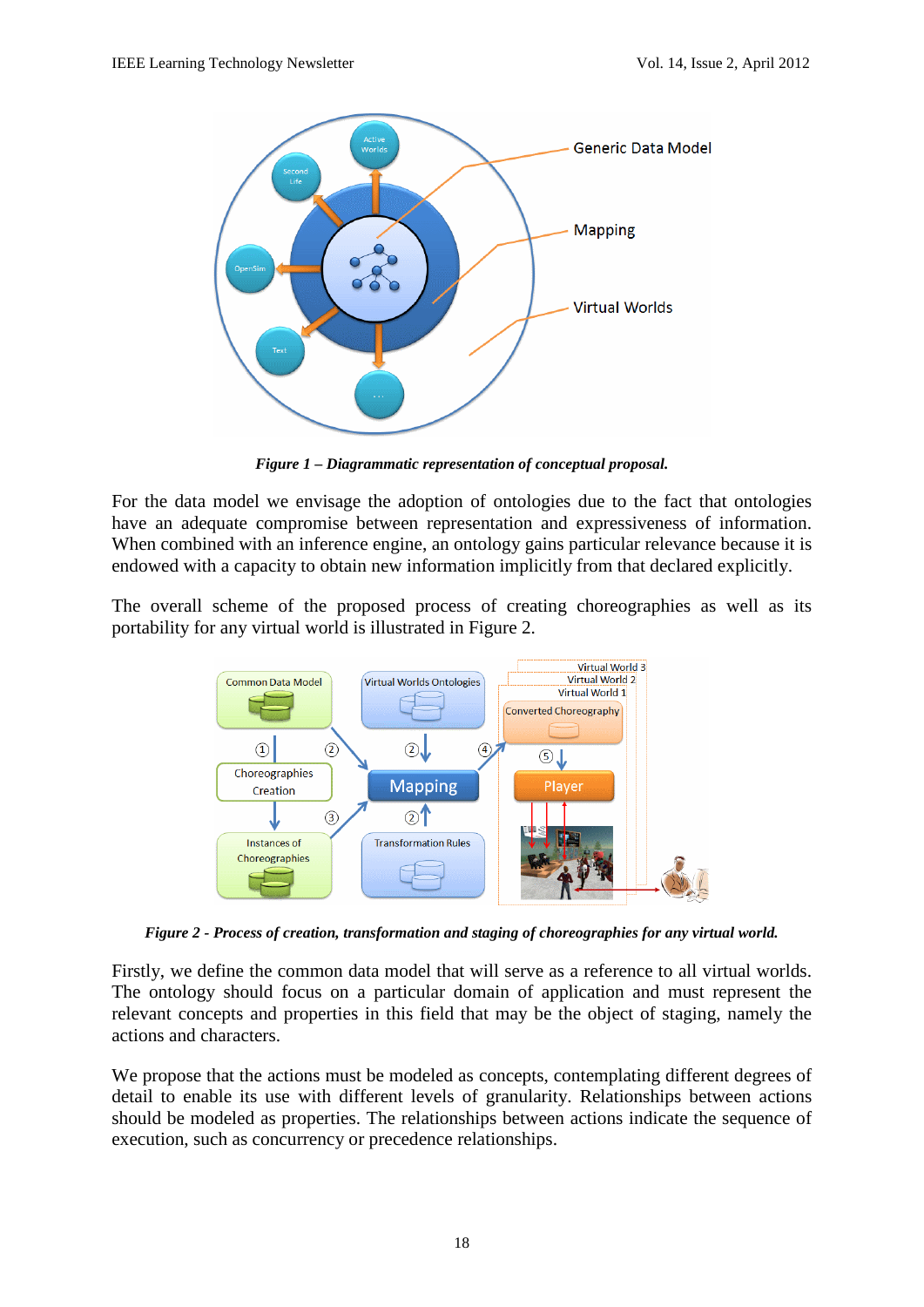In addition and whenever is possible internal rules should be added to the ontology to increase the capacity of inference and obtaining new implicit information, avoiding its explicit declaration.

The content authoring process by choreographers consists of instantiating concepts and relations defined in the common data model (1), and to define who are the characters that should perform each action.

Given the profusion of distinct virtual worlds in terms of functionalities and vocabulary, the representation of a domain of application can be made in very different ways. In order to know exactly how a domain of application is represented on a particular virtual world, one must set up an ontology to describe the concepts and properties, the relationships between concepts and the used terminology.

In our approach, it is a necessary condition that each virtual world has an associated ontology containing the information required for the domain of application.

Then, the transformation rules should be created, containing instructions for conducting the matching of concepts and properties between ontologies. They will act as a bridge between the ontology of the common model and the ontology of the virtual world.

Finally, the mapping process would convert the generic information into the specific information of an implementation environment.

From the common model ontology, the destination virtual world ontology, and in accordance with the transformation rules between these two ontologies, the instance of a choreography would be dealt with by mapping (2) and transformed into a choreography converted (3) into the desired format, suitable for the concerned virtual world.

For staging a choreography within a virtual world, it is necessary that its contents is interpreted and executed through a Player compatible with that specific virtual world (4).

# **References**

- [1] M. Esteves, R. Antunes, B. Fonseca, L. Morgado, and P. Martins, 'Using Second Life in Programming's Communities of Practice', LNCS 5411, Proceedings of CRIWG 08, *14th Collaboration Researchers' International Workshop on Groupware*, Omaha, Nebraska, September 14-18, 2008. Berlin, Germany: Springer, pp. 99–106, 2008.
- [2] L. Morgado, J. Varajão, D. Coelho, C. Rodrigues, C. Sancin, and V. Castello, 'The attributes and advantages of virtual worlds for real world training', *The Journal of Virtual Worlds and Education*, vol. 1, no. 1, 2010.
- [3] P. Penfold and W. F. Kong, 'VIRTEL-Teaching hospitality with a virtual hotel esimulation', 2006.
- [4] B. Brandherm, S. Ullrich, and H. Prendinger, 'Simulation of sensor-based tracking in Second Life', *Proceedings of the 7th international joint conference on Autonomous agents and multiagent systems: demo papers*, 2008, pp. 1689–1690.
- [5] A. Lopes, B. Pires, M. Cardoso, A. Santos, F. Peixinho, P. Sequeira, L. Morgado, H. Paredes, and O. C. Foguet, 'Use of a virtual world system in sports coach education for reproducing team handball movements', *Journal of Virtual Worlds Research*, vol. 2, no. 1, Mar. 2009.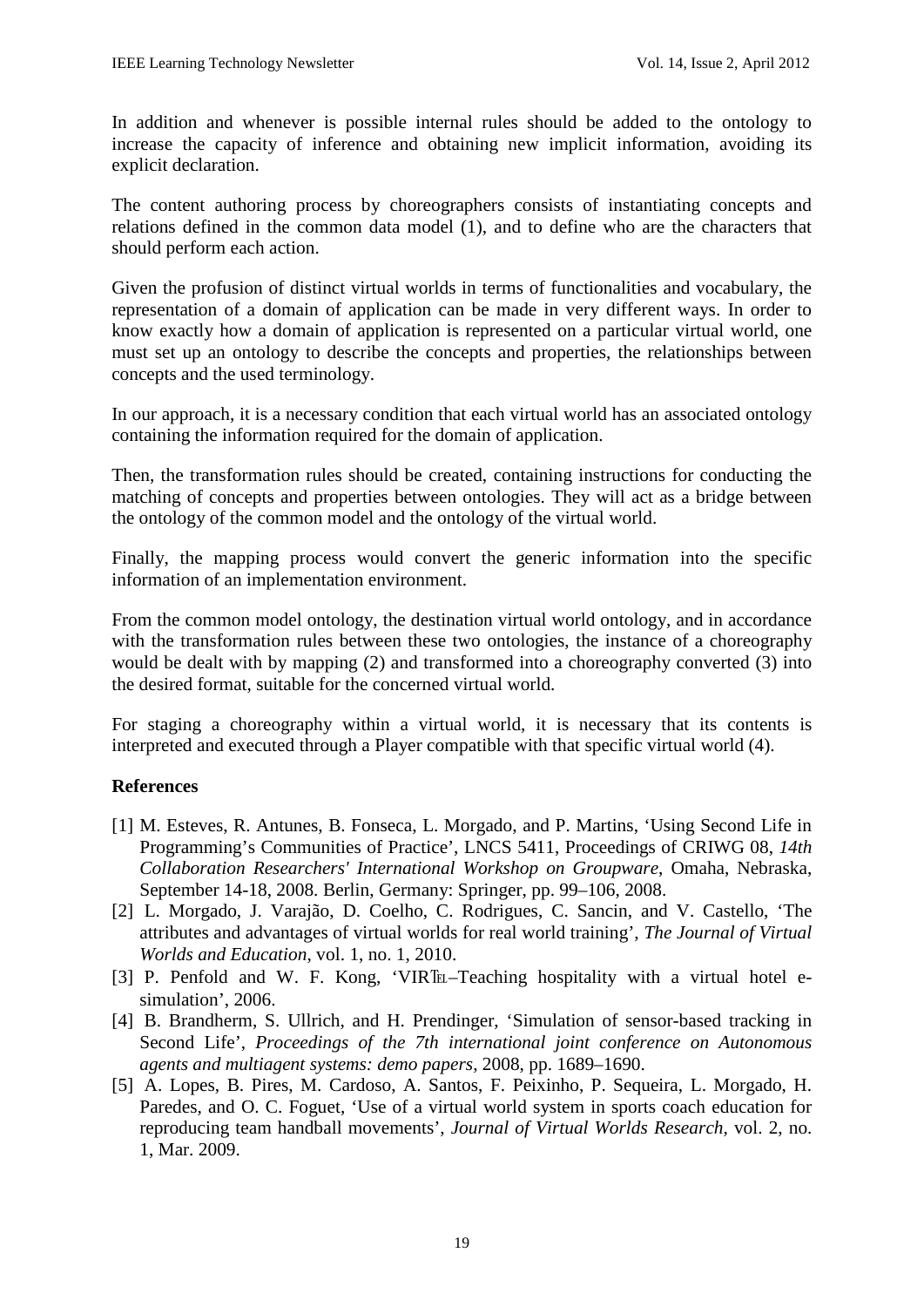#### **Emanuel Silva**

School of Engineering, Polytechnic of Porto, Portugal [ecs@isep.ipp.pt](mailto:ecs@isep.ipp.pt)

#### **Nuno Silva**

School of Engineering, Polytechnic of Porto, Portugal [nps@isep.ipp.pt](mailto:nps%7d@isep.ipp.pt)

#### **Hugo Paredes**

University of Trás-os-Montes e Alto Douro, Vila Real, Portugal [hparedes@utad.pt](mailto:hparedes@utad.pt)

#### **Paulo Martins**

University of Trás-os-Montes e Alto Douro, Vila Real, Portugal [pmartins@utad.pt](mailto:pmartins@utad.pt)

#### **Benjamim Fonseca**

University of Trás-os-Montes e Alto Douro, Vila Real, Portugal [benjaf@utad.pt](mailto:benjaf@utad.pt)

#### **Leonel Morgado**

University of Trás-os-Montes e Alto Douro, Vila Real, Portugal [leonelm@utad.pt](mailto:leonelm@utad.pt)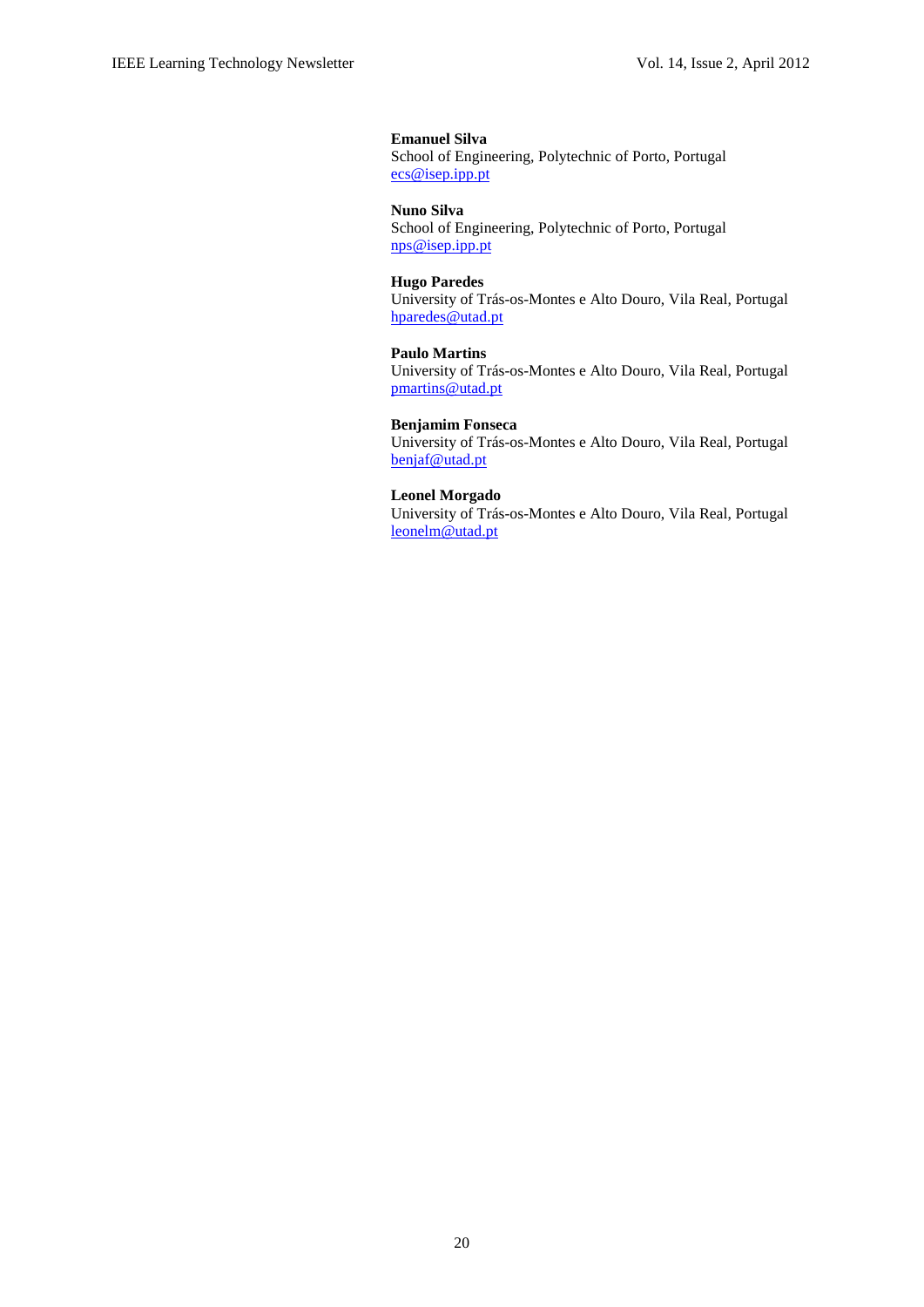# RetrospectGallery: Create Stories from Your Life

Try to remember, how many times you have heard fairy tales from your grandma, or made up a bedtime story to put your child to sleep. Surely, most of us have heard a lot of common stories, and when we run out of our stock, often we make allegorical stories out of our daily experiences. The charm with these fairy tales is that, though imaginary, they have some common logic, resemblance, matching with our daily experience, so they do not sound absurd even to the children. That's why we have long seen the effort to generate stories automatically using smart software, and today's modern marvels, the smart phones/pads added what we required to make it more attractive - multi-modal sensors to capture the real world around us, and convert it to the augmented reality world.

Human knowledge is based on stories and the human brain consists of cognitive machinery necessary to understand, remember and tell stories.<sup>[1](#page-0-0)</sup>A story can be used as an effective educative tool for children as it is engaging, has natural appeal to children and inspires imagination. Also, a large amount of information can be provided in more attractive way through stories, thus making *storytelling* an indispensible part of the learning tools. In our research, we are trying to make a novel application, that will use the audio, image and location information from our smart phone and with the help of our clever input, turns it into more useful representation, either to be used as a fun for our family or being a meaningful representation of our business activities. Before going in depth about our proposal, let's discuss some existing applications and their features.

Applications that use geo-location information for entertainment purpose is not very uncommon. *Foursquare* is one of the first commercially viable location based social networking site. It uses the location data from user's smart phone and presents his activities to his friend network. *Dailyplaces* and *OpenPaths* are two more applications to share location data and experience in a social network.

Existing works on digital storytelling have many variations in presenting the story. An example of solely textual representation is the story maker application of the British Council for children to learn English<sup>[2](#page-21-0)</sup>. The user can quickly create a short story by selecting the genre, some characters and some other objects of the story.

Another example is to create the story as comic strips in *story strips*<sup>[3](#page-21-1)</sup>. One can edit the speech bubbles and change the expression of the characters in some provided screen templates. A more flexible application, *2simple*, [4](#page-21-2) provides options to draw pictures, add transition of frames, add text and finally produces a video of the story.

*Storyboard Generator*<sup>[5](#page-21-3)</sup> provides a script, some related background and characters. *Toontastic*<sup>[6](#page-21-4)</sup> is another application that creates an animated story made up of selecting different scenes and characters. The characters can be moved, scaled and rotated with multi-

<sup>&</sup>lt;sup>1</sup> Wyer, Robert (1995). *Knowledge and Memory: The Real Story*.<br><sup>2</sup> http://<u>learnenglishkids.britishcouncil.org/en/make-your-own/story-maker 3 [http://pbskids.org/itsmylife/games/story\\_strips\\_flash.html](http://pbskids.org/itsmylife/games/story_strips_flash.html)</u>

<span id="page-21-1"></span><span id="page-21-0"></span>

<span id="page-21-2"></span><sup>4</sup> <http://www.2simple.com.au/2createastory/video/index.html>

<span id="page-21-3"></span><sup>5</sup> [http://generator.acmi.net.au/storyboard/](http://generator.acmi.net.au/storyboard/%29)

<span id="page-21-4"></span><sup>6</sup> <http://launchpadtoys.com/toontastic>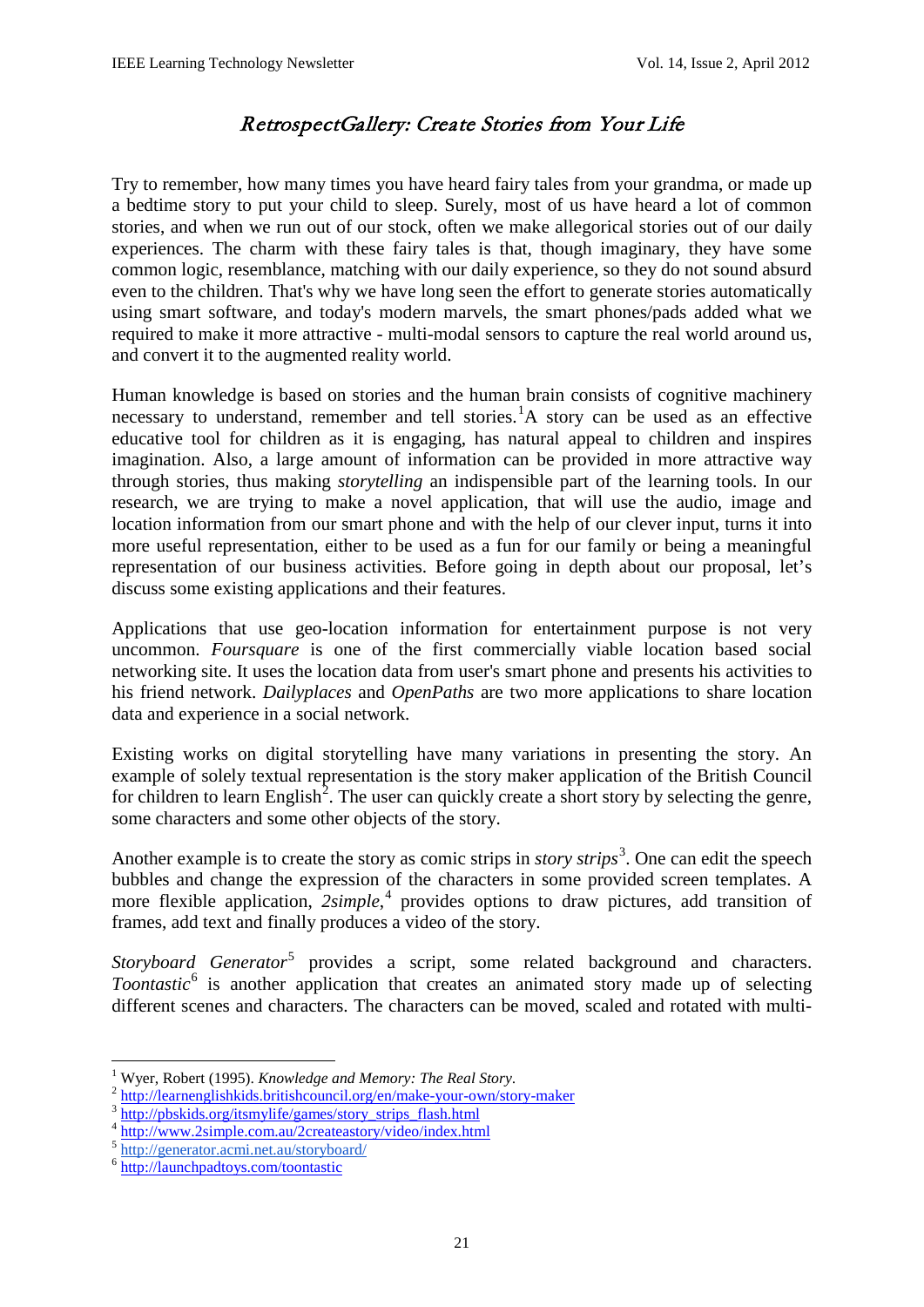touch gestures around the screen, and sound can be recorded with microphone. Finally, the created animated video can be shared online.

All the existing applications have their own interesting features, but none of them has combined real position data of users with story making. With the use of geo-location data, the created stories will combine the essence of real world with the imaginary world. At the end of the day, you can retrospect what have you done and that can help to make a direction of your life. You can show your child how you have been all day, and with your creativity, can turn your daily mistakes a teaching lesson to the child. The collaborative story making with the people you are related with can help you to value their individual contribution in a group work, and also their contributions in your life.

One can use our story making application from his smart phone. The user's location and the amount of time spent in that location is periodically recorded through GPS. A recorded location can be added or discarded from the story. The user can associate a task with each location. A task list related to the location is suggested for user convenience. For example, if the user is in a college campus, then the related tasks can be attending a class, attending an exam, studying in the library, etc. He can introduce any new characters, objects and add recorded sounds in the story.

A story is created based on these locations, the amount of time spent, and the associated inputs. The story can be a real representation of the user's daily life, like a diary. Also, the user can work with his creativity and can blend the story with real locations and imaginary inputs. The user can edit the created story any time.

The stories can be shared with others via social networks. These introduces a new option in the application, called collaborative story making, where authorized users will be able to make a contribution in one another's story. The application can be used to tell the gradual accomplishment story of any particular work by collaboration. The idea is to combine the story of the people, who are related by doing something together. If a user is in the same place as any of his social network friends, and doing the same thing, he can link that friend with that activity. The story will be focused on the common activities of these persons. With proper contribution of each involved persons in this story making process, finally it will become the story of how that work has gradually been done. It will not only help to retrospect, but also to improve teamwork.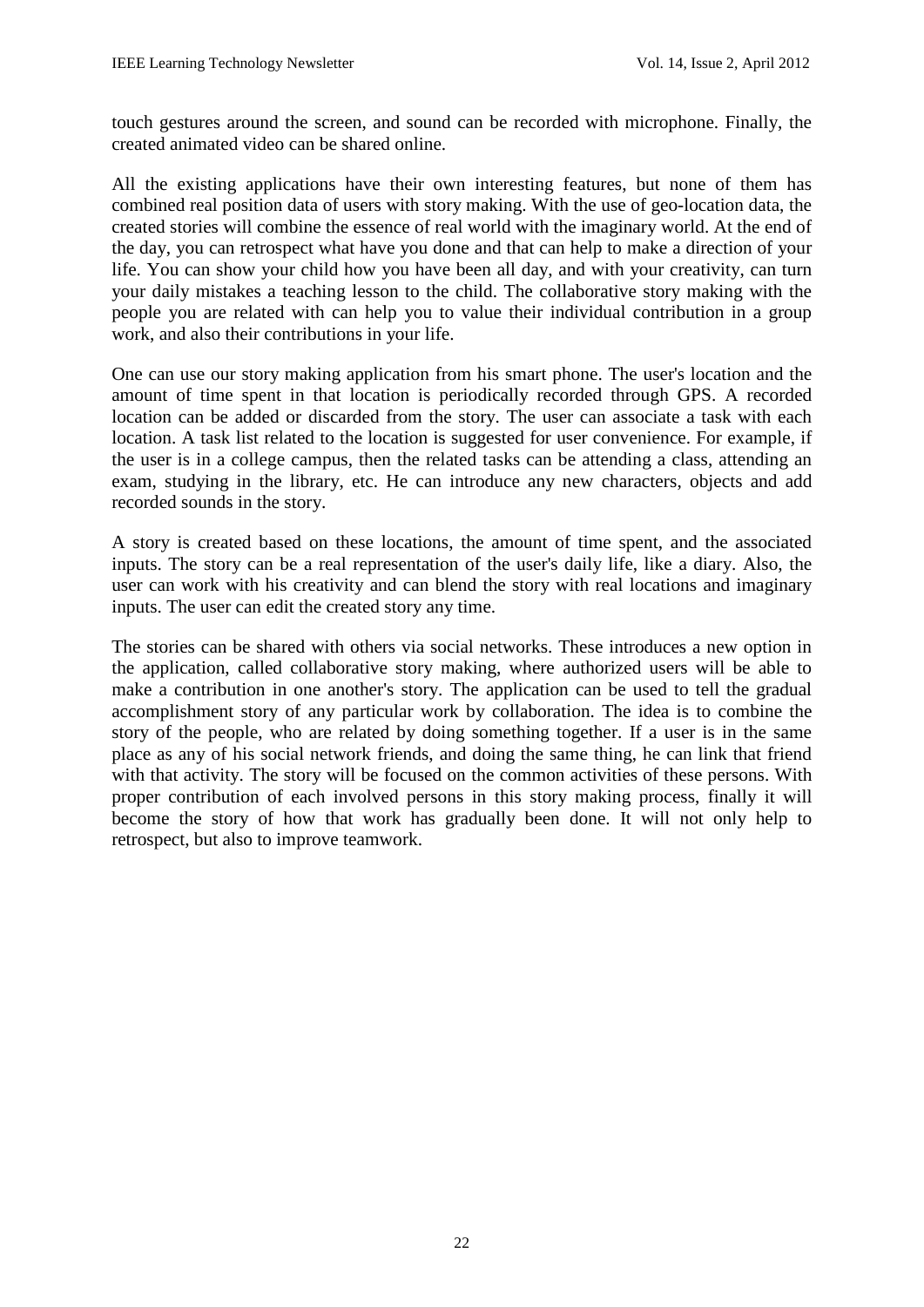

*Figure 1 - Individual and group activities of a user in different locations.*

**Farhana Murtaza Choudhury** BUET, Dhaka-1000, Bangladesh [farhanamc@gmail.com](mailto:farhanamc@gmail.com)

**Md. Rashidujjaman Rifat**

BUET, Dhaka-1000, Bangladesh [ne.rifat@gmail.com](mailto:ne.rifat@gmail.com)

#### **Shubrami Moutushy**

BUET, Dhaka-1000, Bangladesh [moutushy289@yahoo.com](mailto:moutushy289@yahoo.com)

**Hasan Shahid Ferdous** BUET, Dhaka-1000, Bangladesh [hasan.shahid@csebuet.org](mailto:Hasan.shahid@csebuet.org)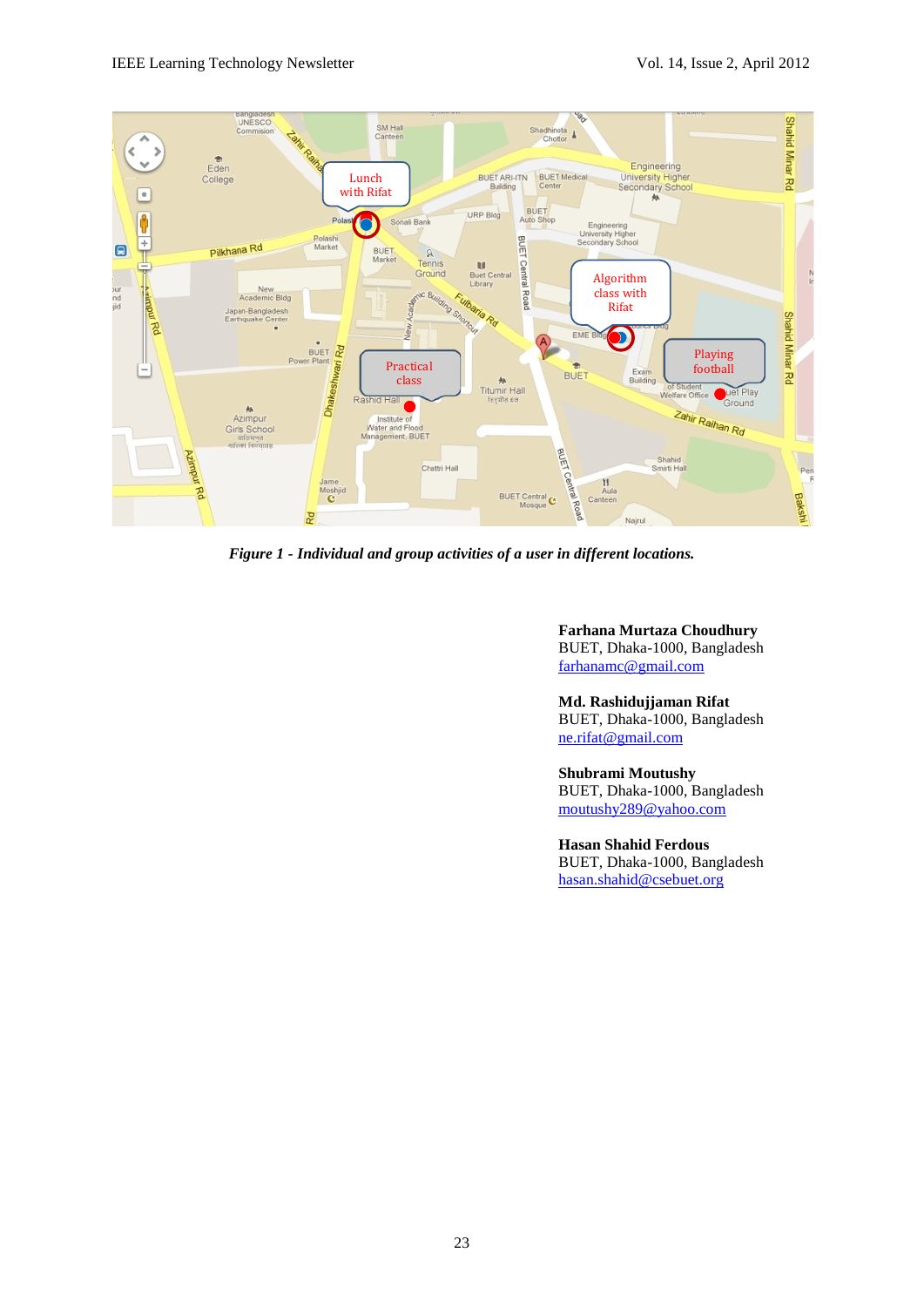# Teaching design from a distance: the deviantArt case of Virtual Design Studio

Design studio is a dominant teaching method for art and design, promoting exploration and peer learning. Virtual Design Studio (VDS) addresses the needs of distance learners. A VDS case study using deviantArt (an online platform for designers) during a Graphic Design Course, is presented.

Design Studio has been dominant in design education for the Arts, Architecture, and Design since the the Bauhaus School in the 1940s. Studio is a space for discussions and experimentation, emphasizing communication and cooperation between peers. Students learn by experiencing (hands-on), while tutors monitor their progress and make observations which guide their analytical and synthetic skills.

For the needs of distance learners and through the advances of ICT technology, several ways of VDS practice have emerged [2], yet, there is no single established model that replicates the design studio method in a digital context. VDS has three significant differences to the traditional design studio [3]: participants are geographically distributed; the teaching and learning occur via digital objects; and the communication can be either asynchronous or synchronous. Asynchronous communication increases the tutors' schedule flexibility. However, written communication tends to be more time-consuming than discussion and the large amount of data to be processed and of feedback required, can increase the tutor's workload [1]. Feedback in VCD is not immediate, and is limited to only the uploaded designs. The development of subsequent drafts by students is thus affected [5]. Interaction between participants (partly dependant on their ICT skills) may not be as rich or immediate as in the traditional design studio, and is affected by factors such as limited screen resolution, bandwidth, as well as the psychological and practical constraints of virtual communication.

A pilot use of a *deviantArt*-based VDS was set up aiming to facilitate a distance learners course in Graphic Design of the Hellenic Open University (HOU). At the end of the academic year an evaluation was carried out in order to assess its validity as a distance teaching method for design and identify its weaknesses, strengths and improvement opportunities.

DeviantArt was used as a delivery platform, as it directly displayed visuals without the navigation overload of other online collaborative virtual environments. Fifty multidisciplinary students from three classes (guided by three tutors), geographically disperse, participated in the 2010-2011 academic year. The students were treated as a single group in the context of VDS. A total of 5 assignment folders were created, 720 images were posted in academic year 2010-11, with 6,321 page views. Many images were left without any comments, which upset the students, as the availability of feedback from peers and tutors was seen as an important and necessary part of the design studio process. Nevertheless, the possibility to see an overview of design solutions in each assignment and to compare one's work against others', was taken up by students and was regarded favorably. This was particularly beneficial for the weaker students, especially those with backgrounds not related to arts, as it improved their understanding of the assignments requirements, and made them more aware of quality and assessment criteria. Finally, 27 students responded in 32 questions (using Likert scale) of an online questionnaire set up by the HOU Evaluation Unit.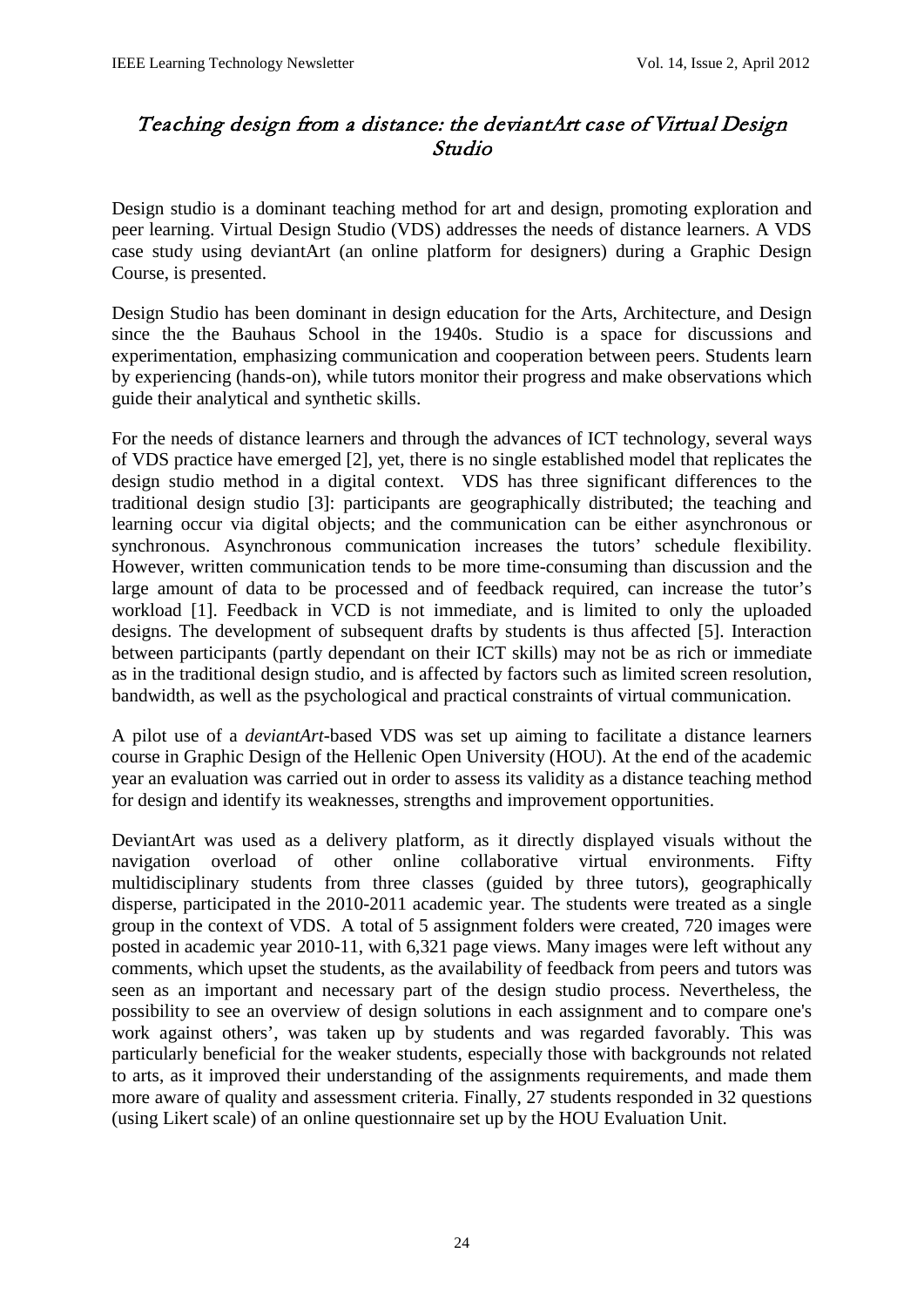The findings report that most of the responding students have used deviantArt to upload designs in 3 to 4 assignments. They received -mostly from their peers- a satisfactory amount of comments per overall assignment (2,7 comments per assignment) although some of the designs were left uncommented. Although they consider the amount of comments beyond average (2,3/5) they reported benefits from being able to view all comments but mostly from viewing other designs (average response exceeding 'enough': 3,4/5).

Most students viewed positively their participation in a single VDS group. The discussion and commenting process online seemed to help a satisfactory establishment of group spirit (2,9/5), between the geographically disperse students of the participating classes.

On the negative side, there was not enough dissemination of the deviantArt global design community and the students. Exhibiting the students designs online (initially regarded as a benefit for using this platform), was not regarded successful. Views from other 'Deviants' into the course-designs scored very low and so did the students views to other designers outside their team.

Overall positive responses were gathered (3,4/5) for using deviantArt, when compared to other social networks, it's use sees as overall beneficial, and positively encouraging its future use for the course. In questions relating to 'ease of use' of the platform, the overall usability and the uploading images was considered satisfactory (3,4 /5), while adding comments scored high in ease of use  $(4,4/5)$  and so did the viewing of both comments  $(4,2/5)$  and images  $(3,9)$  $(5)$ .

# **Conclusions**

Teaching design to a multi-disciplinary group of students in a distance education context marked by the lack of an established physical community of peers and by limited opportunities for face-to-face tuition is a significant challenge. An advantage of using the deviantArt platform is providing students with an overview of the work of their peers and peer-review comments, both acting as stimuli. A sense of student community is gained, which may otherwise be unattainable.

We would like to thank students, tutors of Graphic Design, and the HOU Evaluation Unit. Assignments can be accessed at<http://gtp-eap.deviantart.com/> .

# **References**

- 1. Bender, D., Wood, B.J., and Vredevoogd, J.D. Teaching Time: Distance Education versus Classroom Instruction. American Journal of Distance Education 18, 2 (2004), 103-114.
- 2. Chen, W., and You, M. Student response to an Internet-mediated industrial design studio course. International Journal of Technology and Design Education 20, (2010), 151–174.
- 3. Maher M.L., Simoff S.J., and Cicognani A. The potential and current limitations in a Virtual Design Studio. VDS Journal, (2002).
- 4. Zimring, C., Khan, S., Craig, D., Haq, S., and Guzdial, M. CoOL Studio: using simple tools to expand the discursive space of the design studio. Automation in Construction 10, (2001), 675-685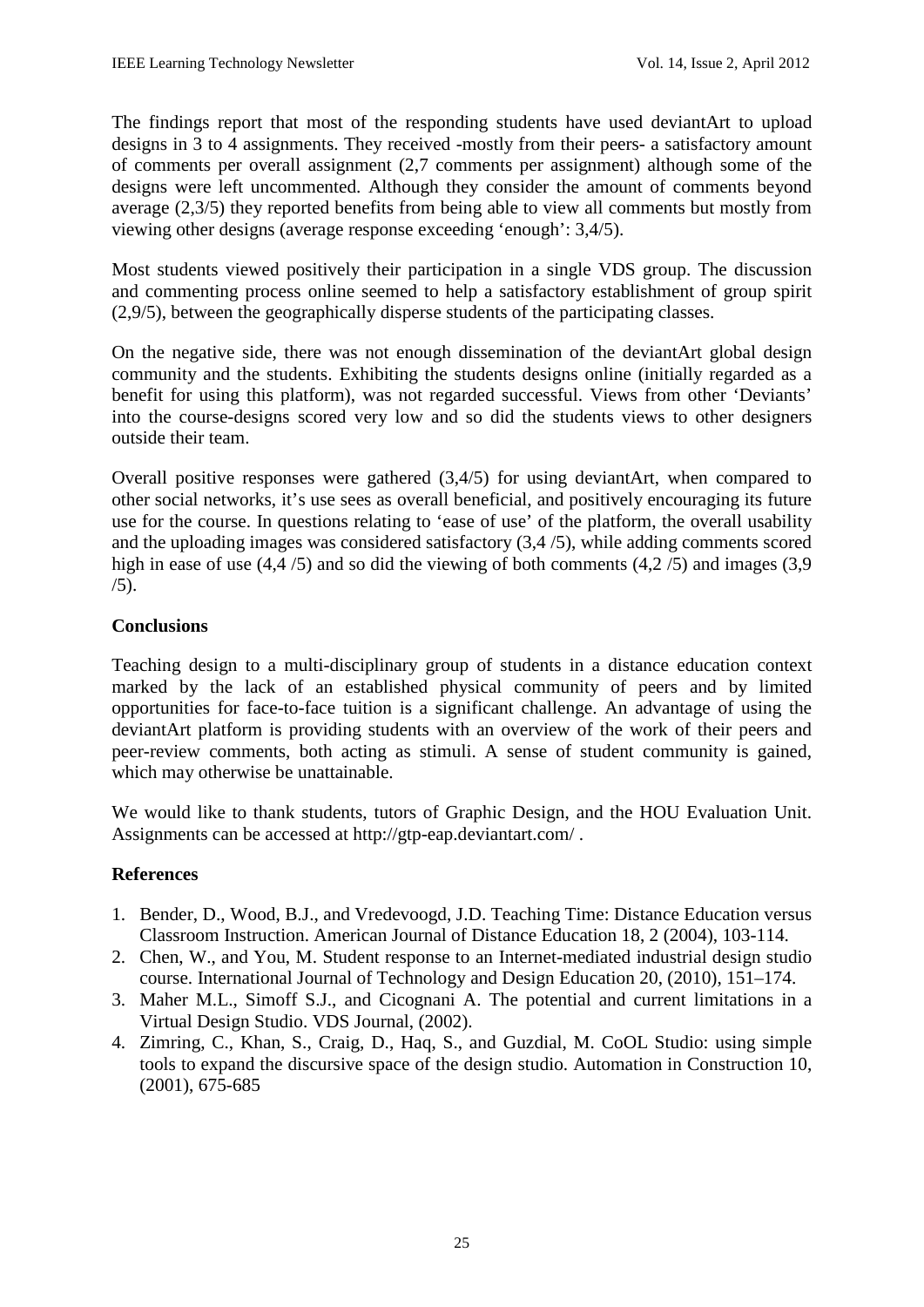**Irene Mavrommati** Hellenic Open University, School of Applied Arts [mavrommati@eap.gr](mailto:mavrommati@eap.gr)

**Panagiotis Fotaris** Hellenic Open University, School of Applied Arts [pfotaris@hotmail.com](mailto:pfotaris@hotmail.com)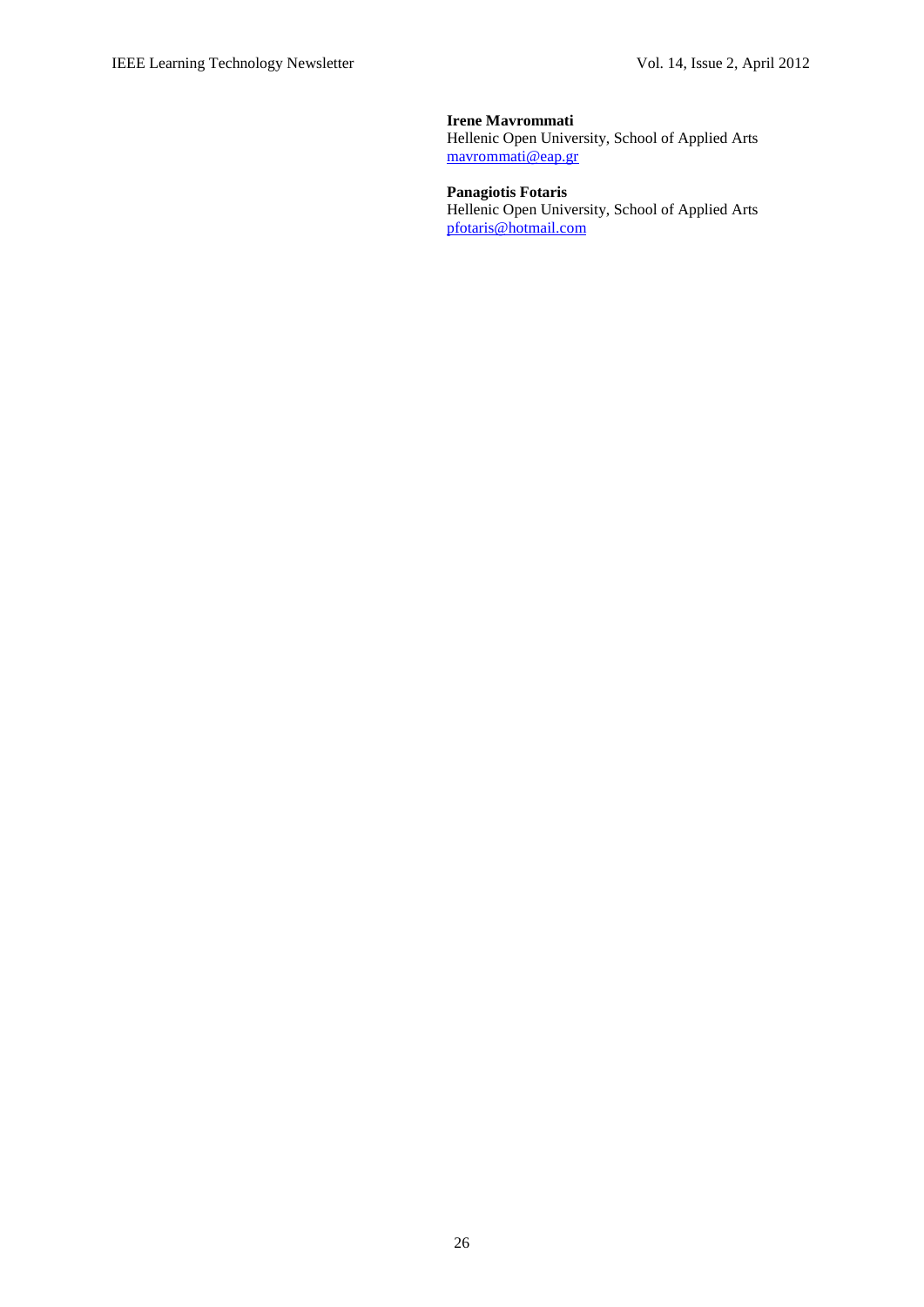**Regular Articles Section**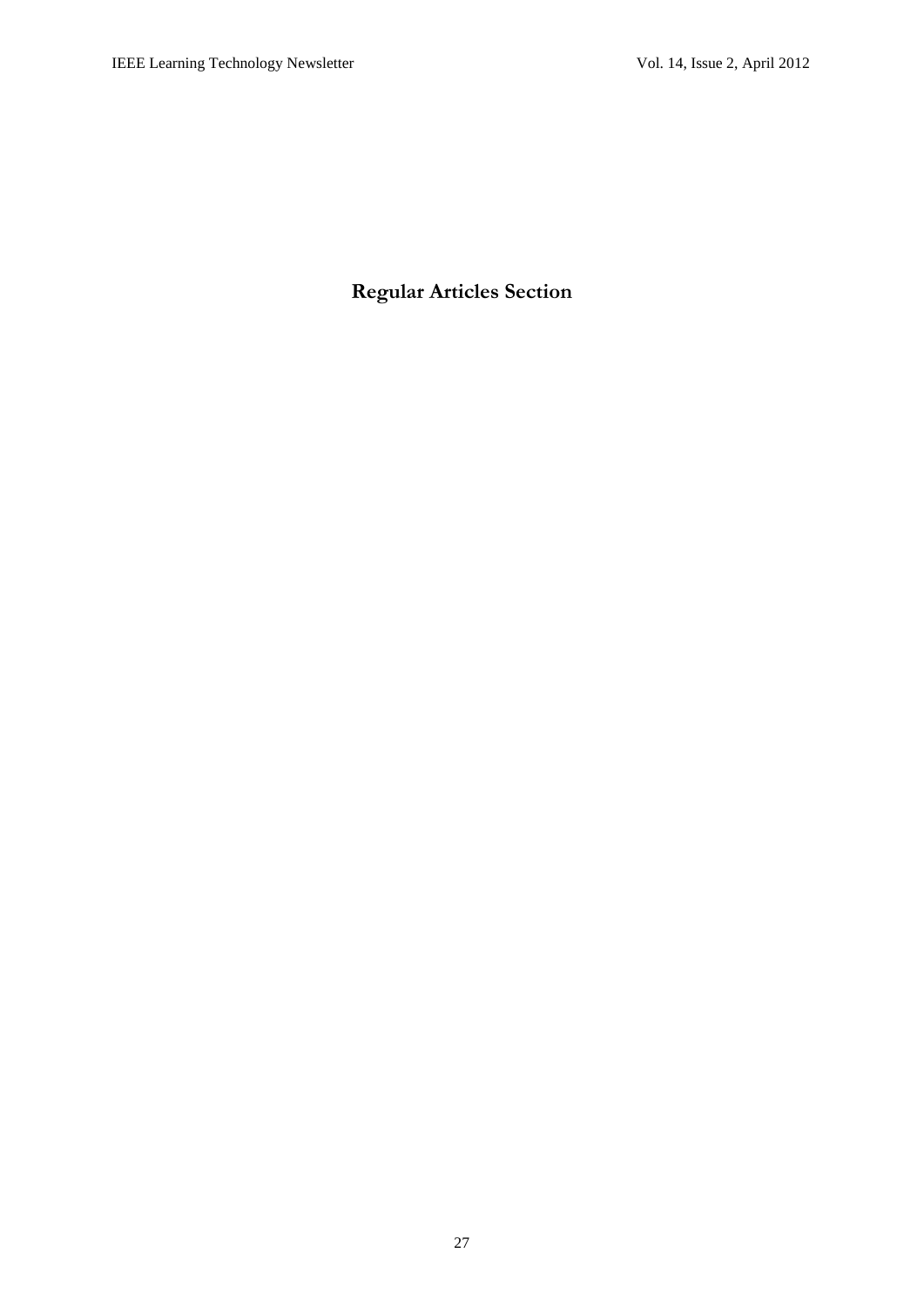# The Moodbile Project: Extending Moodle to Mobiles

A rapid development and popularization of mobile technology has produced an increasing demand of applications for mobile devices, commonly known as "apps". Current mobile devices have access to great computing power on unprecedented small sized devices, multimedia capabilities, network connectivity, GPS, motion sensors and camera. Apps feature functionalities that traditionally were provided by desktop computer software. Mobile devices and apps are taking users away from desktop computers and making IT ubiquitous and part of the user's everyday life.

In e-learning, mobile devices are also becoming a complementary way to access learning contents, learning communities and to participate to e-learning activities from a mobile context (this is one approach to m-learning). M-learning may also enhance e-learning by increasing communication and conversation opportunities; it convents the learning process to be more collaborative and learner-centred [STV05].

The Moodbile project [\(http://docs.moodbile.org/index.php/Moodbile\\_Documentation\)](http://docs.moodbile.org/index.php/Moodbile_Documentation) is a Free/Libre and Open Source Software (FLOSS) project initiated by the SUSHITOS Research Group [\(http://sushitos.essi.upc.edu/\)](http://sushitos.essi.upc.edu/) at the Universitat Politècnica de Catalunya - Barcelona Tech (UPC) with the participation of the GRIAL Research Group [\(http://grial.usal.es/grial/\)](http://grial.usal.es/grial/) at the Universidad de Salamanca. Participants in the project are active members of the Moodle.org community since 2004. We are the main contributors in the development of the Moodle 2.0 Wiki, the Moodle's webservices subsystem and the upcoming IMS LTI consumer. The aim of the Moodbile project is to enable mobile learning applications to work together with a Learning Management System (LMS). Rather than just creating mobile apps that replicates LMS functionalities on a mobile device, Moodbile provides to m-learning developers with the necessary tools to allow mobile devices to interact with the LMS.

Although there are many LMS available on the market, in its first stage, Moodbile is based on the integration of m-learning applications and Moodle. The main reasons for this choice are that Moodle is the most used open source LMS, it is supported by a large international community of members, it has been translated to more than 75 languages, many Spanish educational institutions, including our universities, use it [ACC+10] and [Abe07].

Two strategies are established to gather functional requirements to the project: 1) we have considered related work and similar projects in this field [CF07], [MDS10], [Tho10] and 2) we have performed a log analysis of the Moodle server used at the UPC. From both analyses, we have considered the basic Moodle features necessary to be included in the Moodbile project first step.

# **Moodbile architecture**

The Moodbile Arquitecture description includes three main components: Moodbile Webservices, Moodbile Server and Moodbile Clients.

• **Moodbile Webservices** component corresponds to the specification of webservices for supporting the integration of external apps with the LMS. These services are not bound to any specific webservices protocol. A detailed description and specification of these services may be found in http://docs.moodbile.org/index.php/Moodbile WS [Documentation\\_v0.2](http://docs.moodbile.org/index.php/Moodbile_WS_%20Documentation_v0.2)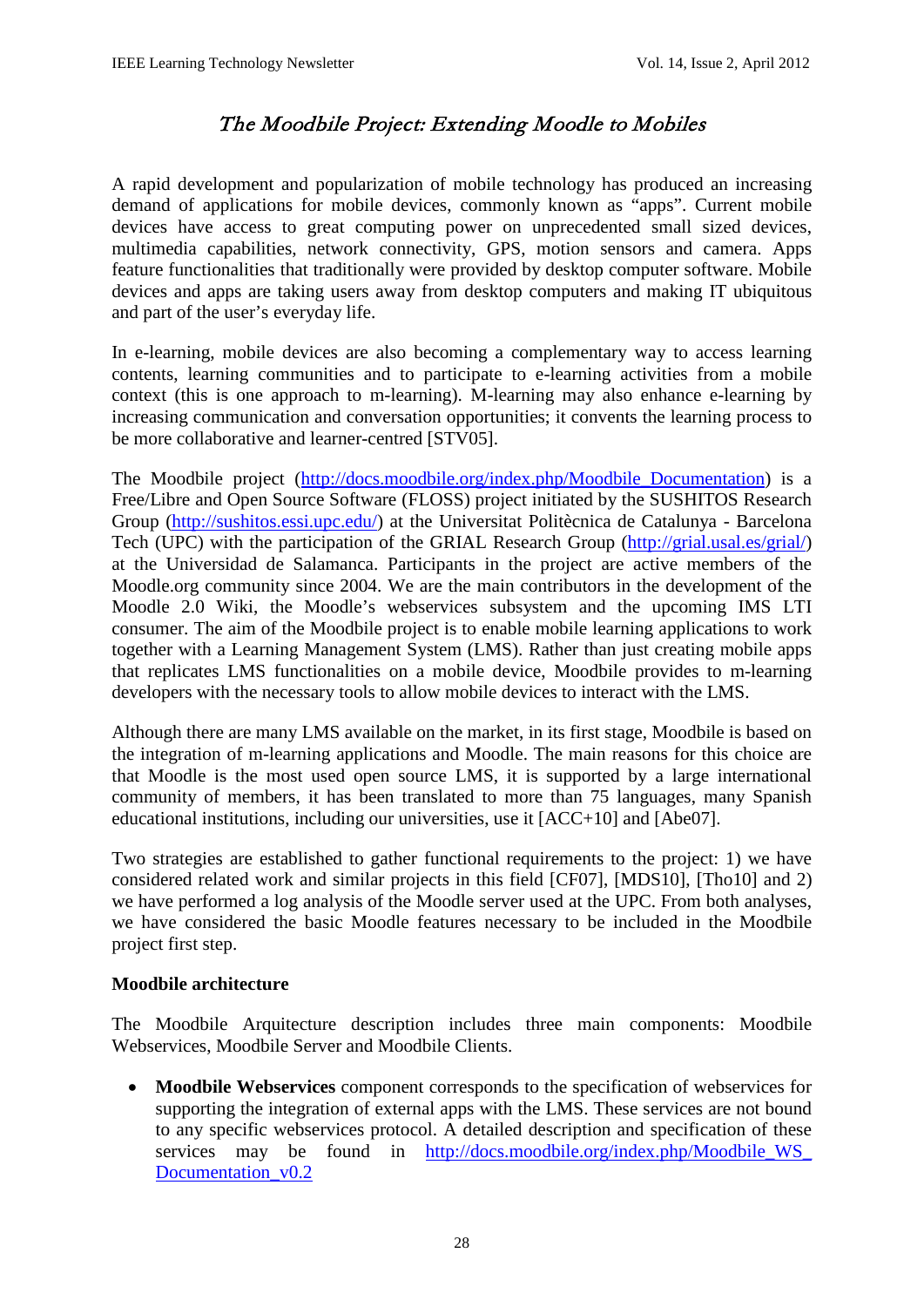- **Moodbile Server.** The LMS considered at this step of the Moodbile project is Moodle v.2.0.x. This version of Moodbile Server has been tested for Moodle 2.0.5 and can work on Moodle 2.0.x. A plug-in that implements the Moodbile webservices for Moodle 2.0.x may be download in the following url: [http://docs.moodbile.org/index.php/Moodbile\\_Server\\_for\\_Moodle](http://docs.moodbile.org/index.php/Moodbile_Server_for_Moodle)
- **Moodbile Apps**. Several clients or apps has been developed in the project to evaluate functionality and usability of our m-learning proposal:
	- o **Moodbile HTML 5 Client**. Moodbile Client that runs on most mobile browsers. Moodbile HTML 5 Client runs on the same web server as the LMS and provides a Mobile Web friendly limited front, using the Moodbile Webservices specification. Moodbile HTML 5 Client is intended also to be a reference implementation of how to access the Moodbile Webservices from HTML5 / Ajax. Detailed information may be found at: [http://docs.moodbile.org/index.php/Moodbile\\_HTML\\_5\\_Client.](http://docs.moodbile.org/index.php/Moodbile_HTML_5_Client)
	- o **Moodbile Android Client**. This client is an Android App that provides a limited front end to the LMS written on native Android code. Moodbile Android Client is intended also to be a reference implementation of how to access the Moodbile Webservices specification from Android clients. Detailed information may be found at: [http://docs.moodbile.org/index.php/Moodbile\\_Android\\_Client.](http://docs.moodbile.org/index.php/Moodbile_Android_Client)
	- o **Moodbile iOS Client**. This client is under development and we expect to have a pilot for iOS devices very soon. Please, check the Moodbile iOs page [\(http://docs.moodbile.org/index.php/Moodbile\\_iOS\\_Client\)](http://docs.moodbile.org/index.php/Moodbile_iOS_Client) for details.

The Moodbile project aims to propose an interoperability solution to integrate m-learning applications with the LMS, incorporating m-learning into the learning process of educational institutions. This will allow m-learning applications to widen their scope instead of being isolated from the learning process. It also will allow LMS to be more flexible e-learning platforms.

Moodbile aims to propose an open specification of webservices to support the integration of external applications with the LMS [CAC09]. The initial version of the specification works for Moodle, but authors are working to adapt this specification to other LMS, to create an LMS-independent specification. Since this specification is open-source, it is open for developers of third-part applications to use it. Authors are also working in the design of special m-learning activities inside the LMS.

# **References**

- [Abe07] Aberdour, M., 2007. Open source learning management systems. Brighton: EPIC.
- [ACC+10] Alier, M.; Casany, M.J.; Conde, M.A.; Garcia-Peñalvo, F.J., 2010. Interoperability for LMS: the missing piece to become the common place for elearning innovation. International Journal of Knowledge and Learning, 6(2), pp. 130-141.
- [CAC+09] Casany, M.J.; Alier, M.; Conde, M.A; García-Peñalvo F. J. SOA initiatives for eLearning: a Moodle case, Advanced Information Networking and Applications Workshops, 2009 (AINA'09). International Conference on 2009, IEEE, pp. 750- 755.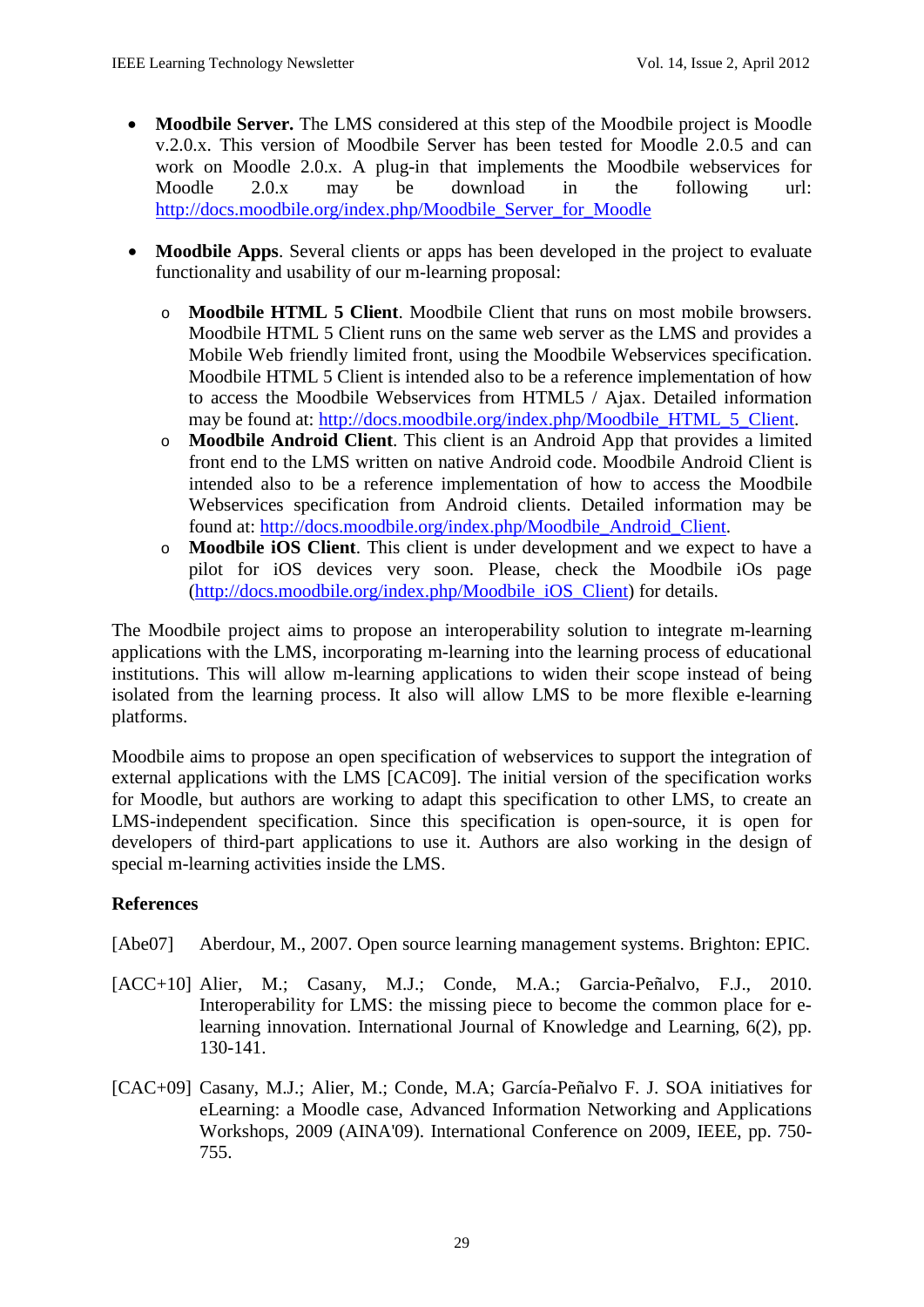- [CF07] Chan, S.; Ford, N., 2007. Mlearning and the workplace learner: integrating mlearning eportfolios with moodle, *Conference on Mobile Learning technologies and Applications (MOLTA)* 2007.
- [MDS+10] Martin, S.; Diaz, G.; Sancristobal, E.; Gil, R.; Castro, M.; Peire, J.; Boticki, I. M2Learn Open Framework: Developing Mobile Collaborative and Social Applications, *UBICOMM 2010, The Fourth International Conference on Mobile*
- [STV05] Sharples, M., Taylor, J. and Vavoula, G. Towards a theory of mobile learning. Proceedings of mLearn 2005, 1(1), pp. 1-9.
- [Tho10] Thomas, R.C. Mobilizing the Open University: case studies in strategic mobile development. *Journal of the Research Center for Educational Technology,* **6**(1), pp. 103-110.

**Casany, M.J.** Universitat Politècnica de Catalunya BarcelonaTech, Spain [mjcasany@essi.upc.edu](mailto:mjcasany@essi.upc.edu)

**Alier, M.** Universitat Politècnica de Catalunya BarcelonaTech, Spain

# [marc.alier@upc.edu](mailto:marc.alier@upc.edu)

**Mayol, E.** Universitat Politècnica de Catalunya BarcelonaTech, Spain [mayol@essi.upc.edu](mailto:mayol@essi.upc.edu)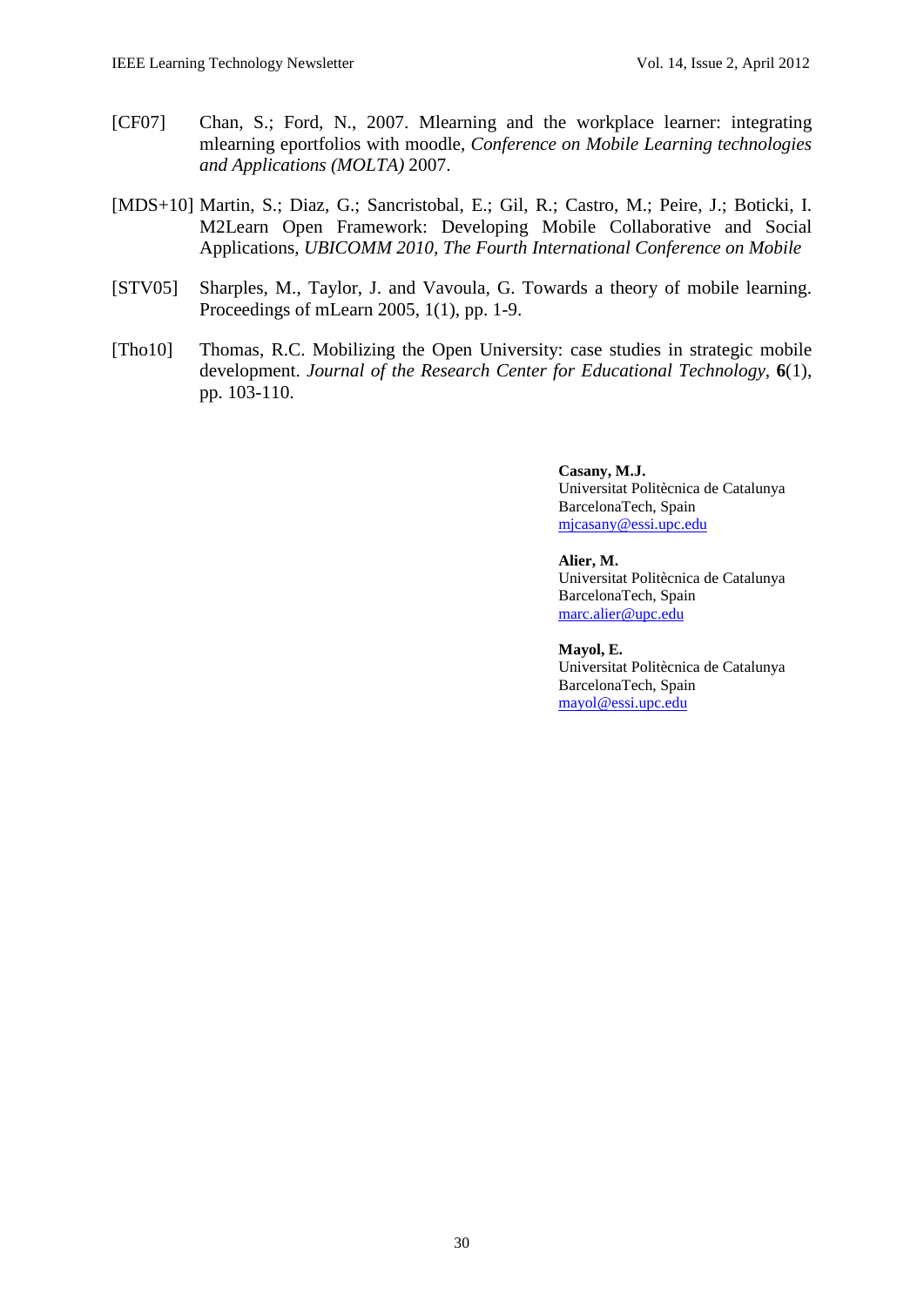# Guess or Locate: A Location based Gaming Approach to Teach Children Collaborating with the Real World

It is often said that today's modern technological marvels have detracted our children from physical activities. Social networking and gaming consoles preoccupy their leisure and the amount of physical activities decreased significantly raising many potential health risks. On the other hand, these people love gaming, so it may not be suitable to tell them leave gaming altogether. So introducing location based learning games suitable for kids are the answer to get them on their bums and out of the house again, and at the same time, making it happen in their way. In early experiments and research, location-based media have focused on marketing and advertisement, but now educational applications are also emerging rapidly. Location based gaming makes the communication richer and increases awareness of physical and temporal constraints. It also improves confidence to draw on perceived experience, making it important in education as well as recreation.

There are some existing location based learning applications we can talk about. *CEOlutions* is such an apps running in Singapore. Initially *CEOlutions* had the opportunity to get involved with a program to teach military history to the schoolchildren. Next, the Ministry of Education in Singapore decided to extend their support of students learning outside the classroom. *[Citizens Commons](http://www.nydailynews.com/tech_guide/2011/06/20/2011-06-20_citizens_use_iphone_game_commons_to_help_repair_ny_during_come_out__play_river_t.html)* game is another location based learning game. Here, the players are given the task of finding solutions to community problems in the New York city. Players take photos and add a description of their ideas about it. The entry was uploaded to the game server with GPS coordinates pulled from the players' phones. Other players voted on entries and suggested their own ideas for improvement. Although the game could be performed solo, players often teamed up to create their own social experience, thus exploiting the power of social networks. *Parallel Kingdom* is another mobile, location based, massively multiplayer game that uses GPS location and Google Maps to place users in a virtual world. The other location-based games we can state for example are *Zombie*, *Run!*, *CYA (Claim Your Area)*, *Tourality GPS Treasure Hunt*, *Where You Go*, *Geocaching*, etc.

The above stated games do not specially focus on kids and their learning procedure collaborating with the real world is not considered. Children are more enthusiasts about new things, specially using multimedia contents nowadays. But in most of the typical learning systems, learning elements are static rather than participative. For example, often children are taught about animals, trees or other substances from their neighborhood through conventional books. But learning would be much more attractive and interactive for a child if the learning system is designed as participative through the use of technology. Now-a-days mobile games and different cartoon characters are becoming more and more popular amongst children. If we can make learning system little bit realistic integrating with games and collaborating with the real world, teaching will be much more effective.

Taking all these facts into account, we propose our location-based game '*Guess or Locate*' especially for children as an effective, attractive, and real life learning solution for them. In our application we are using a real life scenario, suppose "A ZOO" and integrating it in the game to help kids learn about animals. The application is divided into two segments. First segment is for 3-6 years old children and the second segment starts from 7 years old children. The adult can also play it for fun.

A kid, standing in front of an animal's cage will receive an audio message describing the physical attributes of that animal. The location of the cage will be tracked by that kid's phone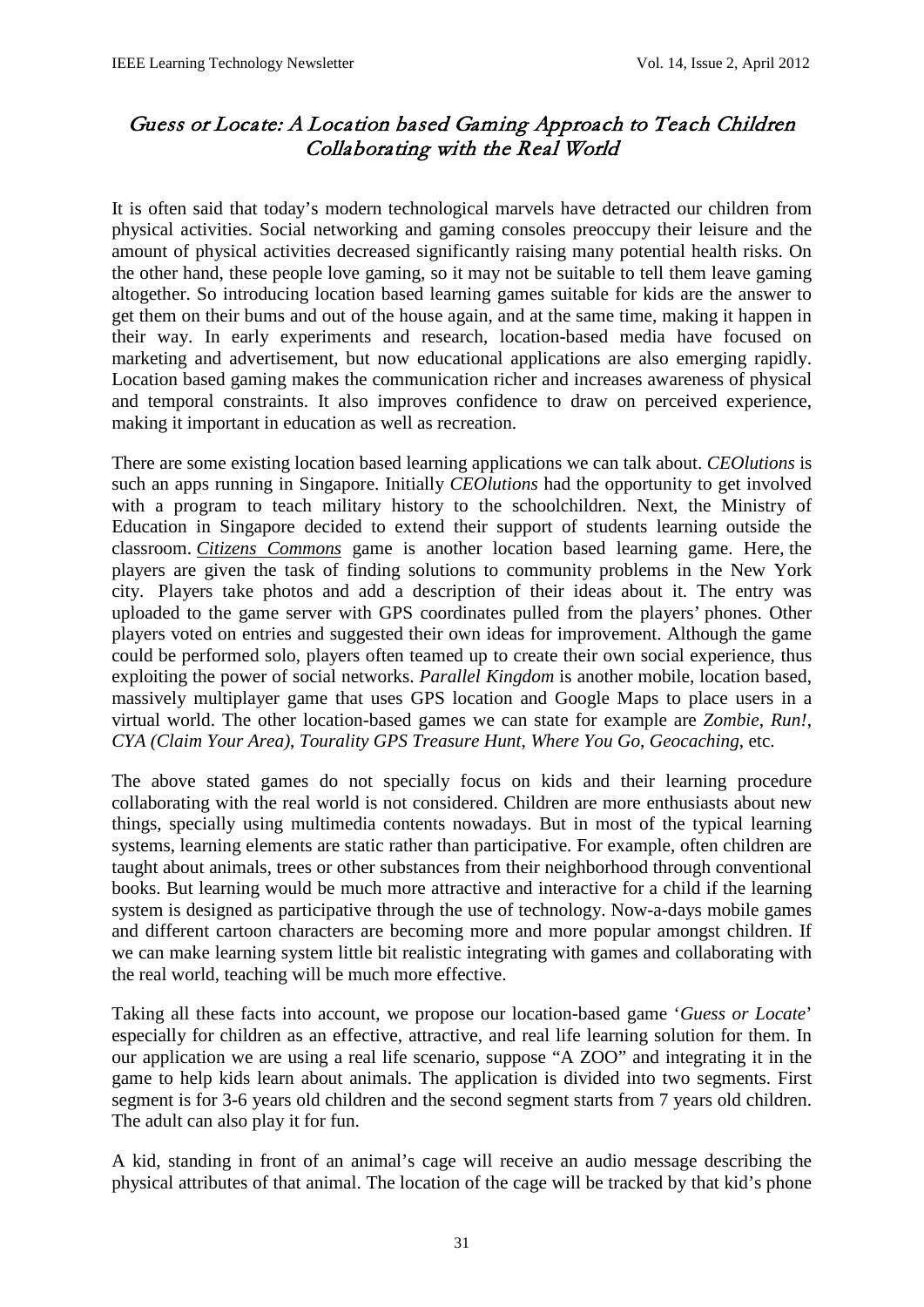using GPS. Next, the kid will receive a challenge to indentify that animal among various animals' picture. If the kid can identify the animal correctly, the response time will be recorded and she will receive a congratulating message from her favorite cartoon character. In the  $2<sup>nd</sup>$  level the player will again receive an audio message about the behavioral characteristics of that animal, i.e., the animal is wild or gentle, what kind of food it eats, where it can be found, etc. Then she will again receive a challenge, like to choose the right food for that animal from a list of image or right place to find it from a list. In each level, the player will receive two chances to answer. Her choice with response time will be noted and she will be rewarded a visual gift of her choice. After completing the zoo tour, or choosing to finish the game, players or their guardians can see summary or detailed graphical report depicting their performance to measure progress.

The following block diagram shows the flow of control in this game segment:



In the second segment, the player will receive a list of animals divided into different levels. Then they will receive a map indicating the cages of the animals in level-1. Players have to find out each cage and input the name of these animals through their phone standing in front of that cage. Then they will receive the map for the subsequent levels. After completing each level, the players receive their score depending on their required time to complete the level. There is an option to upload their score in facebook where players can compare their performance against their friends.

We are building the game on android 2.2 platform and connecting it with facebook using the facebook android API. The main challenge of our approach is the price and availability of a smartphone for a child. But with the rapid growth in smartphone users we hope that this issue will alleviate in near future.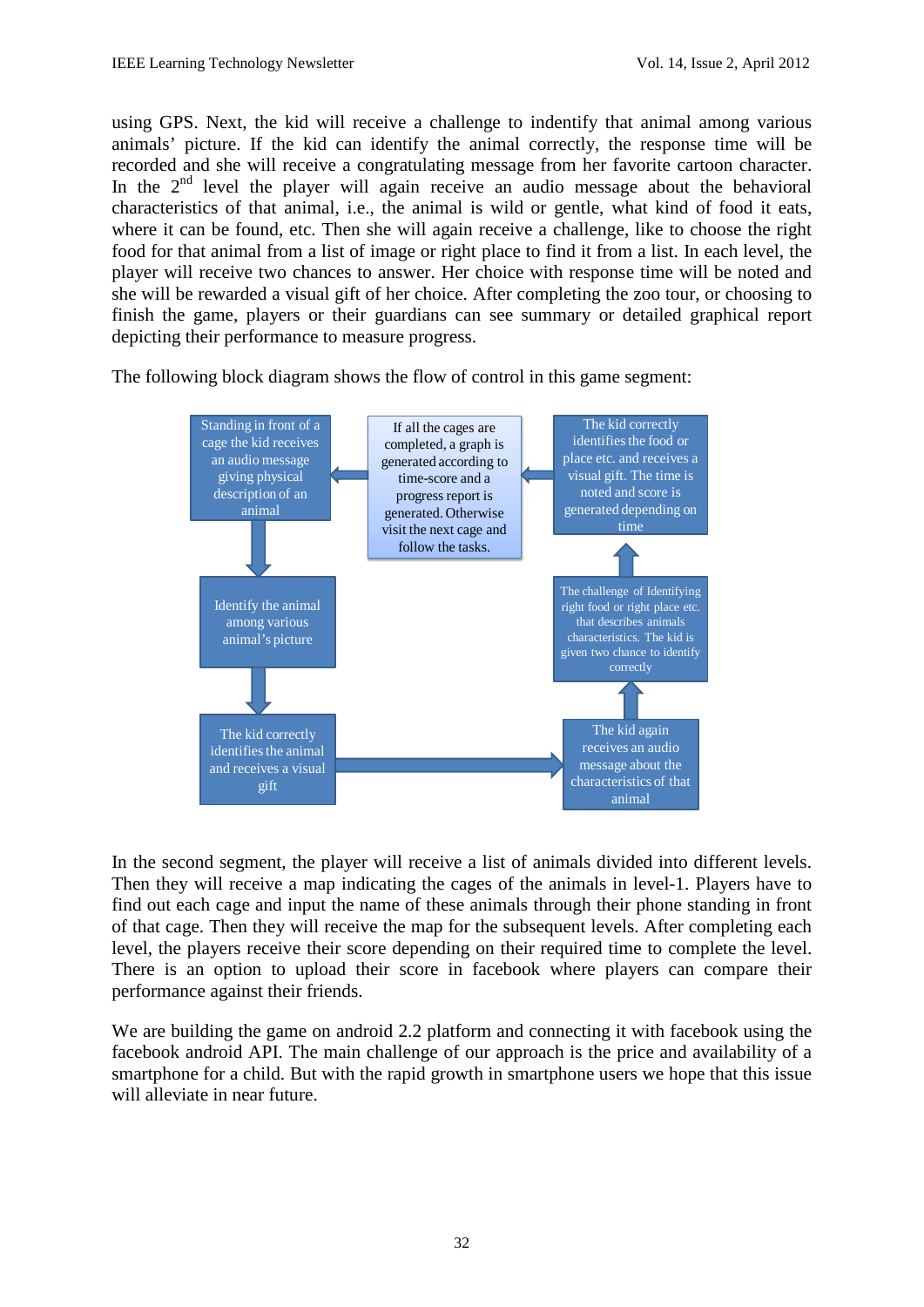**Shubrami Moutushy**  Bangladesh University of Engineering and Technology Dhaka, Bangladesh [moutushy289@yahoo.com](mailto:moutushy289@yahoo.com)

#### **Md. Rashidujjaman Rifat** Bangladesh University of Engineering and Technology Dhaka, Bangladesh

[ne.rifat@gmail.com](mailto:ne.rifat@gmail.com)

#### **Hasan Shahid Ferdous**

Bangladesh University of Engineering and Technology Dhaka, Bangladesh [hasan.shahid@csebuet.org](mailto:Hasan.shahid@csebuet.org)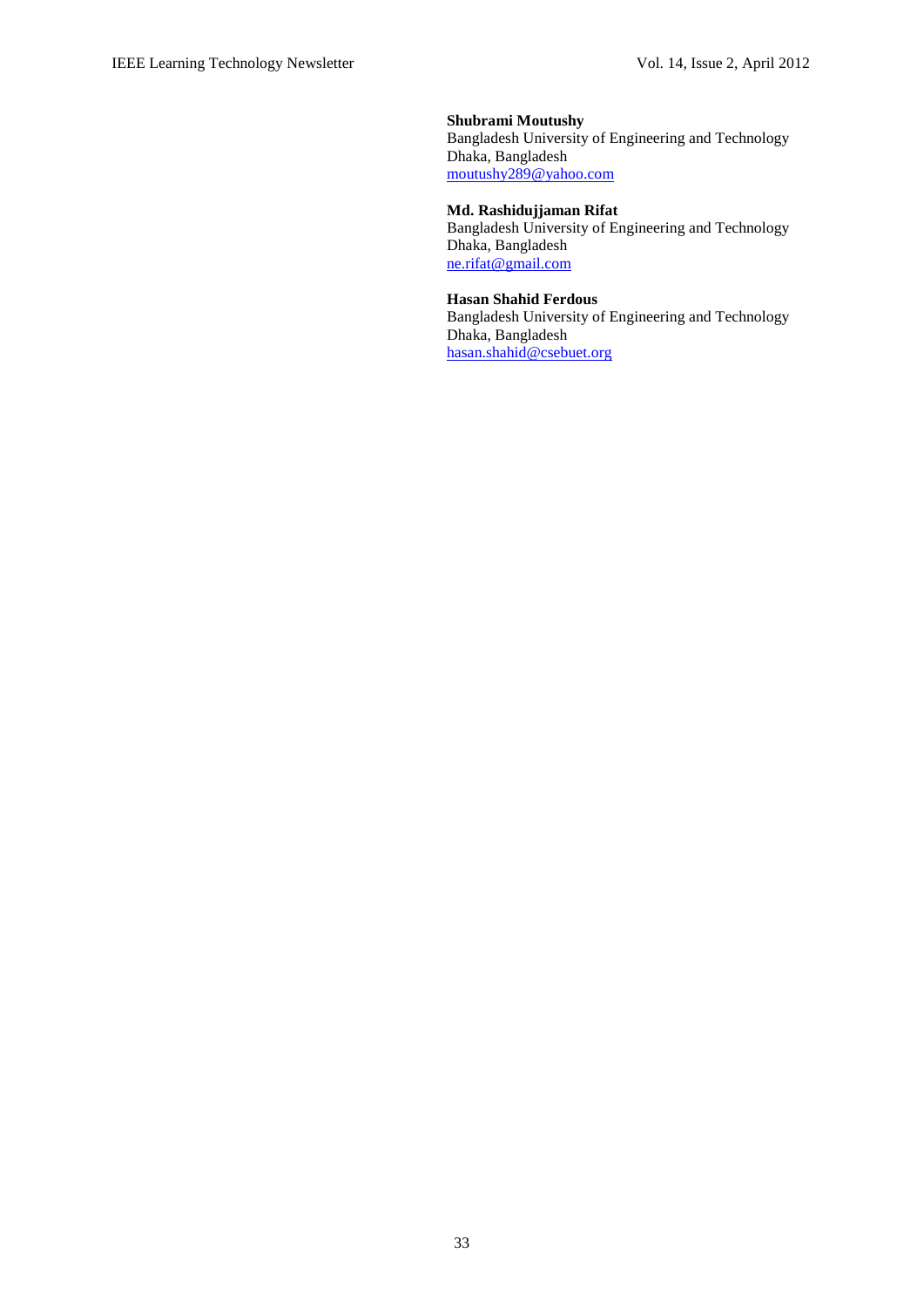# Semantic and Contextual Approach for the Recommendation of Learning Modules in Mobility

Many researchers argue that mobile learning is just an adaptation of e-learning on mobile technology, but far from a simple extension of e-learning, m-learning raises original issues in technological and pedagogical terms. M-learning is usually based on the consideration of a context rich on information and interactions. The challenge of m-learning is therefore, not simply to transfer on mobile content designed primarily for e-learning. This concept implies that we must rethink the entire process of the learning experience in mobility to maximize its efficiency.

The influence of learning context in a situation of mobility, gives rise to the concept of contextual awareness which stands for the use of "context to provide relevant information and/or services to the user, where relevancy depends on the user's task" (Dey, 2001). Beyond a simple formatting of education, mobile environment requires an adaptive system that can dynamically combine instructions elements in a learning context.

E-learning refers to training devices, which main objectives are: autonomous learning, distance learning, individualization of training and development of online educational relations. Two major players in the system should be defined: the e-trainer and the e-learner. The e-trainer acts as a pedagogical expert in a given domain. His function is essentially to transfer knowledge into blocks of learning modules or answer questions from learners with chat tools or forums. At the same time, the e-learner becomes an actor of this learning. All the tools at his disposal allow him a more accurate and direct access to information. Nevertheless, the learning situation is not controlled. The distance between the two actors reduces the motivation of the learner and the constantly changing learning context makes sometimes the learning content itself inappropriate.

Mobile learning cannot be reduced to the use of e-learning content on a mobile system. Mobile learning requires both a dynamic adaptation of the learning process to the context and a redefinition of the usual process of creating learning modules.

Three key words can describe m-learning: content, context (defined by environmental constraints and learner's profile) and collaboration. The environment of the mobile learner imposes specific constraints on the learning experience. M-learning requires first a better organization of knowledge, for a better rendering in a mobile situation. In addition, mobile devices inherently encourage learners and educators to communicate and collaborate.

In this new environment, the trainer must find another way to build his training modules, favoring collaborative teaching and considering the situation in which the learner is located. Now, the key point of our approach is whether trainers are culturally ready to face this jump, and if so what tools to provide them?

In partnership with the company "CrossKnowledge", the European leader in the field of elearning, we are working on a new approach to mobile learning, combining both technologies like the semantic web and recommender systems with socio-technical analysis of the relationship between trainers and learners.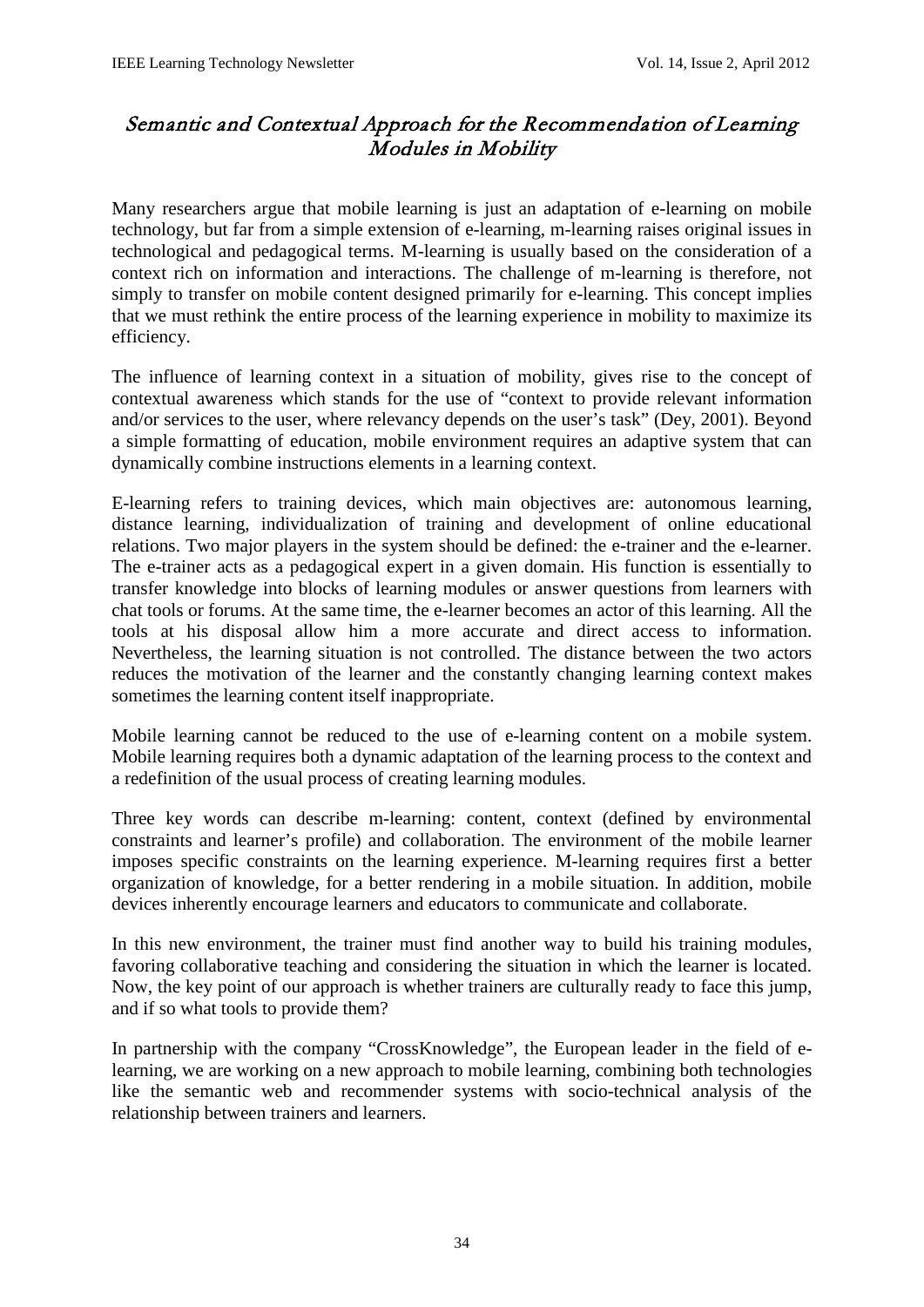This new approach is based on the recommendation of combinations of teaching units. This recommendation is made in real time; it is scalable and determined according to the learning context defined by the situation of mobility.

To answer to the cultural gap for the trainer and the requirements of m-learning, we propose a new methodology for describing their teaching modules using ontologies.

The term ontology, conceived by Aristote and democratized in the domain of semantic web by (Gruber, 1991) is a model of knowledge representation based on the meaning of things. Ontologies can then be used both for modeling context and for organizing learning materials around small pieces of learning objects (atoms) semantically annotated by the pedagogical expert. To exploit the potential of this type of ontology, we will develop a set of weighted rules that help trainers to design learning modules aiming at situations of mobile learning. This design process will be performed using a monitoring tool that builds rules by combining learning atoms according to the teaching context. The combination of context (geo-location, learning time, parameters of mobile devices, user profile, etc.) to the field of m-learning, make it possible to understand dynamic requirements and real needs of learners to provide adequate resources.

This architecture forms a recommender system that can be attached to the family of content based recommender systems. This choice depends heavily on the quality of content and organization of learning modules, required for the recommendation of atoms to learners. This architecture is based on three layers: the domain model and user model that corresponds to the static part, and the adaptation model that corresponds to the behavioral part (Soualah-Alila & al, 2012).



*Figure 4. General architecture of our m-learning system*

When a learner will use our system, he will have to define his profile. This profile will be completed by context information send by the mobile device. From this profile and contextual constraints, logical rules will be applied to identify and extract pertinent atoms of training course. The association of atoms depending on learning context will be done in real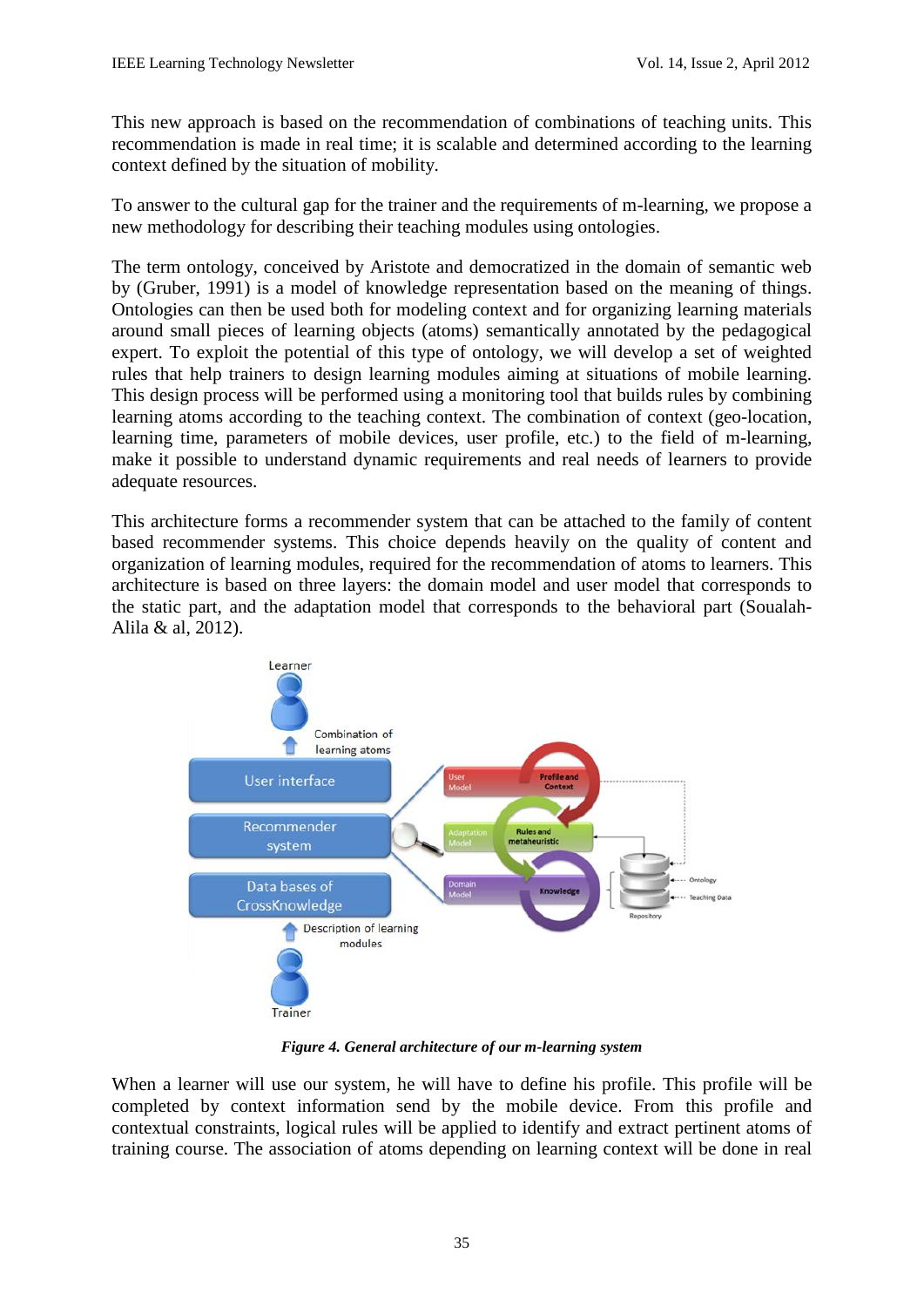time by a metaheuristic designed specifically to resolve the combinatorial optimization problem posed by the mobile learning domain.

This metaheuristic will be used to find the best combination of atoms depending on the profile and context. Finally, a proposal of course (made of a combination of elements) will be sent to the learner through the mobile device. If the context changes during the learning, the system can directly switch an element by another, adapting the learning with the new constraints.

Mobile learning presents new technological and pedagogical challenges. Based on the exploitation of semantic and contextual information, our approach aims to adapt learners experience to maximize its efficiency. This project benefits of existing semantic web and recommendation systems technologies, but will provide a new ontological model for learning contents and specific metaheuristical algorithms for real-time adaptation.

# **REFERENCES**

Dey A. K., 2001. *Understanding and using context. Personal and Ubiquitous Computing*.

- Gruber R., 1991. *Toward Principles for the Design of Ontologies Used for Knowledge Sharing.* International Journal of Human-Computer Studies.
- Soualah-Alila F., Mendes F., Cruz C., and Nicolle C, 2012. *Recommender System For Combination of Learning Elements in Mobile Environment*. IADIS International Conference Mobile Learning 2012.

**Fayrouz Soualah-Alila** University of Bourgogne, Dijon, France [fayrouz.soualah-alila@crossknowledge.com](mailto:fayrouz.soualah-alila@crossknowledge.com)

**Christophe Nicolle** University of Bourgogne, Dijon, France [cnicolle@u-bourgogne.fr](mailto:cnicolle@u-bourgogne.fr)

**Florence Mendes**  University of Bourgogne, Dijon, France [Florence.mendes@u-bourgogne.fr](mailto:Florence.mendes@u-bourgogne.fr)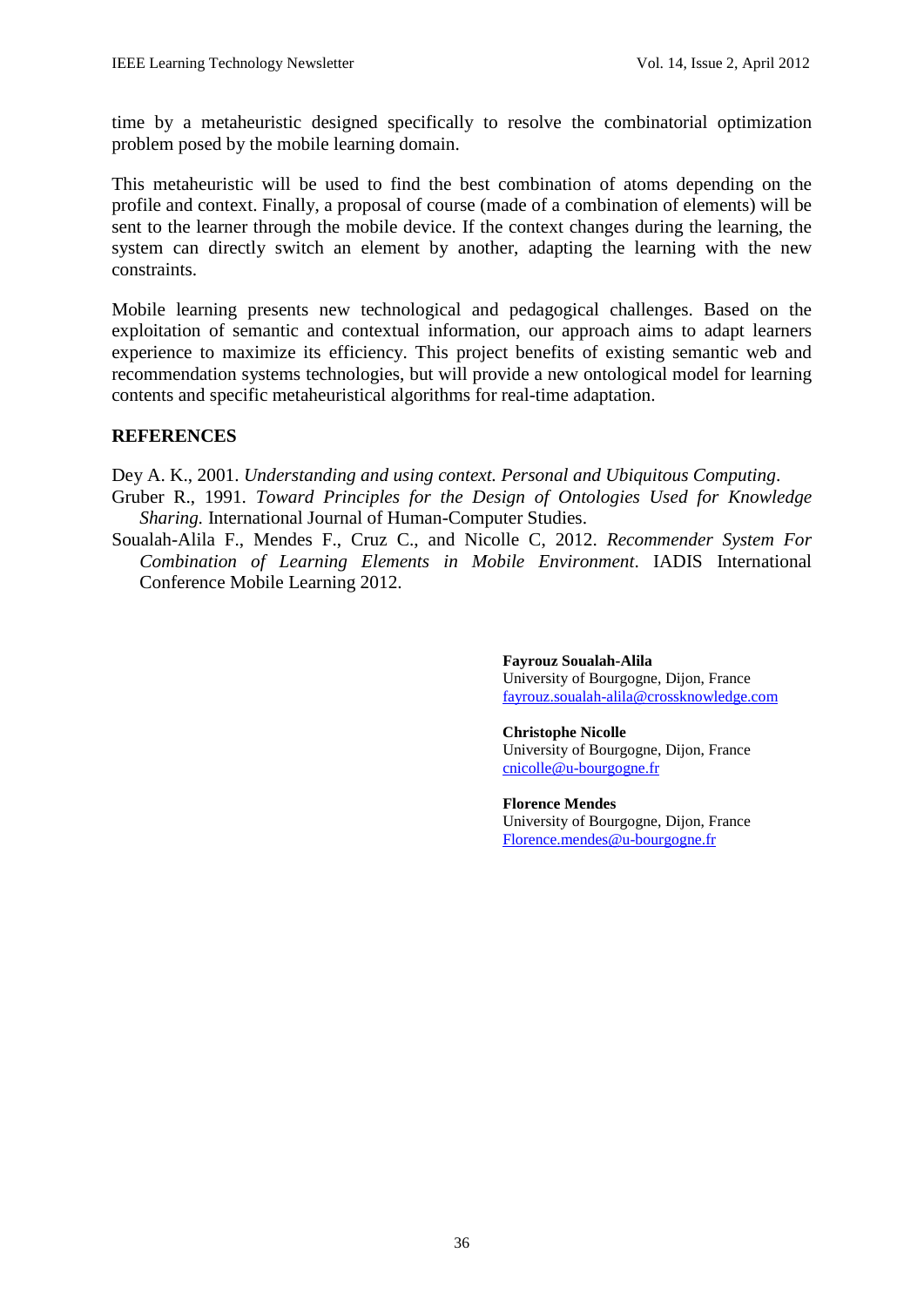# A Holistic Metacognitive Activity Model: A Systemic Approach

# **Abstract**

The purpose of this paper is to present a holistic model of the metacognitive activity through a systemic approach. The proposed model integrates two dimensions of metacognition: knowledge of mental operations and self-regulation. It also incorporates the autopoiesis. We start to see the mind as a system and consciousness as an emergent property. Whereas the cognitive subsystem is one of the living organisms subsystems with greater capacity for selfconstructed and metacognitive activity as a cybernetic process of second order, where the individual observes himself. The model accounts autopoiesis to stimulate student's metacognitive skills to improve performance in learning.

# **Introduction**

For over 30 years, since Favell coined the *metacognition* term, most researchers agree to take into account two basic components of existing models: metacognitive knowledge and regulation of cognition.

According to Flavell: "Metacognition refers to knowledge of one's own cognitive processes and all aspects that relate to them…" [1]. Brown et al state: "Metacognition involves the knowledge of one's cognitions and regulation (control) of mental activity before facing a task, observe the effectiveness of the activity started and check the results" [2]. Whereas, Buron asserts: "Metacognition is knowledge of all mental operations, how they are performed, when to use them, factors that help or interfere with its operation" [3]. Gama highlights the importance of reflection in the metacognitive process [4].

A model that provides an additional component to the metacognitive activity is the one proposed by Mayor, where its main components are: consciousness, control and autopoiesis [5].Based on the prior work and using the systemic approach we tailor a model that integrates two dimensions of metacognition and incorporates the autopoiesis, as it is described in the remaining sections of this paper.

# **Systemic Approach**

Our systemic viewpoint of metacognition takes into account several items, such as: Autopoises and consciousness. Concerning the first item, Maturana claims: "Autopoiesis is the ability to organize a system such that the resulting product is only the same" [6]. We acknowledge, metacognitive activity is a second order cybernetic process, where the observer observes himself.

The mind is considered a complex system. For O'Connor, a system functions as a whole, then so has distinct properties of its component parts that make up these properties are known by the name of emergent properties [7]. Consciousness is a mental property, usually about something that has content and intentionality. Consciousness is an emergent property that allows person to generate new thoughts and strategies.

System thinking is a thought in circles, rather than linear thinking. All parts of a system are connected directly or indirectly so that changing a party the effect will spread to all other,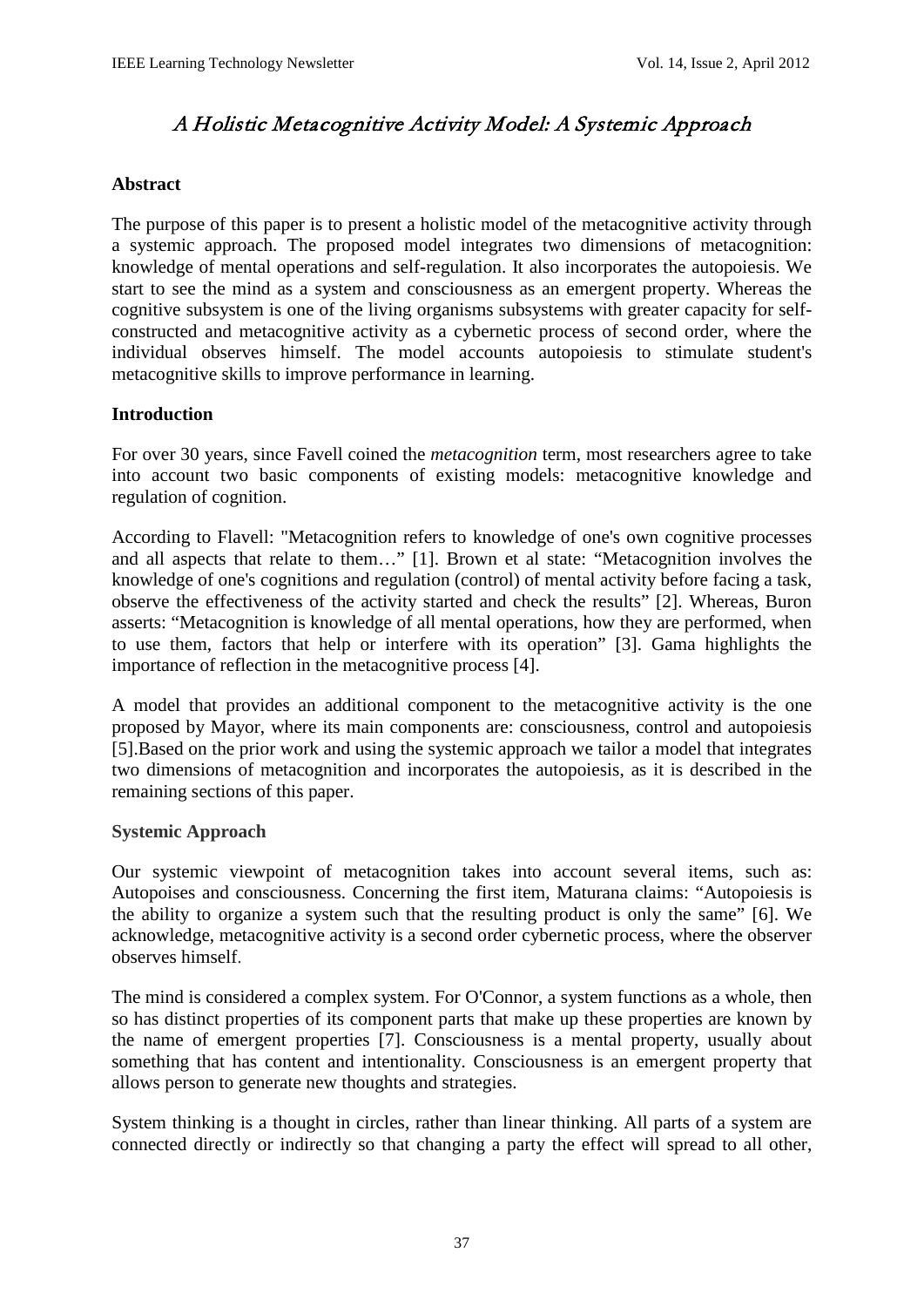which experience a change and in turn end up affecting the original part. Thus, feedback occurs in a cognitive system because of metacognition.

For Mayor, the cognitive subsystem is one of the subsystems of living organisms with the greatest capacity for self-constructed due to its metacognitive mechanism [5].

Metacognition, analyzed from the auptoises viewpoint, is conscious of itself. It is also selfcontrolled and goes beyond awareness [6].

# **Holistic model of metacognitive activity**

# *Related Work*

Brown considers regulation as: "A metacognitive skill that allows a learner to think about her own thinking". Regulation is independent of subject-domains [2].

Flavell outlined a formal model of metacognitive monitoring based on four classes of phenomena: metacognitive knowledge, metacognitive experiences, cognitive strategies and cognitive goals [1].

Nelson and Narens conceptualize cognitive processes into two interrelated levels: the metalevel and the object-level [8]. The meta-level contains a cognitive model of the object-level.

As regards the metacognitive model designed by Schraw, it holds three kinds of metacognitive knowledge: declarative, procedural, and conditional. In addition, the regulation metacognitive skill embraces five main processes: planning, information management strategies, comprehension monitoring, debugging strategies, and evaluation [9].

# *Model*

Based on the prior works, we propose a holistic metacognitive activity model. The model has three components: metacognitive knowledge, metacognitive regulation and autopoiesis.

Metacognitive knowledge consists of five types of knowledge: cognitive activity model, cognitive, strategic, situational, and personal [9].

Our component of metacognitive regulation takes into account the earlier works and tailors a feedback cycle composed by the following processes: monitoring, recognizing, evaluation, reflection, awareness, planning, adjusting, and control [10]. They are explained as follows:

The autopoiesis, through this cycle of metacognitive activity, takes place between the close articulation (back on itself) and openness (to go beyond the given), creating something different from what exists forming a spiral.

# **Conclusions**

Based on the proposed model, we will develop a method to intervene autopoiesis to stimulate student's metacognitive skills and improve their performance in learning. The method will make use of the circular thinking using instructional strategies that activate cognitive reinforcement and feedback compensation more easily lead the student to achieve her learning targets.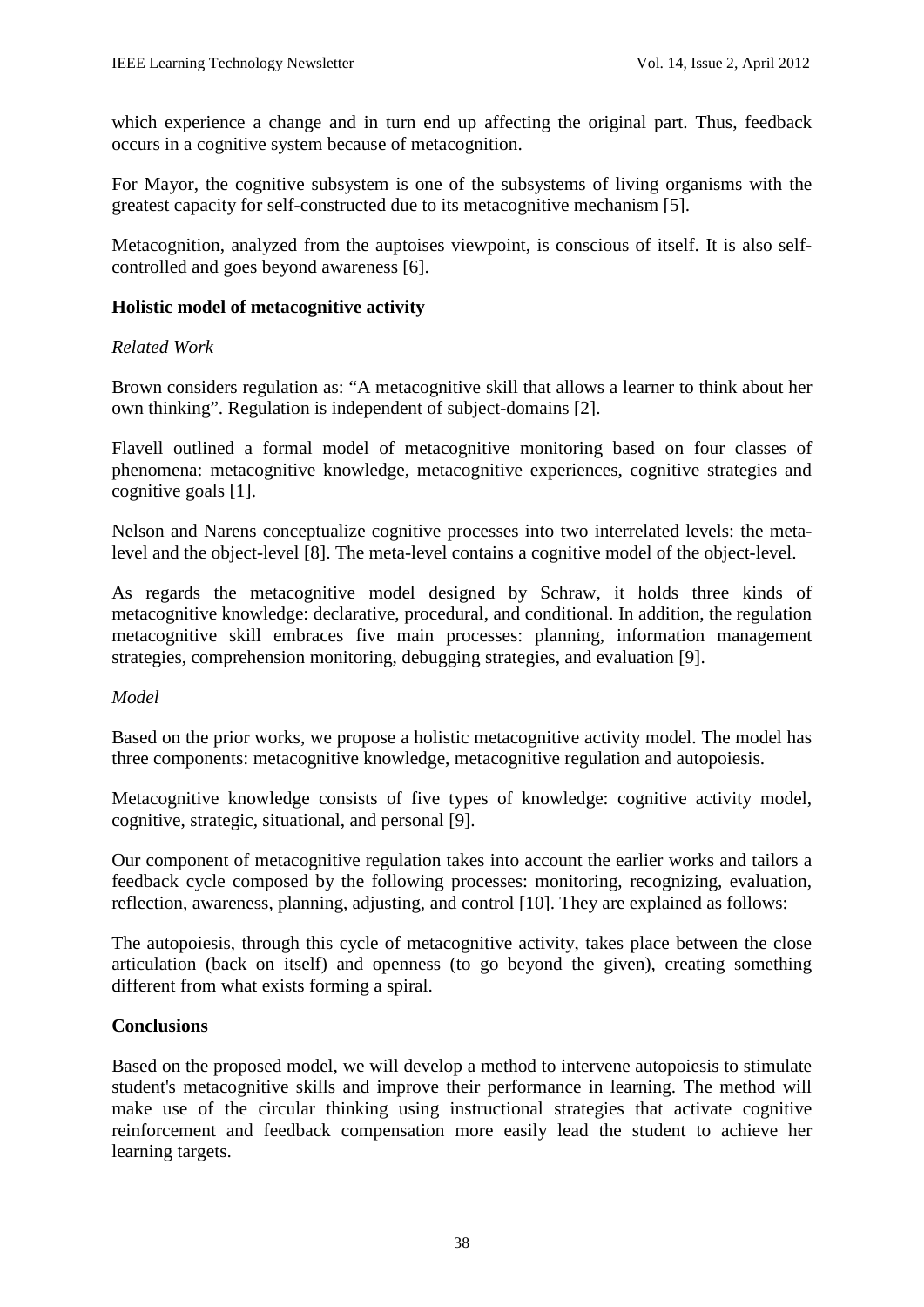# **Acknowledgments**

This work is supported by: CONACYT 118862, CONACYT-SNI-36453, CONACYT 118962-162727, SeAca/COTEPABE/144/11, SIP-20120266, IPN-SIP-EDI: SIP/DI/DOPI/EDI-0505/11, IPN-COFAA-SIBE, CONACYT 392854

# **References**

- 1. Flavell, J.H.: Metacognition and cognitive monitoring: A new area of cognitivedevelopmental inquiry. American Psychologist, 34, 906 – 911 (1979)
- 2. Brown, A.: Metacognition, executive control, self-regulation, and other more mysterious mecha-nisms. In F.E. Weinert, & R. H. Kluwe, (Eds), Metacognition, Motivation, and Understanding (pp.65-116). Hillside, NJ: Lawrence Erlbaum Associates (1987)
- 3. Burón, J.: Enseñar a aprender: Introducción a la metacognición. Ediciones Mensajero, 9- 27,
- 4. Gama, C.A.: Integrating Metacognition Instruction in Interactive Learning Environments. PhD Thesis, University of Sussex. Sussex, UK (2004)
- 5. Mayor, J.,Suengas, A., & Gonzalez-Marquez, J.: Estrategias metacognitivas. Aprender a aprender y aprender a pensar. Editorial Sintésis, 51-93, (1994)
- 6. Maturana,H., Varela. F.: De máquinas y seres vivos. Autopoiesis: La organización de lo vivo. Grupo Editorial Lumen, 121-132 (2003)
- 7. O´Connors, J., McDermott, I.: The art of systems thinking.Thorsons, 51-64 (1997)
- 8. Nelson, T.O., Narens, L.: Why investigate metacognition. In J. Metacognition: Knowing about Knowing. Cambridge, MA: MIT Press (1994)
- 9. Schraw, G.: Promoting general metacognitive awareness. Instructional Science, 26, 113– 125 (1998)
- 10. Peña, A., Dominguéz, R., Mizoguchi, R.: A basic model of metacognition: A repository of trigger reflection. Springer LNCS 7315, 2012, pp. 716-717

#### **Rafael Dominguez**

ESIME-Z-National Polytechnic Institute, Zacatenco, Mexico [rdominguez55@gmail.com](mailto:rdominguez55@gmail.com)

**Alejandro Peña-Ayala**

WOLNM, ESIME-Z-IPN, Osaka University, Japan Institute of Scientific and Industrial Research, Osaka, Japan [apenaa@ipn.mx](mailto:apenaa@ipn.mx)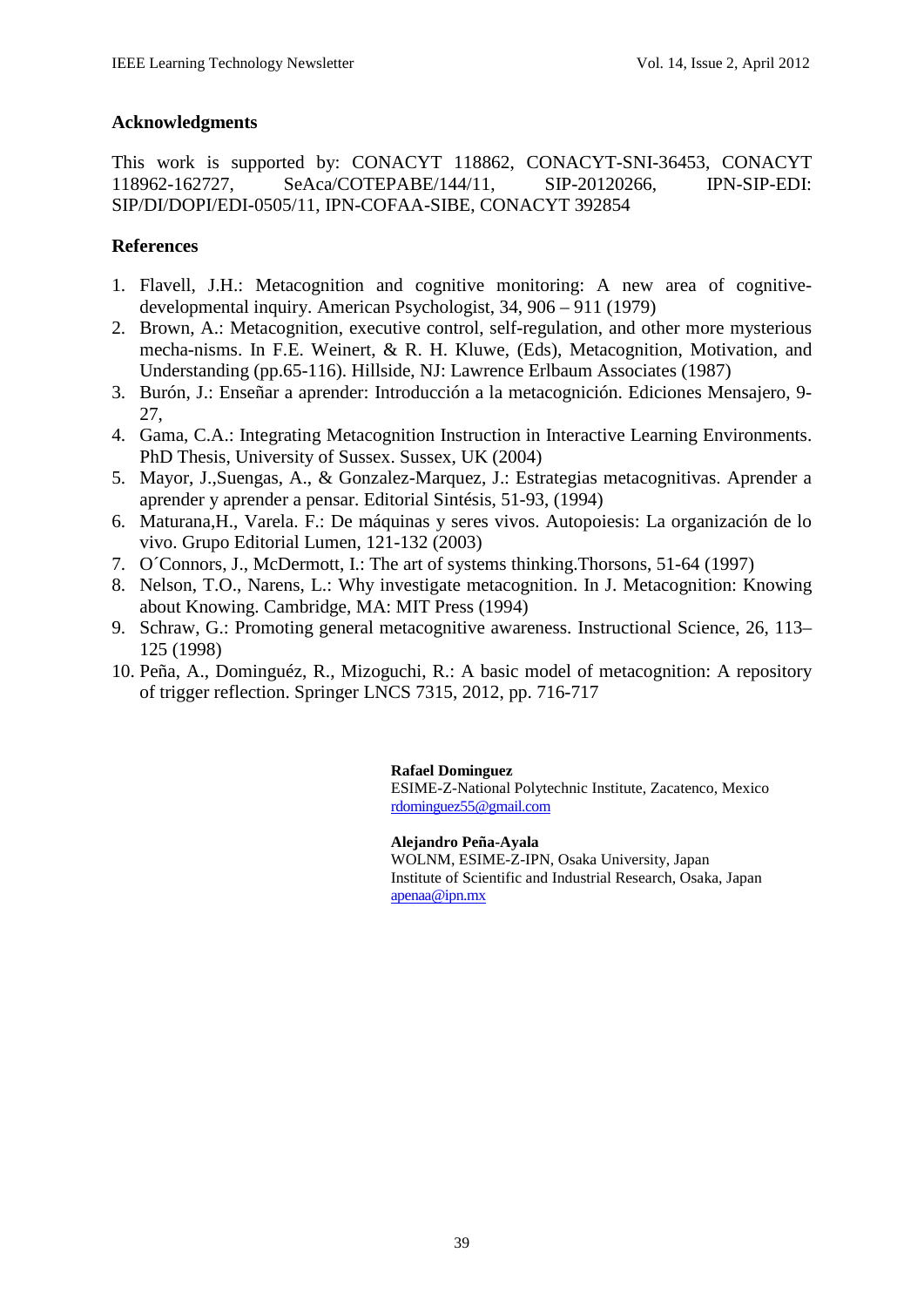# **Conference Announcements**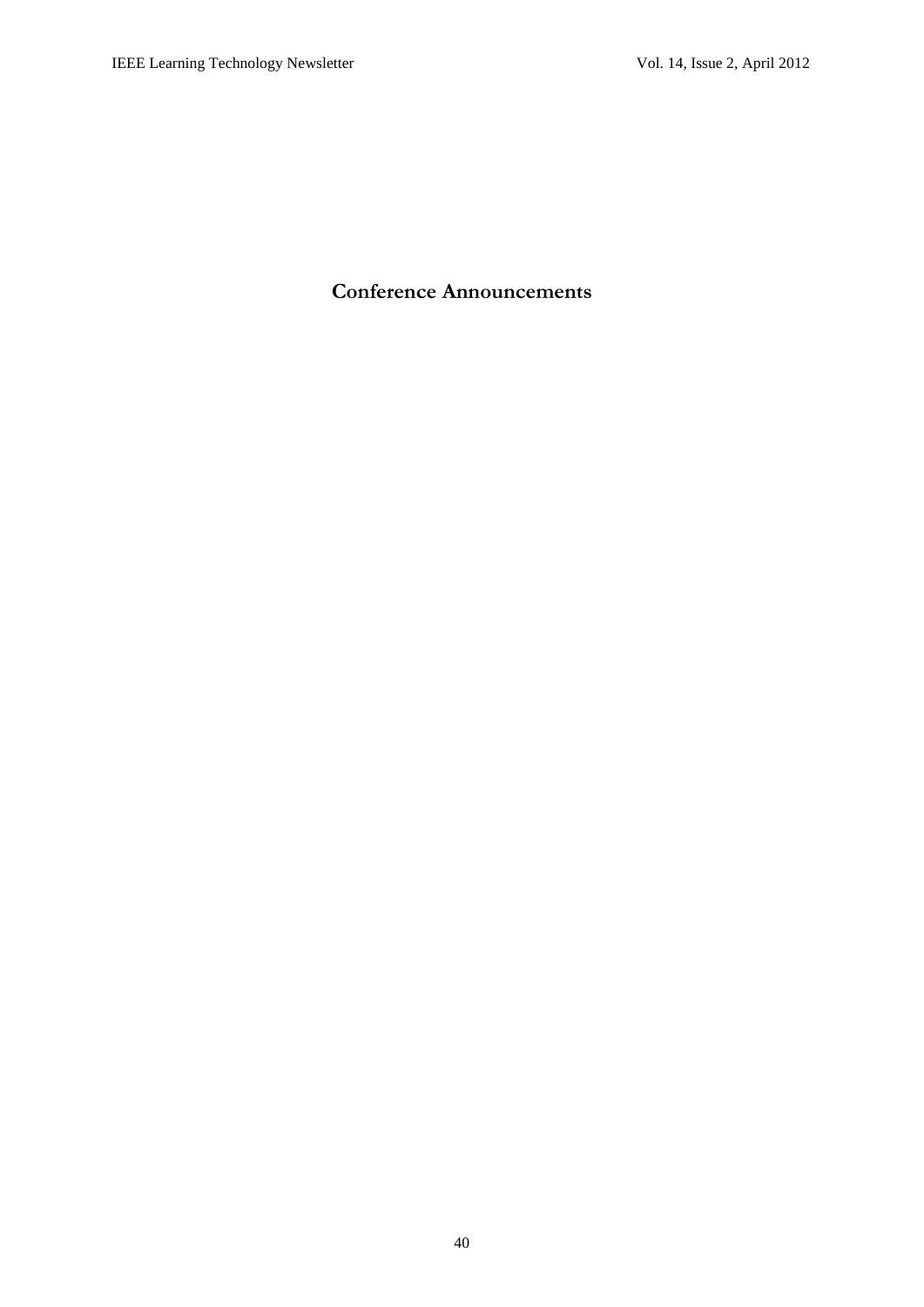# Intelligent Support for Learning in Groups

Workshop at the 11<sup>th</sup> International Conference on Intelligent Tutoring Systems Friday, June 15, 2012, Chania, Crete, Greece

<https://sites.google.com/site/islg2012/>

A full-day workshop on Intelligent Support for Learning in Groups (ISLG) will be held as a part of the 11th International Conference on Intelligent Tutoring Systems (ITS 2012) in Chania, Greece on June 15th, 2012.

The goal of this workshop is to bring researchers from the fields of Intelligent Tutoring Systems and Collaborative Learning together. We intend to identify a set of scientific questions and technical challenges that can direct the joint efforts of the research community at this intersection.

In the current instantiation, the workshop is organized around the theme of "Web-based Collaborative Learning Tools: Challenges & Opportunities for ITS".

Topics of Interest include (but are not limited to) the following:

- Adaptive support for Groups
- Content creation on the Web
- Instructional strategies for the social web
- Interactive Collaboration systems
- Modeling groups/learners
- Motivational, Cognitive, Social factors in Intelligent Support
- Tools for Educators

The program information is available at https://sites.google.com/site/islg2012/

# **Organizers**

- Jihie Kim, University of Southern California, USA
- Rohit Kumar, Raytheon BBN Technologies, USA

# **Advisors**

- Arthur C. Graesser, University of Memphis, USA
- Frank Fischer, University of Munich, Germany

# **Program Committee**

- Michelene T.H. Chi, Arizona State University, USA
- Sidney D'Mello, University of Notre Dame, USA
- Stavros N. Demetriadis, Aristotle University of Thessaloniki, Greece
- Toby Dragon, Saarland University, Germany
- Neil T. Heffernan, Worchester Polytechnic University, USA
- Sharon I-Han Hsiao, University of Pittsburgh, USA
- Lewis W. Johnson, Alelo Inc., USA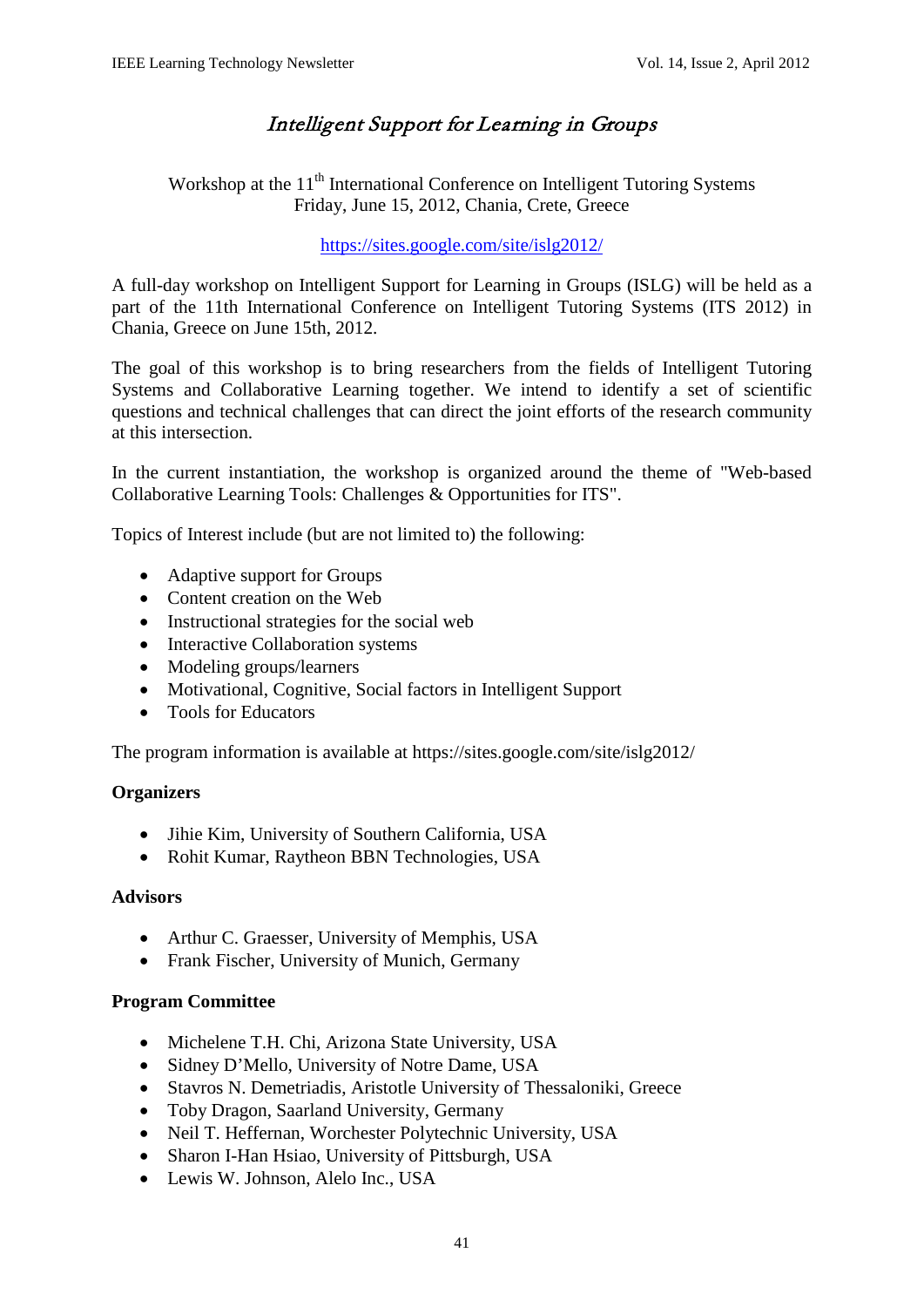- Charalampos Karagiannidis, University of Thessaly, Greece
- Eleni Kyza, Cyprus University of Technology, Cyprus
- James Lester, North Carolina State University, USA
- Diane Litman, University of Pittsburgh, USA
- Bruce M. McLaren, Carnegie Mellon Univ., USA/Saarland Univ., Germany
- Rada Mihalcea, University of North Texas, USA
- Carolyn P. Rosé, Carnegie Mellon University, USA

# **Contact Information**

Queries regarding the workshop can be sent to { jihie@isi.edu, rohit.kumar@bbn.com }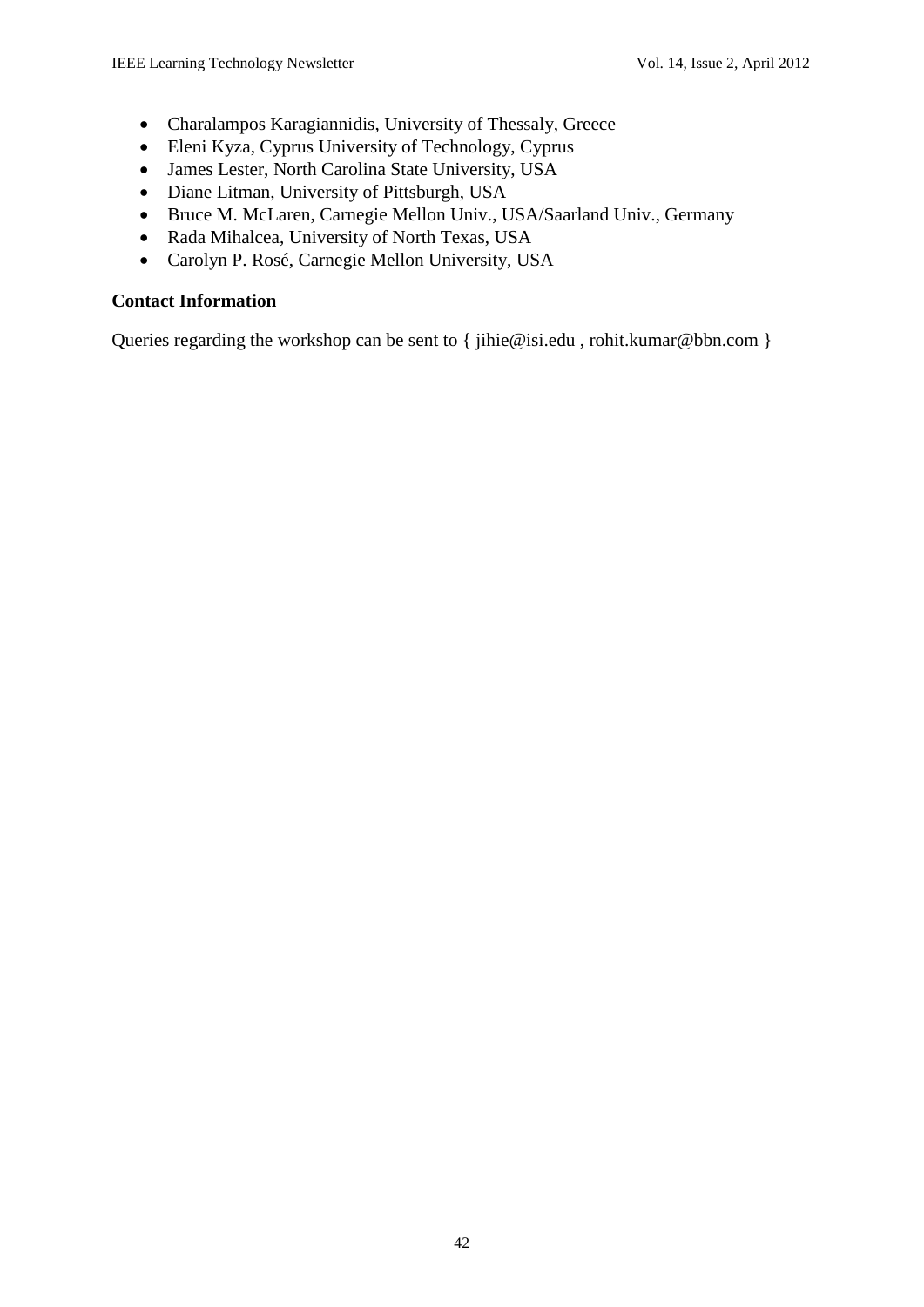# Serious Games for Cultural Heritage

# Special Issue of the ACM Journal of Computing and Cultural Heritage Deadline: June 15, 2012

## <http://jocch.acm.org/seriousgames>

ICTs provide powerful tools to build Cultural Heritage applications enabling a better understanding and appreciation of our present and past both by specialists and the general public, supporting the preservation, reproduction, representation and fruition of artifacts, sites and intangible goods in the form of Virtual Heritage. While multimedia archives and the digitization of artefacts and sites offer easy access of cultural content to people regardless of space and time constraints, it is through game mechanics that a much larger public could be motivated to explore such impressive resources. For this reason, games with educational purposes, namely *Serious Games* (SG), are becoming more and more popular. The target of SGs in the Cultural Heritage domain is to actually spread cultural content at its maximum extent by exploiting this medium's intrinsic features.

The goal of this Special Issue is to collect papers on case studies, perspective applications, technological and methodological issues related to SGs for Cultural Heritage to define the best practices and highlight both the challenges and benefits of SGs in the Cultural Heritage sector. Authors are invited to submit papers on original and unpublished research and practical applications concerning SGs for a range of educational objectives related to tangible and intangible heritage, including history, archaeology, art, cultural awareness, natural/environmental heritage. In particular, we call for contributions on topics including but not limited to:

- Challenges and trends in Serious Games for Cultural Heritage
- User engagement and motivation
- Assessment of the learning impact
- Human-Computer Interaction
- Game mechanics suited for CH education
- Personalization, adaptivity and Artificial Intelligence
- Game architectures
- Psychology and pedagogy
- Best practices in the development and adoption of SGs for CH
- Generation and representation of cultural content in games
- Culturally relevant Non-Player Characters
- Applications and case studies

Accepted papers will be published in the ACM Journal on Computing and Cultural Heritage. See<http://www.acm.org/pubs/jocch> for further submission instructions.

# Guest Editors:

- Michela Mortara, CNR-IMATI, Italy, [michela@ge.imati.cnr.it](mailto:michela@ge.imati.cnr.it)
- Francesco Bellotti, DIBE, University of Genova, Italy [franz@elios.unige.it](mailto:franz@elios.unige.it)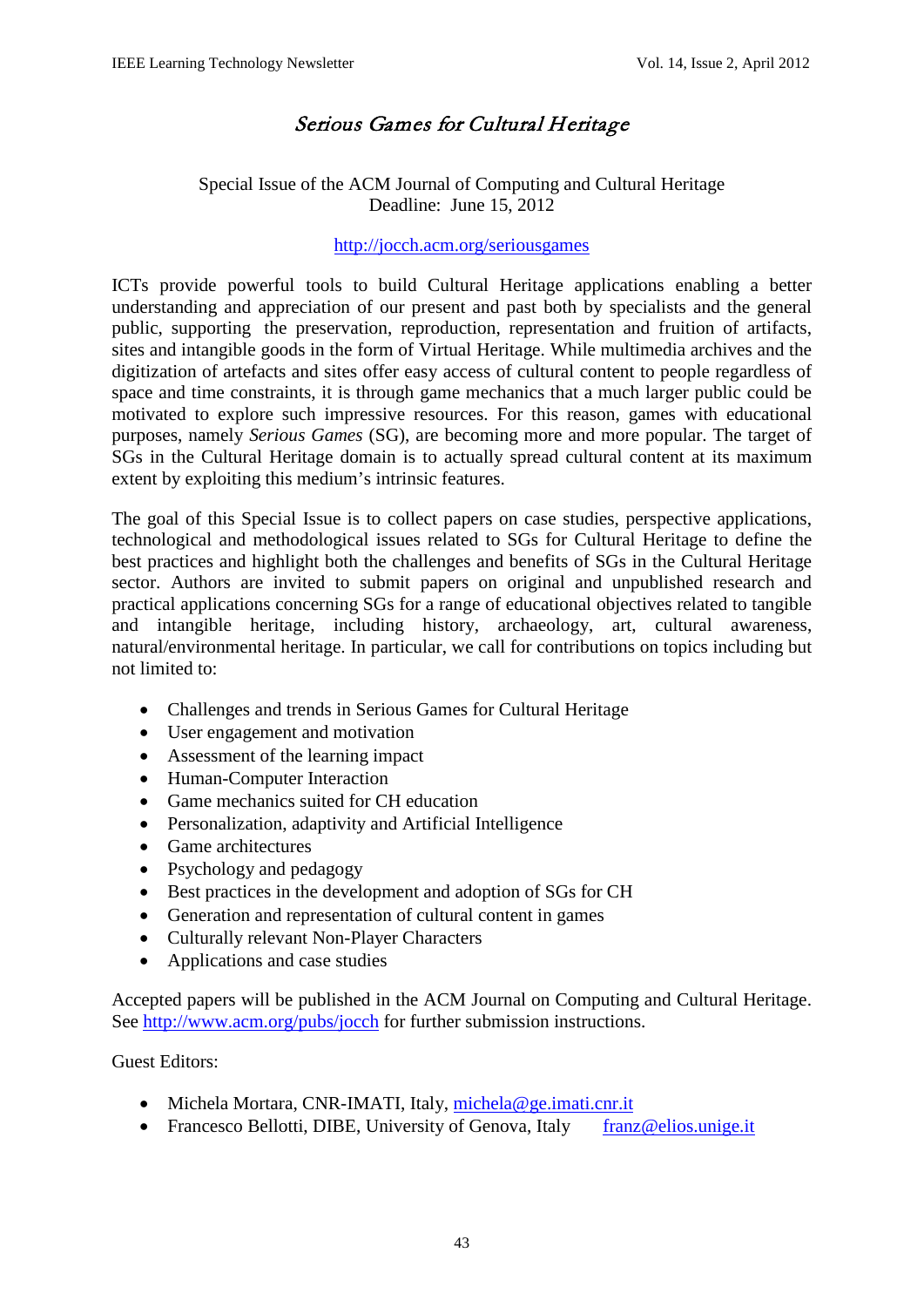# VS-Games 2012

# organized by GaLA Genoa, Italy, 29-31 October 2012

# <http://www.vs-games2012.org/>

The conference is seeking contributions that advance the state of the art in the technologies and knowledge available to support development and deployment of serious games. The following topics are particularly encouraged:

- Game design
- Gamification
- Platforms and tools for gaming
- AI applications for serious games
- Serious games methodologies
- User-modeling
- User assessment
- Game modeling
- Virtual environments
- Human-computer interaction
- Augmented reality
- Visualization techniques
- Alternate reality games
- Frame games
- Transmedia
- Pervasive Gaming
- Mobile Gaming

# **Important dates**

- Full Papers (8 pages): 18th May 2012
- Short Papers (4 pages): 18th May 2012
- Poster Papers (2 pages): 18th May 2012
- Call for Workshops: 18th May 2012
- Call for Tutorials: 18th May 2012

# **Journal special issues**

The conference organization committee is dealing with scientific publishers for organizing one or more journal special issues hosting the best technical and educational papers of the conference.

- Education and learning
- Educational principles/theories/outcomes
- Serious game mechanics
- Mapping educational outcomes and principles into serious game mechanics
- Case studies in serious games and virtual worlds
- Applications (e.g., areas such as environment, cultural heritage, health, smart buildings, v-commerce, business, management, entrepreneurship, humanities, engineering, manufacturing, security, safety, ethics)
- User studies